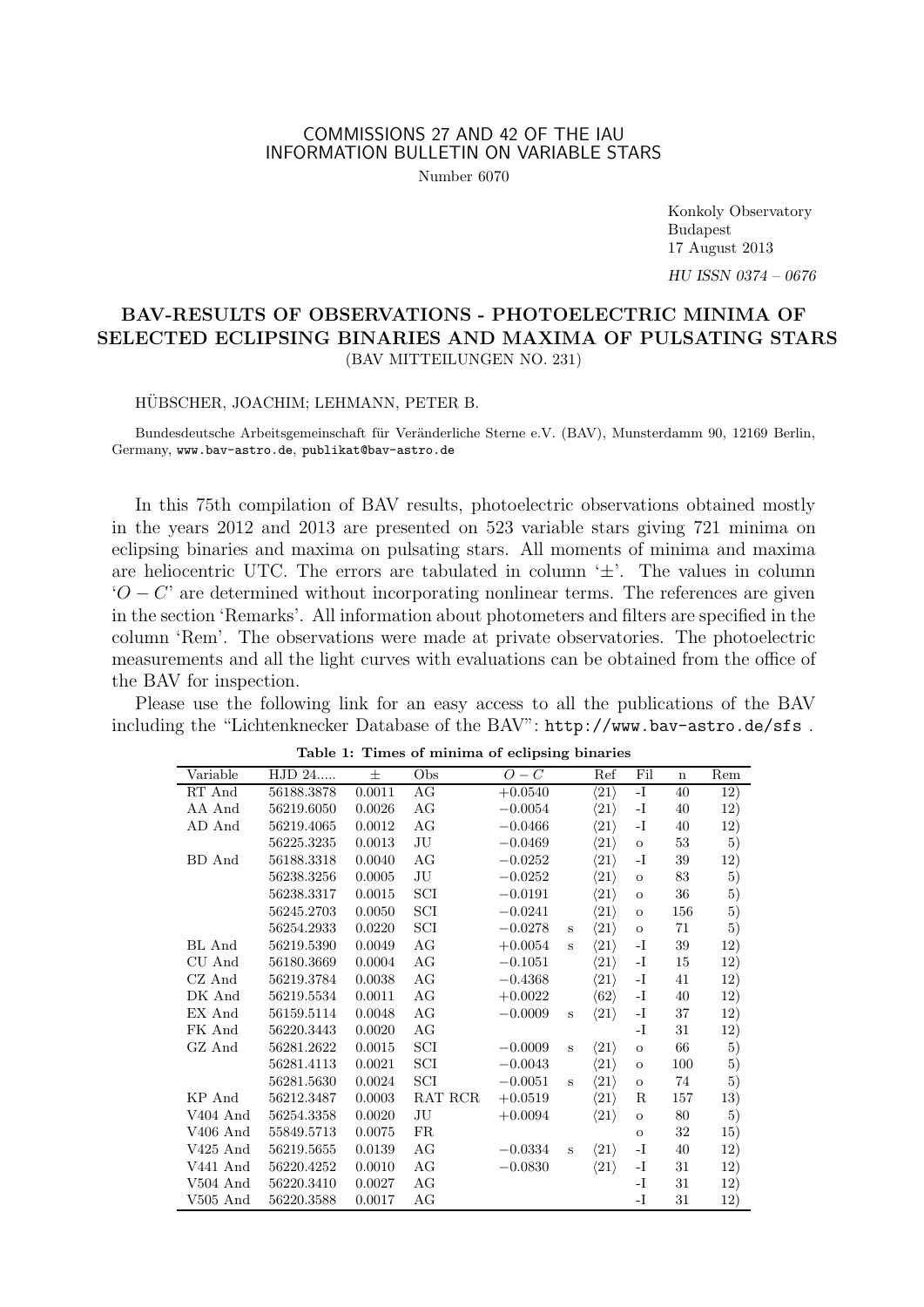Table 1: (cont.)

| Variable<br>HJD 24<br>Obs<br>Ref<br>Rem<br>n<br>$\overline{31}$<br>$V512$ And<br>56220.4486<br>0.0024<br>AG<br>-I<br>12)<br>$\mathbf{I}$ .<br>AG<br>$31\,$<br>12)<br>V514 And<br>0.0033<br>56220.3004<br>$\mbox{-}\mathrm{U}\mbox{-}\mathrm{I}$<br>$86\,$<br>V523 And<br>55952.2750<br>0.0002<br>RAT RCR<br>13)<br>AG<br>$\mathbf{I}$ –<br>0.0013<br>$31\,$<br>12)<br>56220.2863<br>$\operatorname{RAT}$ $\operatorname{RCR}$<br>DD Aqr<br>56210.3146<br>0.0002<br>$\langle 21 \rangle$<br>${\bf R}$<br>120<br>13)<br>$-0.0262$<br>HS Aqr<br>0.0002<br>$\operatorname{RAT}$ $\operatorname{RCR}$<br>${\bf R}$<br>$79\,$<br>56177.3303<br>$-0.0052$<br>$\langle 21 \rangle$<br>13)<br>HV Aqr<br>$\operatorname{RAT}$ $\operatorname{RCR}$<br>56156.4124<br>0.0005<br>$\langle 21 \rangle$<br>$129\,$<br>20)<br>$-0.0148$<br>$\mathbf O$<br>$\rm NIC$<br>$\ensuremath{\mathbf{V}}$<br>LL Aqr<br>0.0047<br>$\langle 21 \rangle$<br>$150\,$<br>6)<br>56174.4103<br>$-0.0716$<br>$\mathbf S$<br>${\rm FR}$<br>$\mathbf{-I}$<br>0.0019<br>$\langle 40 \rangle$<br>$87\,$<br>12)<br>56208.3539<br>$-0.0277$<br>V342 Aql<br>56096.4949<br>0.0002<br>RAT RCR<br>$\langle 21 \rangle$<br>$\mbox{-}\mathrm{U}\mbox{-}\mathrm{I}$<br>196<br>13)<br>$-0.1702$<br>$V609$ Aql<br>56094.4037<br>0.0022<br>AG<br>$\langle 21 \rangle$<br>$\mathbf{-I}$<br>23<br>12)<br>$-0.0599$<br>$\rm{AG}$<br>$\rm V1096$ Aql<br>0.0056<br>$\mathbf{I}$<br>$22\,$<br>56094.4667<br>$-0.2477$<br>$\langle 21 \rangle$<br>12)<br>${\rm SIR}$<br>$V1426$ Aql<br>0.0010<br>324<br>8)<br>55790.3766<br>$\mathbf O$<br>0.0003<br><b>WTR</b><br>100<br>56179.3547<br>4)<br>$\mathbf O$<br>${\bf R}$<br>BN Ari<br>0.0001<br>RAT RCR<br>99<br>13)<br>56251.2887<br>CL Aur<br>0.0002<br>RAT RCR<br>$\langle 21 \rangle$<br>${\bf R}$<br>13)<br>56229.5678<br>$+0.1558$<br>182<br>V364 Aur<br>0.0003<br>RAT RCR<br>$\langle 23 \rangle$<br>${\bf R}$<br>194<br>13)<br>56221.5148<br>$-0.0019$<br>V591 Aur<br>$\,0.0003\,$<br>$\operatorname{RAT}$ $\operatorname{RCR}$<br>$\mathbf R$<br>$246\,$<br>56262.5284<br>13)<br>$\operatorname{RAT}$ $\operatorname{RCR}$<br>$-I-U$<br>V599 Aur<br>56012.3489<br>0.0003<br>159<br>13)<br>$\operatorname{RAT}$ $\operatorname{RCR}$<br>V608 Aur<br>55993.3513<br>0.0003<br>$-I-U$<br>$137\,$<br>13)<br>$\ensuremath{\mathbf{V}}$<br>$42\,$<br>V640 Aur<br>0.0006<br>FR<br>$-0.0166$<br>$\langle 21 \rangle$<br>15)<br>55978.4578<br>$\ensuremath{\mathbf{V}}$<br>$42\,$<br>0.0020<br>FR<br>15)<br>55978.6096<br>$-0.0288$<br>$\langle 21 \rangle$<br>$\mathbf S$<br>$\operatorname{RAT}$ $\operatorname{RCR}$<br>V648 Aur<br>56014.3970<br>0.0020<br>$-U-I$<br>204<br>13)<br>$\mathbf{-I}$<br>TU Boo<br>0.0012<br>AG<br>$\langle 21 \rangle$<br>$26\,$<br>12)<br>56069.5493<br>$+0.0233$<br>$\mathbf S$<br>TY Boo<br>AG<br>$\ensuremath{\mathbf{V}}$<br>$\sqrt{28}$<br>0.0009<br>12)<br>56069.3859<br>$-0.0423$<br>$\langle 46 \rangle$<br>$\ensuremath{\mathbf{V}}$<br>0.0011<br>AG<br>$\,28$<br>12)<br>56069.5470<br>$-0.0398$<br>$\langle 46 \rangle$<br>$\mathbf S$<br>VW Boo<br>0.0002<br>RAT RCR<br>$\langle 50 \rangle$<br>$\mbox{-}\mathrm{U}\mbox{-}\mathrm{I}$<br>113<br>13)<br>55969.5388<br>$-0.0820$<br>$\, {\bf S}$<br>$\rm AC$ Boo<br>0.0003<br>AG<br>$\langle 21 \rangle$<br>$\mathbf{-I}$<br>36<br>12)<br>56065.4975<br>$+0.0478$<br>$\mathbf S$<br>ET Boo<br>0.0016<br>AG<br>$\mathbf{-I}$<br>$36\,$<br>56065.4751<br>$\langle 23 \rangle$<br>12)<br>$+0.0031$<br>$\rm{AG}$<br>EW Boo<br>$\, 0.0035\,$<br>$\ensuremath{\mathbf{V}}$<br>$28\,$<br>56069.4396<br>$-0.0029$<br>$\langle 23 \rangle$<br>12)<br>GK Boo<br>AG<br>$\ensuremath{\mathbf{V}}$<br>0.0003<br>$\langle 23 \rangle$<br>$26\,$<br>12)<br>56069.3923<br>$+0.0027$<br>GS Boo<br>$\rm{AG}$<br>$\ensuremath{\mathbf{V}}$<br>56069.3845<br>0.0032<br>$\langle 23 \rangle$<br>$\,28$<br>12)<br>$-0.0114$<br>$\rm{AG}$<br>$\mathbf{I}$<br>HH Boo<br>0.0014<br>$\langle 21 \rangle$<br>$35\,$<br>12)<br>56065.4166<br>$+0.0245$<br>IK Boo<br>0.0020<br>AG<br>$\mathbf{I}$<br>$26\,$<br>12)<br>56069.4604<br>$\mathbf{I}$ –<br>IN Boo<br>0.0010<br>AG<br>$25\,$<br>56069.4460<br>12)<br>$\mathbf{I}$ .<br>AG<br>$36\,$<br>IS Boo<br>0.0004<br>12)<br>56065.3791<br>$\mathbf{I}$ .<br>$\rm{AG}$<br>0.0008<br>$36\,$<br>12)<br>56065.5057<br>$\mathbf{I}$<br>MN Boo<br>AG<br>$\langle 21 \rangle$<br>36<br>56065.4349<br>0.0038<br>$+0.0901$<br>12)<br>$\mathbf{I}$ –<br>NT Boo<br>0.0005<br>AG<br>$36\,$<br>12)<br>56065.3762<br>NX Boo<br>56069.3811<br>0.0009<br>AG<br>-1<br>29<br>12)<br>$\mathbf{-I}$<br>AG<br>56069.5051<br>0.0020<br>29<br>12)<br>$\mathbf{I}$<br>NY Boo<br>0.0016<br>AG<br>$33\,$<br>12)<br>56065.3823<br>PU Boo<br>$\operatorname{RAT}$ $\operatorname{RCR}$<br>$\langle 21 \rangle$<br>$\mbox{-}\mathrm{U}\mbox{-}\mathrm{I}$<br>191<br>0.0002<br>$-0.0171$<br>13)<br>56034.4755<br>$\mbox{-}\mathrm{U}\mbox{-}\mathrm{I}$<br>PY Boo<br>$\operatorname{RAT}$ $\operatorname{RCR}$<br>56060.4449<br>0.0002<br>113<br>13)<br>$\mathbf{-I}$<br>Y Cam<br>0.0028<br>$30\,$<br>56019.5478<br>AG<br>$+0.4038$<br>$\langle 21 \rangle$<br>12)<br>SV Cam<br>AG<br>$\langle 21 \rangle$<br>0.0008<br>-1<br>30<br>12)<br>56188.4276<br>$+0.0561$<br>$\rm{J}U$<br>$\langle 21 \rangle$<br>62<br>AO Cam<br>0.0005<br>5)<br>56015.3781<br>$+0.0396$<br>${\rm O}$<br>$\operatorname{AS}$ Cam<br>AG<br>$\langle 21 \rangle$<br>$\mathbf{-I}$<br>0.0012<br>19<br>12)<br>56321.2865<br>$-0.2154$<br>$\, {\bf S}$<br>AY Cam<br>$\mathbf{-I}$<br>0.0043<br>AG<br>$\langle 21 \rangle$<br>${\bf 28}$<br>56019.5832<br>$+0.0128$<br>12)<br>DN Cam<br>0.0038<br>AG<br>$\langle 23 \rangle$<br>$\mathbf{-I}$<br>$\,29$<br>56167.4844<br>12)<br>$+0.0030$<br>0.0076<br>AG<br>$\langle 23 \rangle$<br>$\mathbf{-I}$<br>56188.4104<br>35<br>12)<br>$+0.0000$<br>FN Cam<br>$\langle 23 \rangle$<br>56010.5265<br>0.0001<br>RAT RCR<br>$-U-I$<br>359<br>13)<br>$+0.0061$<br>NR Cam<br>0.0002<br>$\operatorname{RAT}$ $\operatorname{RCR}$<br>$\langle 21 \rangle$<br>55964.5026<br>$-U-I$<br>189<br>13)<br>$+0.0077$<br>$\mathbf S$<br>0.0002<br>$\operatorname{RAT}$ $\operatorname{RCR}$<br>$\langle 21 \rangle$<br>$-U-I$<br>55964.6309<br>189<br>13)<br>$+0.0081$<br>$\operatorname{RAT}$ $\operatorname{RCR}$<br>$\langle 21 \rangle$<br>${\bf R}$<br>OQ Cam<br>56187.4611<br>0.0001<br>$-0.0166$<br>230<br>13)<br>QU Cam<br>$\operatorname{RAT}$ $\operatorname{RCR}$<br>0.0002<br>$_{\rm R}$<br>184<br>13)<br>56178.5222<br>$V366$ Cam<br>0.0047<br>AG<br>$\mathbf{I}$<br>56188.5556<br>34<br>12)<br>$\operatorname{RAT}$ $\operatorname{RCR}$<br>$\mathbf C$<br>$V379$ Cam<br>56208.4995<br>0.0001<br>136<br>13) |  |       | rapie r. (com.) |       |  |     |  |
|-----------------------------------------------------------------------------------------------------------------------------------------------------------------------------------------------------------------------------------------------------------------------------------------------------------------------------------------------------------------------------------------------------------------------------------------------------------------------------------------------------------------------------------------------------------------------------------------------------------------------------------------------------------------------------------------------------------------------------------------------------------------------------------------------------------------------------------------------------------------------------------------------------------------------------------------------------------------------------------------------------------------------------------------------------------------------------------------------------------------------------------------------------------------------------------------------------------------------------------------------------------------------------------------------------------------------------------------------------------------------------------------------------------------------------------------------------------------------------------------------------------------------------------------------------------------------------------------------------------------------------------------------------------------------------------------------------------------------------------------------------------------------------------------------------------------------------------------------------------------------------------------------------------------------------------------------------------------------------------------------------------------------------------------------------------------------------------------------------------------------------------------------------------------------------------------------------------------------------------------------------------------------------------------------------------------------------------------------------------------------------------------------------------------------------------------------------------------------------------------------------------------------------------------------------------------------------------------------------------------------------------------------------------------------------------------------------------------------------------------------------------------------------------------------------------------------------------------------------------------------------------------------------------------------------------------------------------------------------------------------------------------------------------------------------------------------------------------------------------------------------------------------------------------------------------------------------------------------------------------------------------------------------------------------------------------------------------------------------------------------------------------------------------------------------------------------------------------------------------------------------------------------------------------------------------------------------------------------------------------------------------------------------------------------------------------------------------------------------------------------------------------------------------------------------------------------------------------------------------------------------------------------------------------------------------------------------------------------------------------------------------------------------------------------------------------------------------------------------------------------------------------------------------------------------------------------------------------------------------------------------------------------------------------------------------------------------------------------------------------------------------------------------------------------------------------------------------------------------------------------------------------------------------------------------------------------------------------------------------------------------------------------------------------------------------------------------------------------------------------------------------------------------------------------------------------------------------------------------------------------------------------------------------------------------------------------------------------------------------------------------------------------------------------------------------------------------------------------------------------------------------------------------------------------------------------------------------------------------------------------------------------------------------------------------------------------------------------------------------------------------------------------------------------------------------------------------------------------------------------------------------------------------------------------------------------------------------------------------------------------------------------------------------------------------------------------------------------------------------------------------------------------------------------------------------------------------------------------------------------------------------------------------------------------------------------------------------------------------------------------------------------------------------------------------------------------------------------------------------------------------------------------------------------------------------------------------------------------------------------------------------------------------------------------------------------------------------------------------------------------------------------------------------------------------------------------------------------------------------------------------------------------------------------------------------------------------------------------------------------------------------------------------------------------------------------------|--|-------|-----------------|-------|--|-----|--|
|                                                                                                                                                                                                                                                                                                                                                                                                                                                                                                                                                                                                                                                                                                                                                                                                                                                                                                                                                                                                                                                                                                                                                                                                                                                                                                                                                                                                                                                                                                                                                                                                                                                                                                                                                                                                                                                                                                                                                                                                                                                                                                                                                                                                                                                                                                                                                                                                                                                                                                                                                                                                                                                                                                                                                                                                                                                                                                                                                                                                                                                                                                                                                                                                                                                                                                                                                                                                                                                                                                                                                                                                                                                                                                                                                                                                                                                                                                                                                                                                                                                                                                                                                                                                                                                                                                                                                                                                                                                                                                                                                                                                                                                                                                                                                                                                                                                                                                                                                                                                                                                                                                                                                                                                                                                                                                                                                                                                                                                                                                                                                                                                                                                                                                                                                                                                                                                                                                                                                                                                                                                                                                                                                                                                                                                                                                                                                                                                                                                                                                                                                                                                                                                                                               |  | $\pm$ |                 | $O-C$ |  | Fil |  |
|                                                                                                                                                                                                                                                                                                                                                                                                                                                                                                                                                                                                                                                                                                                                                                                                                                                                                                                                                                                                                                                                                                                                                                                                                                                                                                                                                                                                                                                                                                                                                                                                                                                                                                                                                                                                                                                                                                                                                                                                                                                                                                                                                                                                                                                                                                                                                                                                                                                                                                                                                                                                                                                                                                                                                                                                                                                                                                                                                                                                                                                                                                                                                                                                                                                                                                                                                                                                                                                                                                                                                                                                                                                                                                                                                                                                                                                                                                                                                                                                                                                                                                                                                                                                                                                                                                                                                                                                                                                                                                                                                                                                                                                                                                                                                                                                                                                                                                                                                                                                                                                                                                                                                                                                                                                                                                                                                                                                                                                                                                                                                                                                                                                                                                                                                                                                                                                                                                                                                                                                                                                                                                                                                                                                                                                                                                                                                                                                                                                                                                                                                                                                                                                                                               |  |       |                 |       |  |     |  |
|                                                                                                                                                                                                                                                                                                                                                                                                                                                                                                                                                                                                                                                                                                                                                                                                                                                                                                                                                                                                                                                                                                                                                                                                                                                                                                                                                                                                                                                                                                                                                                                                                                                                                                                                                                                                                                                                                                                                                                                                                                                                                                                                                                                                                                                                                                                                                                                                                                                                                                                                                                                                                                                                                                                                                                                                                                                                                                                                                                                                                                                                                                                                                                                                                                                                                                                                                                                                                                                                                                                                                                                                                                                                                                                                                                                                                                                                                                                                                                                                                                                                                                                                                                                                                                                                                                                                                                                                                                                                                                                                                                                                                                                                                                                                                                                                                                                                                                                                                                                                                                                                                                                                                                                                                                                                                                                                                                                                                                                                                                                                                                                                                                                                                                                                                                                                                                                                                                                                                                                                                                                                                                                                                                                                                                                                                                                                                                                                                                                                                                                                                                                                                                                                                               |  |       |                 |       |  |     |  |
|                                                                                                                                                                                                                                                                                                                                                                                                                                                                                                                                                                                                                                                                                                                                                                                                                                                                                                                                                                                                                                                                                                                                                                                                                                                                                                                                                                                                                                                                                                                                                                                                                                                                                                                                                                                                                                                                                                                                                                                                                                                                                                                                                                                                                                                                                                                                                                                                                                                                                                                                                                                                                                                                                                                                                                                                                                                                                                                                                                                                                                                                                                                                                                                                                                                                                                                                                                                                                                                                                                                                                                                                                                                                                                                                                                                                                                                                                                                                                                                                                                                                                                                                                                                                                                                                                                                                                                                                                                                                                                                                                                                                                                                                                                                                                                                                                                                                                                                                                                                                                                                                                                                                                                                                                                                                                                                                                                                                                                                                                                                                                                                                                                                                                                                                                                                                                                                                                                                                                                                                                                                                                                                                                                                                                                                                                                                                                                                                                                                                                                                                                                                                                                                                                               |  |       |                 |       |  |     |  |
|                                                                                                                                                                                                                                                                                                                                                                                                                                                                                                                                                                                                                                                                                                                                                                                                                                                                                                                                                                                                                                                                                                                                                                                                                                                                                                                                                                                                                                                                                                                                                                                                                                                                                                                                                                                                                                                                                                                                                                                                                                                                                                                                                                                                                                                                                                                                                                                                                                                                                                                                                                                                                                                                                                                                                                                                                                                                                                                                                                                                                                                                                                                                                                                                                                                                                                                                                                                                                                                                                                                                                                                                                                                                                                                                                                                                                                                                                                                                                                                                                                                                                                                                                                                                                                                                                                                                                                                                                                                                                                                                                                                                                                                                                                                                                                                                                                                                                                                                                                                                                                                                                                                                                                                                                                                                                                                                                                                                                                                                                                                                                                                                                                                                                                                                                                                                                                                                                                                                                                                                                                                                                                                                                                                                                                                                                                                                                                                                                                                                                                                                                                                                                                                                                               |  |       |                 |       |  |     |  |
|                                                                                                                                                                                                                                                                                                                                                                                                                                                                                                                                                                                                                                                                                                                                                                                                                                                                                                                                                                                                                                                                                                                                                                                                                                                                                                                                                                                                                                                                                                                                                                                                                                                                                                                                                                                                                                                                                                                                                                                                                                                                                                                                                                                                                                                                                                                                                                                                                                                                                                                                                                                                                                                                                                                                                                                                                                                                                                                                                                                                                                                                                                                                                                                                                                                                                                                                                                                                                                                                                                                                                                                                                                                                                                                                                                                                                                                                                                                                                                                                                                                                                                                                                                                                                                                                                                                                                                                                                                                                                                                                                                                                                                                                                                                                                                                                                                                                                                                                                                                                                                                                                                                                                                                                                                                                                                                                                                                                                                                                                                                                                                                                                                                                                                                                                                                                                                                                                                                                                                                                                                                                                                                                                                                                                                                                                                                                                                                                                                                                                                                                                                                                                                                                                               |  |       |                 |       |  |     |  |
|                                                                                                                                                                                                                                                                                                                                                                                                                                                                                                                                                                                                                                                                                                                                                                                                                                                                                                                                                                                                                                                                                                                                                                                                                                                                                                                                                                                                                                                                                                                                                                                                                                                                                                                                                                                                                                                                                                                                                                                                                                                                                                                                                                                                                                                                                                                                                                                                                                                                                                                                                                                                                                                                                                                                                                                                                                                                                                                                                                                                                                                                                                                                                                                                                                                                                                                                                                                                                                                                                                                                                                                                                                                                                                                                                                                                                                                                                                                                                                                                                                                                                                                                                                                                                                                                                                                                                                                                                                                                                                                                                                                                                                                                                                                                                                                                                                                                                                                                                                                                                                                                                                                                                                                                                                                                                                                                                                                                                                                                                                                                                                                                                                                                                                                                                                                                                                                                                                                                                                                                                                                                                                                                                                                                                                                                                                                                                                                                                                                                                                                                                                                                                                                                                               |  |       |                 |       |  |     |  |
|                                                                                                                                                                                                                                                                                                                                                                                                                                                                                                                                                                                                                                                                                                                                                                                                                                                                                                                                                                                                                                                                                                                                                                                                                                                                                                                                                                                                                                                                                                                                                                                                                                                                                                                                                                                                                                                                                                                                                                                                                                                                                                                                                                                                                                                                                                                                                                                                                                                                                                                                                                                                                                                                                                                                                                                                                                                                                                                                                                                                                                                                                                                                                                                                                                                                                                                                                                                                                                                                                                                                                                                                                                                                                                                                                                                                                                                                                                                                                                                                                                                                                                                                                                                                                                                                                                                                                                                                                                                                                                                                                                                                                                                                                                                                                                                                                                                                                                                                                                                                                                                                                                                                                                                                                                                                                                                                                                                                                                                                                                                                                                                                                                                                                                                                                                                                                                                                                                                                                                                                                                                                                                                                                                                                                                                                                                                                                                                                                                                                                                                                                                                                                                                                                               |  |       |                 |       |  |     |  |
|                                                                                                                                                                                                                                                                                                                                                                                                                                                                                                                                                                                                                                                                                                                                                                                                                                                                                                                                                                                                                                                                                                                                                                                                                                                                                                                                                                                                                                                                                                                                                                                                                                                                                                                                                                                                                                                                                                                                                                                                                                                                                                                                                                                                                                                                                                                                                                                                                                                                                                                                                                                                                                                                                                                                                                                                                                                                                                                                                                                                                                                                                                                                                                                                                                                                                                                                                                                                                                                                                                                                                                                                                                                                                                                                                                                                                                                                                                                                                                                                                                                                                                                                                                                                                                                                                                                                                                                                                                                                                                                                                                                                                                                                                                                                                                                                                                                                                                                                                                                                                                                                                                                                                                                                                                                                                                                                                                                                                                                                                                                                                                                                                                                                                                                                                                                                                                                                                                                                                                                                                                                                                                                                                                                                                                                                                                                                                                                                                                                                                                                                                                                                                                                                                               |  |       |                 |       |  |     |  |
|                                                                                                                                                                                                                                                                                                                                                                                                                                                                                                                                                                                                                                                                                                                                                                                                                                                                                                                                                                                                                                                                                                                                                                                                                                                                                                                                                                                                                                                                                                                                                                                                                                                                                                                                                                                                                                                                                                                                                                                                                                                                                                                                                                                                                                                                                                                                                                                                                                                                                                                                                                                                                                                                                                                                                                                                                                                                                                                                                                                                                                                                                                                                                                                                                                                                                                                                                                                                                                                                                                                                                                                                                                                                                                                                                                                                                                                                                                                                                                                                                                                                                                                                                                                                                                                                                                                                                                                                                                                                                                                                                                                                                                                                                                                                                                                                                                                                                                                                                                                                                                                                                                                                                                                                                                                                                                                                                                                                                                                                                                                                                                                                                                                                                                                                                                                                                                                                                                                                                                                                                                                                                                                                                                                                                                                                                                                                                                                                                                                                                                                                                                                                                                                                                               |  |       |                 |       |  |     |  |
|                                                                                                                                                                                                                                                                                                                                                                                                                                                                                                                                                                                                                                                                                                                                                                                                                                                                                                                                                                                                                                                                                                                                                                                                                                                                                                                                                                                                                                                                                                                                                                                                                                                                                                                                                                                                                                                                                                                                                                                                                                                                                                                                                                                                                                                                                                                                                                                                                                                                                                                                                                                                                                                                                                                                                                                                                                                                                                                                                                                                                                                                                                                                                                                                                                                                                                                                                                                                                                                                                                                                                                                                                                                                                                                                                                                                                                                                                                                                                                                                                                                                                                                                                                                                                                                                                                                                                                                                                                                                                                                                                                                                                                                                                                                                                                                                                                                                                                                                                                                                                                                                                                                                                                                                                                                                                                                                                                                                                                                                                                                                                                                                                                                                                                                                                                                                                                                                                                                                                                                                                                                                                                                                                                                                                                                                                                                                                                                                                                                                                                                                                                                                                                                                                               |  |       |                 |       |  |     |  |
|                                                                                                                                                                                                                                                                                                                                                                                                                                                                                                                                                                                                                                                                                                                                                                                                                                                                                                                                                                                                                                                                                                                                                                                                                                                                                                                                                                                                                                                                                                                                                                                                                                                                                                                                                                                                                                                                                                                                                                                                                                                                                                                                                                                                                                                                                                                                                                                                                                                                                                                                                                                                                                                                                                                                                                                                                                                                                                                                                                                                                                                                                                                                                                                                                                                                                                                                                                                                                                                                                                                                                                                                                                                                                                                                                                                                                                                                                                                                                                                                                                                                                                                                                                                                                                                                                                                                                                                                                                                                                                                                                                                                                                                                                                                                                                                                                                                                                                                                                                                                                                                                                                                                                                                                                                                                                                                                                                                                                                                                                                                                                                                                                                                                                                                                                                                                                                                                                                                                                                                                                                                                                                                                                                                                                                                                                                                                                                                                                                                                                                                                                                                                                                                                                               |  |       |                 |       |  |     |  |
|                                                                                                                                                                                                                                                                                                                                                                                                                                                                                                                                                                                                                                                                                                                                                                                                                                                                                                                                                                                                                                                                                                                                                                                                                                                                                                                                                                                                                                                                                                                                                                                                                                                                                                                                                                                                                                                                                                                                                                                                                                                                                                                                                                                                                                                                                                                                                                                                                                                                                                                                                                                                                                                                                                                                                                                                                                                                                                                                                                                                                                                                                                                                                                                                                                                                                                                                                                                                                                                                                                                                                                                                                                                                                                                                                                                                                                                                                                                                                                                                                                                                                                                                                                                                                                                                                                                                                                                                                                                                                                                                                                                                                                                                                                                                                                                                                                                                                                                                                                                                                                                                                                                                                                                                                                                                                                                                                                                                                                                                                                                                                                                                                                                                                                                                                                                                                                                                                                                                                                                                                                                                                                                                                                                                                                                                                                                                                                                                                                                                                                                                                                                                                                                                                               |  |       |                 |       |  |     |  |
|                                                                                                                                                                                                                                                                                                                                                                                                                                                                                                                                                                                                                                                                                                                                                                                                                                                                                                                                                                                                                                                                                                                                                                                                                                                                                                                                                                                                                                                                                                                                                                                                                                                                                                                                                                                                                                                                                                                                                                                                                                                                                                                                                                                                                                                                                                                                                                                                                                                                                                                                                                                                                                                                                                                                                                                                                                                                                                                                                                                                                                                                                                                                                                                                                                                                                                                                                                                                                                                                                                                                                                                                                                                                                                                                                                                                                                                                                                                                                                                                                                                                                                                                                                                                                                                                                                                                                                                                                                                                                                                                                                                                                                                                                                                                                                                                                                                                                                                                                                                                                                                                                                                                                                                                                                                                                                                                                                                                                                                                                                                                                                                                                                                                                                                                                                                                                                                                                                                                                                                                                                                                                                                                                                                                                                                                                                                                                                                                                                                                                                                                                                                                                                                                                               |  |       |                 |       |  |     |  |
|                                                                                                                                                                                                                                                                                                                                                                                                                                                                                                                                                                                                                                                                                                                                                                                                                                                                                                                                                                                                                                                                                                                                                                                                                                                                                                                                                                                                                                                                                                                                                                                                                                                                                                                                                                                                                                                                                                                                                                                                                                                                                                                                                                                                                                                                                                                                                                                                                                                                                                                                                                                                                                                                                                                                                                                                                                                                                                                                                                                                                                                                                                                                                                                                                                                                                                                                                                                                                                                                                                                                                                                                                                                                                                                                                                                                                                                                                                                                                                                                                                                                                                                                                                                                                                                                                                                                                                                                                                                                                                                                                                                                                                                                                                                                                                                                                                                                                                                                                                                                                                                                                                                                                                                                                                                                                                                                                                                                                                                                                                                                                                                                                                                                                                                                                                                                                                                                                                                                                                                                                                                                                                                                                                                                                                                                                                                                                                                                                                                                                                                                                                                                                                                                                               |  |       |                 |       |  |     |  |
|                                                                                                                                                                                                                                                                                                                                                                                                                                                                                                                                                                                                                                                                                                                                                                                                                                                                                                                                                                                                                                                                                                                                                                                                                                                                                                                                                                                                                                                                                                                                                                                                                                                                                                                                                                                                                                                                                                                                                                                                                                                                                                                                                                                                                                                                                                                                                                                                                                                                                                                                                                                                                                                                                                                                                                                                                                                                                                                                                                                                                                                                                                                                                                                                                                                                                                                                                                                                                                                                                                                                                                                                                                                                                                                                                                                                                                                                                                                                                                                                                                                                                                                                                                                                                                                                                                                                                                                                                                                                                                                                                                                                                                                                                                                                                                                                                                                                                                                                                                                                                                                                                                                                                                                                                                                                                                                                                                                                                                                                                                                                                                                                                                                                                                                                                                                                                                                                                                                                                                                                                                                                                                                                                                                                                                                                                                                                                                                                                                                                                                                                                                                                                                                                                               |  |       |                 |       |  |     |  |
|                                                                                                                                                                                                                                                                                                                                                                                                                                                                                                                                                                                                                                                                                                                                                                                                                                                                                                                                                                                                                                                                                                                                                                                                                                                                                                                                                                                                                                                                                                                                                                                                                                                                                                                                                                                                                                                                                                                                                                                                                                                                                                                                                                                                                                                                                                                                                                                                                                                                                                                                                                                                                                                                                                                                                                                                                                                                                                                                                                                                                                                                                                                                                                                                                                                                                                                                                                                                                                                                                                                                                                                                                                                                                                                                                                                                                                                                                                                                                                                                                                                                                                                                                                                                                                                                                                                                                                                                                                                                                                                                                                                                                                                                                                                                                                                                                                                                                                                                                                                                                                                                                                                                                                                                                                                                                                                                                                                                                                                                                                                                                                                                                                                                                                                                                                                                                                                                                                                                                                                                                                                                                                                                                                                                                                                                                                                                                                                                                                                                                                                                                                                                                                                                                               |  |       |                 |       |  |     |  |
|                                                                                                                                                                                                                                                                                                                                                                                                                                                                                                                                                                                                                                                                                                                                                                                                                                                                                                                                                                                                                                                                                                                                                                                                                                                                                                                                                                                                                                                                                                                                                                                                                                                                                                                                                                                                                                                                                                                                                                                                                                                                                                                                                                                                                                                                                                                                                                                                                                                                                                                                                                                                                                                                                                                                                                                                                                                                                                                                                                                                                                                                                                                                                                                                                                                                                                                                                                                                                                                                                                                                                                                                                                                                                                                                                                                                                                                                                                                                                                                                                                                                                                                                                                                                                                                                                                                                                                                                                                                                                                                                                                                                                                                                                                                                                                                                                                                                                                                                                                                                                                                                                                                                                                                                                                                                                                                                                                                                                                                                                                                                                                                                                                                                                                                                                                                                                                                                                                                                                                                                                                                                                                                                                                                                                                                                                                                                                                                                                                                                                                                                                                                                                                                                                               |  |       |                 |       |  |     |  |
|                                                                                                                                                                                                                                                                                                                                                                                                                                                                                                                                                                                                                                                                                                                                                                                                                                                                                                                                                                                                                                                                                                                                                                                                                                                                                                                                                                                                                                                                                                                                                                                                                                                                                                                                                                                                                                                                                                                                                                                                                                                                                                                                                                                                                                                                                                                                                                                                                                                                                                                                                                                                                                                                                                                                                                                                                                                                                                                                                                                                                                                                                                                                                                                                                                                                                                                                                                                                                                                                                                                                                                                                                                                                                                                                                                                                                                                                                                                                                                                                                                                                                                                                                                                                                                                                                                                                                                                                                                                                                                                                                                                                                                                                                                                                                                                                                                                                                                                                                                                                                                                                                                                                                                                                                                                                                                                                                                                                                                                                                                                                                                                                                                                                                                                                                                                                                                                                                                                                                                                                                                                                                                                                                                                                                                                                                                                                                                                                                                                                                                                                                                                                                                                                                               |  |       |                 |       |  |     |  |
|                                                                                                                                                                                                                                                                                                                                                                                                                                                                                                                                                                                                                                                                                                                                                                                                                                                                                                                                                                                                                                                                                                                                                                                                                                                                                                                                                                                                                                                                                                                                                                                                                                                                                                                                                                                                                                                                                                                                                                                                                                                                                                                                                                                                                                                                                                                                                                                                                                                                                                                                                                                                                                                                                                                                                                                                                                                                                                                                                                                                                                                                                                                                                                                                                                                                                                                                                                                                                                                                                                                                                                                                                                                                                                                                                                                                                                                                                                                                                                                                                                                                                                                                                                                                                                                                                                                                                                                                                                                                                                                                                                                                                                                                                                                                                                                                                                                                                                                                                                                                                                                                                                                                                                                                                                                                                                                                                                                                                                                                                                                                                                                                                                                                                                                                                                                                                                                                                                                                                                                                                                                                                                                                                                                                                                                                                                                                                                                                                                                                                                                                                                                                                                                                                               |  |       |                 |       |  |     |  |
|                                                                                                                                                                                                                                                                                                                                                                                                                                                                                                                                                                                                                                                                                                                                                                                                                                                                                                                                                                                                                                                                                                                                                                                                                                                                                                                                                                                                                                                                                                                                                                                                                                                                                                                                                                                                                                                                                                                                                                                                                                                                                                                                                                                                                                                                                                                                                                                                                                                                                                                                                                                                                                                                                                                                                                                                                                                                                                                                                                                                                                                                                                                                                                                                                                                                                                                                                                                                                                                                                                                                                                                                                                                                                                                                                                                                                                                                                                                                                                                                                                                                                                                                                                                                                                                                                                                                                                                                                                                                                                                                                                                                                                                                                                                                                                                                                                                                                                                                                                                                                                                                                                                                                                                                                                                                                                                                                                                                                                                                                                                                                                                                                                                                                                                                                                                                                                                                                                                                                                                                                                                                                                                                                                                                                                                                                                                                                                                                                                                                                                                                                                                                                                                                                               |  |       |                 |       |  |     |  |
|                                                                                                                                                                                                                                                                                                                                                                                                                                                                                                                                                                                                                                                                                                                                                                                                                                                                                                                                                                                                                                                                                                                                                                                                                                                                                                                                                                                                                                                                                                                                                                                                                                                                                                                                                                                                                                                                                                                                                                                                                                                                                                                                                                                                                                                                                                                                                                                                                                                                                                                                                                                                                                                                                                                                                                                                                                                                                                                                                                                                                                                                                                                                                                                                                                                                                                                                                                                                                                                                                                                                                                                                                                                                                                                                                                                                                                                                                                                                                                                                                                                                                                                                                                                                                                                                                                                                                                                                                                                                                                                                                                                                                                                                                                                                                                                                                                                                                                                                                                                                                                                                                                                                                                                                                                                                                                                                                                                                                                                                                                                                                                                                                                                                                                                                                                                                                                                                                                                                                                                                                                                                                                                                                                                                                                                                                                                                                                                                                                                                                                                                                                                                                                                                                               |  |       |                 |       |  |     |  |
|                                                                                                                                                                                                                                                                                                                                                                                                                                                                                                                                                                                                                                                                                                                                                                                                                                                                                                                                                                                                                                                                                                                                                                                                                                                                                                                                                                                                                                                                                                                                                                                                                                                                                                                                                                                                                                                                                                                                                                                                                                                                                                                                                                                                                                                                                                                                                                                                                                                                                                                                                                                                                                                                                                                                                                                                                                                                                                                                                                                                                                                                                                                                                                                                                                                                                                                                                                                                                                                                                                                                                                                                                                                                                                                                                                                                                                                                                                                                                                                                                                                                                                                                                                                                                                                                                                                                                                                                                                                                                                                                                                                                                                                                                                                                                                                                                                                                                                                                                                                                                                                                                                                                                                                                                                                                                                                                                                                                                                                                                                                                                                                                                                                                                                                                                                                                                                                                                                                                                                                                                                                                                                                                                                                                                                                                                                                                                                                                                                                                                                                                                                                                                                                                                               |  |       |                 |       |  |     |  |
|                                                                                                                                                                                                                                                                                                                                                                                                                                                                                                                                                                                                                                                                                                                                                                                                                                                                                                                                                                                                                                                                                                                                                                                                                                                                                                                                                                                                                                                                                                                                                                                                                                                                                                                                                                                                                                                                                                                                                                                                                                                                                                                                                                                                                                                                                                                                                                                                                                                                                                                                                                                                                                                                                                                                                                                                                                                                                                                                                                                                                                                                                                                                                                                                                                                                                                                                                                                                                                                                                                                                                                                                                                                                                                                                                                                                                                                                                                                                                                                                                                                                                                                                                                                                                                                                                                                                                                                                                                                                                                                                                                                                                                                                                                                                                                                                                                                                                                                                                                                                                                                                                                                                                                                                                                                                                                                                                                                                                                                                                                                                                                                                                                                                                                                                                                                                                                                                                                                                                                                                                                                                                                                                                                                                                                                                                                                                                                                                                                                                                                                                                                                                                                                                                               |  |       |                 |       |  |     |  |
|                                                                                                                                                                                                                                                                                                                                                                                                                                                                                                                                                                                                                                                                                                                                                                                                                                                                                                                                                                                                                                                                                                                                                                                                                                                                                                                                                                                                                                                                                                                                                                                                                                                                                                                                                                                                                                                                                                                                                                                                                                                                                                                                                                                                                                                                                                                                                                                                                                                                                                                                                                                                                                                                                                                                                                                                                                                                                                                                                                                                                                                                                                                                                                                                                                                                                                                                                                                                                                                                                                                                                                                                                                                                                                                                                                                                                                                                                                                                                                                                                                                                                                                                                                                                                                                                                                                                                                                                                                                                                                                                                                                                                                                                                                                                                                                                                                                                                                                                                                                                                                                                                                                                                                                                                                                                                                                                                                                                                                                                                                                                                                                                                                                                                                                                                                                                                                                                                                                                                                                                                                                                                                                                                                                                                                                                                                                                                                                                                                                                                                                                                                                                                                                                                               |  |       |                 |       |  |     |  |
|                                                                                                                                                                                                                                                                                                                                                                                                                                                                                                                                                                                                                                                                                                                                                                                                                                                                                                                                                                                                                                                                                                                                                                                                                                                                                                                                                                                                                                                                                                                                                                                                                                                                                                                                                                                                                                                                                                                                                                                                                                                                                                                                                                                                                                                                                                                                                                                                                                                                                                                                                                                                                                                                                                                                                                                                                                                                                                                                                                                                                                                                                                                                                                                                                                                                                                                                                                                                                                                                                                                                                                                                                                                                                                                                                                                                                                                                                                                                                                                                                                                                                                                                                                                                                                                                                                                                                                                                                                                                                                                                                                                                                                                                                                                                                                                                                                                                                                                                                                                                                                                                                                                                                                                                                                                                                                                                                                                                                                                                                                                                                                                                                                                                                                                                                                                                                                                                                                                                                                                                                                                                                                                                                                                                                                                                                                                                                                                                                                                                                                                                                                                                                                                                                               |  |       |                 |       |  |     |  |
|                                                                                                                                                                                                                                                                                                                                                                                                                                                                                                                                                                                                                                                                                                                                                                                                                                                                                                                                                                                                                                                                                                                                                                                                                                                                                                                                                                                                                                                                                                                                                                                                                                                                                                                                                                                                                                                                                                                                                                                                                                                                                                                                                                                                                                                                                                                                                                                                                                                                                                                                                                                                                                                                                                                                                                                                                                                                                                                                                                                                                                                                                                                                                                                                                                                                                                                                                                                                                                                                                                                                                                                                                                                                                                                                                                                                                                                                                                                                                                                                                                                                                                                                                                                                                                                                                                                                                                                                                                                                                                                                                                                                                                                                                                                                                                                                                                                                                                                                                                                                                                                                                                                                                                                                                                                                                                                                                                                                                                                                                                                                                                                                                                                                                                                                                                                                                                                                                                                                                                                                                                                                                                                                                                                                                                                                                                                                                                                                                                                                                                                                                                                                                                                                                               |  |       |                 |       |  |     |  |
|                                                                                                                                                                                                                                                                                                                                                                                                                                                                                                                                                                                                                                                                                                                                                                                                                                                                                                                                                                                                                                                                                                                                                                                                                                                                                                                                                                                                                                                                                                                                                                                                                                                                                                                                                                                                                                                                                                                                                                                                                                                                                                                                                                                                                                                                                                                                                                                                                                                                                                                                                                                                                                                                                                                                                                                                                                                                                                                                                                                                                                                                                                                                                                                                                                                                                                                                                                                                                                                                                                                                                                                                                                                                                                                                                                                                                                                                                                                                                                                                                                                                                                                                                                                                                                                                                                                                                                                                                                                                                                                                                                                                                                                                                                                                                                                                                                                                                                                                                                                                                                                                                                                                                                                                                                                                                                                                                                                                                                                                                                                                                                                                                                                                                                                                                                                                                                                                                                                                                                                                                                                                                                                                                                                                                                                                                                                                                                                                                                                                                                                                                                                                                                                                                               |  |       |                 |       |  |     |  |
|                                                                                                                                                                                                                                                                                                                                                                                                                                                                                                                                                                                                                                                                                                                                                                                                                                                                                                                                                                                                                                                                                                                                                                                                                                                                                                                                                                                                                                                                                                                                                                                                                                                                                                                                                                                                                                                                                                                                                                                                                                                                                                                                                                                                                                                                                                                                                                                                                                                                                                                                                                                                                                                                                                                                                                                                                                                                                                                                                                                                                                                                                                                                                                                                                                                                                                                                                                                                                                                                                                                                                                                                                                                                                                                                                                                                                                                                                                                                                                                                                                                                                                                                                                                                                                                                                                                                                                                                                                                                                                                                                                                                                                                                                                                                                                                                                                                                                                                                                                                                                                                                                                                                                                                                                                                                                                                                                                                                                                                                                                                                                                                                                                                                                                                                                                                                                                                                                                                                                                                                                                                                                                                                                                                                                                                                                                                                                                                                                                                                                                                                                                                                                                                                                               |  |       |                 |       |  |     |  |
|                                                                                                                                                                                                                                                                                                                                                                                                                                                                                                                                                                                                                                                                                                                                                                                                                                                                                                                                                                                                                                                                                                                                                                                                                                                                                                                                                                                                                                                                                                                                                                                                                                                                                                                                                                                                                                                                                                                                                                                                                                                                                                                                                                                                                                                                                                                                                                                                                                                                                                                                                                                                                                                                                                                                                                                                                                                                                                                                                                                                                                                                                                                                                                                                                                                                                                                                                                                                                                                                                                                                                                                                                                                                                                                                                                                                                                                                                                                                                                                                                                                                                                                                                                                                                                                                                                                                                                                                                                                                                                                                                                                                                                                                                                                                                                                                                                                                                                                                                                                                                                                                                                                                                                                                                                                                                                                                                                                                                                                                                                                                                                                                                                                                                                                                                                                                                                                                                                                                                                                                                                                                                                                                                                                                                                                                                                                                                                                                                                                                                                                                                                                                                                                                                               |  |       |                 |       |  |     |  |
|                                                                                                                                                                                                                                                                                                                                                                                                                                                                                                                                                                                                                                                                                                                                                                                                                                                                                                                                                                                                                                                                                                                                                                                                                                                                                                                                                                                                                                                                                                                                                                                                                                                                                                                                                                                                                                                                                                                                                                                                                                                                                                                                                                                                                                                                                                                                                                                                                                                                                                                                                                                                                                                                                                                                                                                                                                                                                                                                                                                                                                                                                                                                                                                                                                                                                                                                                                                                                                                                                                                                                                                                                                                                                                                                                                                                                                                                                                                                                                                                                                                                                                                                                                                                                                                                                                                                                                                                                                                                                                                                                                                                                                                                                                                                                                                                                                                                                                                                                                                                                                                                                                                                                                                                                                                                                                                                                                                                                                                                                                                                                                                                                                                                                                                                                                                                                                                                                                                                                                                                                                                                                                                                                                                                                                                                                                                                                                                                                                                                                                                                                                                                                                                                                               |  |       |                 |       |  |     |  |
|                                                                                                                                                                                                                                                                                                                                                                                                                                                                                                                                                                                                                                                                                                                                                                                                                                                                                                                                                                                                                                                                                                                                                                                                                                                                                                                                                                                                                                                                                                                                                                                                                                                                                                                                                                                                                                                                                                                                                                                                                                                                                                                                                                                                                                                                                                                                                                                                                                                                                                                                                                                                                                                                                                                                                                                                                                                                                                                                                                                                                                                                                                                                                                                                                                                                                                                                                                                                                                                                                                                                                                                                                                                                                                                                                                                                                                                                                                                                                                                                                                                                                                                                                                                                                                                                                                                                                                                                                                                                                                                                                                                                                                                                                                                                                                                                                                                                                                                                                                                                                                                                                                                                                                                                                                                                                                                                                                                                                                                                                                                                                                                                                                                                                                                                                                                                                                                                                                                                                                                                                                                                                                                                                                                                                                                                                                                                                                                                                                                                                                                                                                                                                                                                                               |  |       |                 |       |  |     |  |
|                                                                                                                                                                                                                                                                                                                                                                                                                                                                                                                                                                                                                                                                                                                                                                                                                                                                                                                                                                                                                                                                                                                                                                                                                                                                                                                                                                                                                                                                                                                                                                                                                                                                                                                                                                                                                                                                                                                                                                                                                                                                                                                                                                                                                                                                                                                                                                                                                                                                                                                                                                                                                                                                                                                                                                                                                                                                                                                                                                                                                                                                                                                                                                                                                                                                                                                                                                                                                                                                                                                                                                                                                                                                                                                                                                                                                                                                                                                                                                                                                                                                                                                                                                                                                                                                                                                                                                                                                                                                                                                                                                                                                                                                                                                                                                                                                                                                                                                                                                                                                                                                                                                                                                                                                                                                                                                                                                                                                                                                                                                                                                                                                                                                                                                                                                                                                                                                                                                                                                                                                                                                                                                                                                                                                                                                                                                                                                                                                                                                                                                                                                                                                                                                                               |  |       |                 |       |  |     |  |
|                                                                                                                                                                                                                                                                                                                                                                                                                                                                                                                                                                                                                                                                                                                                                                                                                                                                                                                                                                                                                                                                                                                                                                                                                                                                                                                                                                                                                                                                                                                                                                                                                                                                                                                                                                                                                                                                                                                                                                                                                                                                                                                                                                                                                                                                                                                                                                                                                                                                                                                                                                                                                                                                                                                                                                                                                                                                                                                                                                                                                                                                                                                                                                                                                                                                                                                                                                                                                                                                                                                                                                                                                                                                                                                                                                                                                                                                                                                                                                                                                                                                                                                                                                                                                                                                                                                                                                                                                                                                                                                                                                                                                                                                                                                                                                                                                                                                                                                                                                                                                                                                                                                                                                                                                                                                                                                                                                                                                                                                                                                                                                                                                                                                                                                                                                                                                                                                                                                                                                                                                                                                                                                                                                                                                                                                                                                                                                                                                                                                                                                                                                                                                                                                                               |  |       |                 |       |  |     |  |
|                                                                                                                                                                                                                                                                                                                                                                                                                                                                                                                                                                                                                                                                                                                                                                                                                                                                                                                                                                                                                                                                                                                                                                                                                                                                                                                                                                                                                                                                                                                                                                                                                                                                                                                                                                                                                                                                                                                                                                                                                                                                                                                                                                                                                                                                                                                                                                                                                                                                                                                                                                                                                                                                                                                                                                                                                                                                                                                                                                                                                                                                                                                                                                                                                                                                                                                                                                                                                                                                                                                                                                                                                                                                                                                                                                                                                                                                                                                                                                                                                                                                                                                                                                                                                                                                                                                                                                                                                                                                                                                                                                                                                                                                                                                                                                                                                                                                                                                                                                                                                                                                                                                                                                                                                                                                                                                                                                                                                                                                                                                                                                                                                                                                                                                                                                                                                                                                                                                                                                                                                                                                                                                                                                                                                                                                                                                                                                                                                                                                                                                                                                                                                                                                                               |  |       |                 |       |  |     |  |
|                                                                                                                                                                                                                                                                                                                                                                                                                                                                                                                                                                                                                                                                                                                                                                                                                                                                                                                                                                                                                                                                                                                                                                                                                                                                                                                                                                                                                                                                                                                                                                                                                                                                                                                                                                                                                                                                                                                                                                                                                                                                                                                                                                                                                                                                                                                                                                                                                                                                                                                                                                                                                                                                                                                                                                                                                                                                                                                                                                                                                                                                                                                                                                                                                                                                                                                                                                                                                                                                                                                                                                                                                                                                                                                                                                                                                                                                                                                                                                                                                                                                                                                                                                                                                                                                                                                                                                                                                                                                                                                                                                                                                                                                                                                                                                                                                                                                                                                                                                                                                                                                                                                                                                                                                                                                                                                                                                                                                                                                                                                                                                                                                                                                                                                                                                                                                                                                                                                                                                                                                                                                                                                                                                                                                                                                                                                                                                                                                                                                                                                                                                                                                                                                                               |  |       |                 |       |  |     |  |
|                                                                                                                                                                                                                                                                                                                                                                                                                                                                                                                                                                                                                                                                                                                                                                                                                                                                                                                                                                                                                                                                                                                                                                                                                                                                                                                                                                                                                                                                                                                                                                                                                                                                                                                                                                                                                                                                                                                                                                                                                                                                                                                                                                                                                                                                                                                                                                                                                                                                                                                                                                                                                                                                                                                                                                                                                                                                                                                                                                                                                                                                                                                                                                                                                                                                                                                                                                                                                                                                                                                                                                                                                                                                                                                                                                                                                                                                                                                                                                                                                                                                                                                                                                                                                                                                                                                                                                                                                                                                                                                                                                                                                                                                                                                                                                                                                                                                                                                                                                                                                                                                                                                                                                                                                                                                                                                                                                                                                                                                                                                                                                                                                                                                                                                                                                                                                                                                                                                                                                                                                                                                                                                                                                                                                                                                                                                                                                                                                                                                                                                                                                                                                                                                                               |  |       |                 |       |  |     |  |
|                                                                                                                                                                                                                                                                                                                                                                                                                                                                                                                                                                                                                                                                                                                                                                                                                                                                                                                                                                                                                                                                                                                                                                                                                                                                                                                                                                                                                                                                                                                                                                                                                                                                                                                                                                                                                                                                                                                                                                                                                                                                                                                                                                                                                                                                                                                                                                                                                                                                                                                                                                                                                                                                                                                                                                                                                                                                                                                                                                                                                                                                                                                                                                                                                                                                                                                                                                                                                                                                                                                                                                                                                                                                                                                                                                                                                                                                                                                                                                                                                                                                                                                                                                                                                                                                                                                                                                                                                                                                                                                                                                                                                                                                                                                                                                                                                                                                                                                                                                                                                                                                                                                                                                                                                                                                                                                                                                                                                                                                                                                                                                                                                                                                                                                                                                                                                                                                                                                                                                                                                                                                                                                                                                                                                                                                                                                                                                                                                                                                                                                                                                                                                                                                                               |  |       |                 |       |  |     |  |
|                                                                                                                                                                                                                                                                                                                                                                                                                                                                                                                                                                                                                                                                                                                                                                                                                                                                                                                                                                                                                                                                                                                                                                                                                                                                                                                                                                                                                                                                                                                                                                                                                                                                                                                                                                                                                                                                                                                                                                                                                                                                                                                                                                                                                                                                                                                                                                                                                                                                                                                                                                                                                                                                                                                                                                                                                                                                                                                                                                                                                                                                                                                                                                                                                                                                                                                                                                                                                                                                                                                                                                                                                                                                                                                                                                                                                                                                                                                                                                                                                                                                                                                                                                                                                                                                                                                                                                                                                                                                                                                                                                                                                                                                                                                                                                                                                                                                                                                                                                                                                                                                                                                                                                                                                                                                                                                                                                                                                                                                                                                                                                                                                                                                                                                                                                                                                                                                                                                                                                                                                                                                                                                                                                                                                                                                                                                                                                                                                                                                                                                                                                                                                                                                                               |  |       |                 |       |  |     |  |
|                                                                                                                                                                                                                                                                                                                                                                                                                                                                                                                                                                                                                                                                                                                                                                                                                                                                                                                                                                                                                                                                                                                                                                                                                                                                                                                                                                                                                                                                                                                                                                                                                                                                                                                                                                                                                                                                                                                                                                                                                                                                                                                                                                                                                                                                                                                                                                                                                                                                                                                                                                                                                                                                                                                                                                                                                                                                                                                                                                                                                                                                                                                                                                                                                                                                                                                                                                                                                                                                                                                                                                                                                                                                                                                                                                                                                                                                                                                                                                                                                                                                                                                                                                                                                                                                                                                                                                                                                                                                                                                                                                                                                                                                                                                                                                                                                                                                                                                                                                                                                                                                                                                                                                                                                                                                                                                                                                                                                                                                                                                                                                                                                                                                                                                                                                                                                                                                                                                                                                                                                                                                                                                                                                                                                                                                                                                                                                                                                                                                                                                                                                                                                                                                                               |  |       |                 |       |  |     |  |
|                                                                                                                                                                                                                                                                                                                                                                                                                                                                                                                                                                                                                                                                                                                                                                                                                                                                                                                                                                                                                                                                                                                                                                                                                                                                                                                                                                                                                                                                                                                                                                                                                                                                                                                                                                                                                                                                                                                                                                                                                                                                                                                                                                                                                                                                                                                                                                                                                                                                                                                                                                                                                                                                                                                                                                                                                                                                                                                                                                                                                                                                                                                                                                                                                                                                                                                                                                                                                                                                                                                                                                                                                                                                                                                                                                                                                                                                                                                                                                                                                                                                                                                                                                                                                                                                                                                                                                                                                                                                                                                                                                                                                                                                                                                                                                                                                                                                                                                                                                                                                                                                                                                                                                                                                                                                                                                                                                                                                                                                                                                                                                                                                                                                                                                                                                                                                                                                                                                                                                                                                                                                                                                                                                                                                                                                                                                                                                                                                                                                                                                                                                                                                                                                                               |  |       |                 |       |  |     |  |
|                                                                                                                                                                                                                                                                                                                                                                                                                                                                                                                                                                                                                                                                                                                                                                                                                                                                                                                                                                                                                                                                                                                                                                                                                                                                                                                                                                                                                                                                                                                                                                                                                                                                                                                                                                                                                                                                                                                                                                                                                                                                                                                                                                                                                                                                                                                                                                                                                                                                                                                                                                                                                                                                                                                                                                                                                                                                                                                                                                                                                                                                                                                                                                                                                                                                                                                                                                                                                                                                                                                                                                                                                                                                                                                                                                                                                                                                                                                                                                                                                                                                                                                                                                                                                                                                                                                                                                                                                                                                                                                                                                                                                                                                                                                                                                                                                                                                                                                                                                                                                                                                                                                                                                                                                                                                                                                                                                                                                                                                                                                                                                                                                                                                                                                                                                                                                                                                                                                                                                                                                                                                                                                                                                                                                                                                                                                                                                                                                                                                                                                                                                                                                                                                                               |  |       |                 |       |  |     |  |
|                                                                                                                                                                                                                                                                                                                                                                                                                                                                                                                                                                                                                                                                                                                                                                                                                                                                                                                                                                                                                                                                                                                                                                                                                                                                                                                                                                                                                                                                                                                                                                                                                                                                                                                                                                                                                                                                                                                                                                                                                                                                                                                                                                                                                                                                                                                                                                                                                                                                                                                                                                                                                                                                                                                                                                                                                                                                                                                                                                                                                                                                                                                                                                                                                                                                                                                                                                                                                                                                                                                                                                                                                                                                                                                                                                                                                                                                                                                                                                                                                                                                                                                                                                                                                                                                                                                                                                                                                                                                                                                                                                                                                                                                                                                                                                                                                                                                                                                                                                                                                                                                                                                                                                                                                                                                                                                                                                                                                                                                                                                                                                                                                                                                                                                                                                                                                                                                                                                                                                                                                                                                                                                                                                                                                                                                                                                                                                                                                                                                                                                                                                                                                                                                                               |  |       |                 |       |  |     |  |
|                                                                                                                                                                                                                                                                                                                                                                                                                                                                                                                                                                                                                                                                                                                                                                                                                                                                                                                                                                                                                                                                                                                                                                                                                                                                                                                                                                                                                                                                                                                                                                                                                                                                                                                                                                                                                                                                                                                                                                                                                                                                                                                                                                                                                                                                                                                                                                                                                                                                                                                                                                                                                                                                                                                                                                                                                                                                                                                                                                                                                                                                                                                                                                                                                                                                                                                                                                                                                                                                                                                                                                                                                                                                                                                                                                                                                                                                                                                                                                                                                                                                                                                                                                                                                                                                                                                                                                                                                                                                                                                                                                                                                                                                                                                                                                                                                                                                                                                                                                                                                                                                                                                                                                                                                                                                                                                                                                                                                                                                                                                                                                                                                                                                                                                                                                                                                                                                                                                                                                                                                                                                                                                                                                                                                                                                                                                                                                                                                                                                                                                                                                                                                                                                                               |  |       |                 |       |  |     |  |
|                                                                                                                                                                                                                                                                                                                                                                                                                                                                                                                                                                                                                                                                                                                                                                                                                                                                                                                                                                                                                                                                                                                                                                                                                                                                                                                                                                                                                                                                                                                                                                                                                                                                                                                                                                                                                                                                                                                                                                                                                                                                                                                                                                                                                                                                                                                                                                                                                                                                                                                                                                                                                                                                                                                                                                                                                                                                                                                                                                                                                                                                                                                                                                                                                                                                                                                                                                                                                                                                                                                                                                                                                                                                                                                                                                                                                                                                                                                                                                                                                                                                                                                                                                                                                                                                                                                                                                                                                                                                                                                                                                                                                                                                                                                                                                                                                                                                                                                                                                                                                                                                                                                                                                                                                                                                                                                                                                                                                                                                                                                                                                                                                                                                                                                                                                                                                                                                                                                                                                                                                                                                                                                                                                                                                                                                                                                                                                                                                                                                                                                                                                                                                                                                                               |  |       |                 |       |  |     |  |
|                                                                                                                                                                                                                                                                                                                                                                                                                                                                                                                                                                                                                                                                                                                                                                                                                                                                                                                                                                                                                                                                                                                                                                                                                                                                                                                                                                                                                                                                                                                                                                                                                                                                                                                                                                                                                                                                                                                                                                                                                                                                                                                                                                                                                                                                                                                                                                                                                                                                                                                                                                                                                                                                                                                                                                                                                                                                                                                                                                                                                                                                                                                                                                                                                                                                                                                                                                                                                                                                                                                                                                                                                                                                                                                                                                                                                                                                                                                                                                                                                                                                                                                                                                                                                                                                                                                                                                                                                                                                                                                                                                                                                                                                                                                                                                                                                                                                                                                                                                                                                                                                                                                                                                                                                                                                                                                                                                                                                                                                                                                                                                                                                                                                                                                                                                                                                                                                                                                                                                                                                                                                                                                                                                                                                                                                                                                                                                                                                                                                                                                                                                                                                                                                                               |  |       |                 |       |  |     |  |
|                                                                                                                                                                                                                                                                                                                                                                                                                                                                                                                                                                                                                                                                                                                                                                                                                                                                                                                                                                                                                                                                                                                                                                                                                                                                                                                                                                                                                                                                                                                                                                                                                                                                                                                                                                                                                                                                                                                                                                                                                                                                                                                                                                                                                                                                                                                                                                                                                                                                                                                                                                                                                                                                                                                                                                                                                                                                                                                                                                                                                                                                                                                                                                                                                                                                                                                                                                                                                                                                                                                                                                                                                                                                                                                                                                                                                                                                                                                                                                                                                                                                                                                                                                                                                                                                                                                                                                                                                                                                                                                                                                                                                                                                                                                                                                                                                                                                                                                                                                                                                                                                                                                                                                                                                                                                                                                                                                                                                                                                                                                                                                                                                                                                                                                                                                                                                                                                                                                                                                                                                                                                                                                                                                                                                                                                                                                                                                                                                                                                                                                                                                                                                                                                                               |  |       |                 |       |  |     |  |
|                                                                                                                                                                                                                                                                                                                                                                                                                                                                                                                                                                                                                                                                                                                                                                                                                                                                                                                                                                                                                                                                                                                                                                                                                                                                                                                                                                                                                                                                                                                                                                                                                                                                                                                                                                                                                                                                                                                                                                                                                                                                                                                                                                                                                                                                                                                                                                                                                                                                                                                                                                                                                                                                                                                                                                                                                                                                                                                                                                                                                                                                                                                                                                                                                                                                                                                                                                                                                                                                                                                                                                                                                                                                                                                                                                                                                                                                                                                                                                                                                                                                                                                                                                                                                                                                                                                                                                                                                                                                                                                                                                                                                                                                                                                                                                                                                                                                                                                                                                                                                                                                                                                                                                                                                                                                                                                                                                                                                                                                                                                                                                                                                                                                                                                                                                                                                                                                                                                                                                                                                                                                                                                                                                                                                                                                                                                                                                                                                                                                                                                                                                                                                                                                                               |  |       |                 |       |  |     |  |
|                                                                                                                                                                                                                                                                                                                                                                                                                                                                                                                                                                                                                                                                                                                                                                                                                                                                                                                                                                                                                                                                                                                                                                                                                                                                                                                                                                                                                                                                                                                                                                                                                                                                                                                                                                                                                                                                                                                                                                                                                                                                                                                                                                                                                                                                                                                                                                                                                                                                                                                                                                                                                                                                                                                                                                                                                                                                                                                                                                                                                                                                                                                                                                                                                                                                                                                                                                                                                                                                                                                                                                                                                                                                                                                                                                                                                                                                                                                                                                                                                                                                                                                                                                                                                                                                                                                                                                                                                                                                                                                                                                                                                                                                                                                                                                                                                                                                                                                                                                                                                                                                                                                                                                                                                                                                                                                                                                                                                                                                                                                                                                                                                                                                                                                                                                                                                                                                                                                                                                                                                                                                                                                                                                                                                                                                                                                                                                                                                                                                                                                                                                                                                                                                                               |  |       |                 |       |  |     |  |
|                                                                                                                                                                                                                                                                                                                                                                                                                                                                                                                                                                                                                                                                                                                                                                                                                                                                                                                                                                                                                                                                                                                                                                                                                                                                                                                                                                                                                                                                                                                                                                                                                                                                                                                                                                                                                                                                                                                                                                                                                                                                                                                                                                                                                                                                                                                                                                                                                                                                                                                                                                                                                                                                                                                                                                                                                                                                                                                                                                                                                                                                                                                                                                                                                                                                                                                                                                                                                                                                                                                                                                                                                                                                                                                                                                                                                                                                                                                                                                                                                                                                                                                                                                                                                                                                                                                                                                                                                                                                                                                                                                                                                                                                                                                                                                                                                                                                                                                                                                                                                                                                                                                                                                                                                                                                                                                                                                                                                                                                                                                                                                                                                                                                                                                                                                                                                                                                                                                                                                                                                                                                                                                                                                                                                                                                                                                                                                                                                                                                                                                                                                                                                                                                                               |  |       |                 |       |  |     |  |
|                                                                                                                                                                                                                                                                                                                                                                                                                                                                                                                                                                                                                                                                                                                                                                                                                                                                                                                                                                                                                                                                                                                                                                                                                                                                                                                                                                                                                                                                                                                                                                                                                                                                                                                                                                                                                                                                                                                                                                                                                                                                                                                                                                                                                                                                                                                                                                                                                                                                                                                                                                                                                                                                                                                                                                                                                                                                                                                                                                                                                                                                                                                                                                                                                                                                                                                                                                                                                                                                                                                                                                                                                                                                                                                                                                                                                                                                                                                                                                                                                                                                                                                                                                                                                                                                                                                                                                                                                                                                                                                                                                                                                                                                                                                                                                                                                                                                                                                                                                                                                                                                                                                                                                                                                                                                                                                                                                                                                                                                                                                                                                                                                                                                                                                                                                                                                                                                                                                                                                                                                                                                                                                                                                                                                                                                                                                                                                                                                                                                                                                                                                                                                                                                                               |  |       |                 |       |  |     |  |
|                                                                                                                                                                                                                                                                                                                                                                                                                                                                                                                                                                                                                                                                                                                                                                                                                                                                                                                                                                                                                                                                                                                                                                                                                                                                                                                                                                                                                                                                                                                                                                                                                                                                                                                                                                                                                                                                                                                                                                                                                                                                                                                                                                                                                                                                                                                                                                                                                                                                                                                                                                                                                                                                                                                                                                                                                                                                                                                                                                                                                                                                                                                                                                                                                                                                                                                                                                                                                                                                                                                                                                                                                                                                                                                                                                                                                                                                                                                                                                                                                                                                                                                                                                                                                                                                                                                                                                                                                                                                                                                                                                                                                                                                                                                                                                                                                                                                                                                                                                                                                                                                                                                                                                                                                                                                                                                                                                                                                                                                                                                                                                                                                                                                                                                                                                                                                                                                                                                                                                                                                                                                                                                                                                                                                                                                                                                                                                                                                                                                                                                                                                                                                                                                                               |  |       |                 |       |  |     |  |
|                                                                                                                                                                                                                                                                                                                                                                                                                                                                                                                                                                                                                                                                                                                                                                                                                                                                                                                                                                                                                                                                                                                                                                                                                                                                                                                                                                                                                                                                                                                                                                                                                                                                                                                                                                                                                                                                                                                                                                                                                                                                                                                                                                                                                                                                                                                                                                                                                                                                                                                                                                                                                                                                                                                                                                                                                                                                                                                                                                                                                                                                                                                                                                                                                                                                                                                                                                                                                                                                                                                                                                                                                                                                                                                                                                                                                                                                                                                                                                                                                                                                                                                                                                                                                                                                                                                                                                                                                                                                                                                                                                                                                                                                                                                                                                                                                                                                                                                                                                                                                                                                                                                                                                                                                                                                                                                                                                                                                                                                                                                                                                                                                                                                                                                                                                                                                                                                                                                                                                                                                                                                                                                                                                                                                                                                                                                                                                                                                                                                                                                                                                                                                                                                                               |  |       |                 |       |  |     |  |
|                                                                                                                                                                                                                                                                                                                                                                                                                                                                                                                                                                                                                                                                                                                                                                                                                                                                                                                                                                                                                                                                                                                                                                                                                                                                                                                                                                                                                                                                                                                                                                                                                                                                                                                                                                                                                                                                                                                                                                                                                                                                                                                                                                                                                                                                                                                                                                                                                                                                                                                                                                                                                                                                                                                                                                                                                                                                                                                                                                                                                                                                                                                                                                                                                                                                                                                                                                                                                                                                                                                                                                                                                                                                                                                                                                                                                                                                                                                                                                                                                                                                                                                                                                                                                                                                                                                                                                                                                                                                                                                                                                                                                                                                                                                                                                                                                                                                                                                                                                                                                                                                                                                                                                                                                                                                                                                                                                                                                                                                                                                                                                                                                                                                                                                                                                                                                                                                                                                                                                                                                                                                                                                                                                                                                                                                                                                                                                                                                                                                                                                                                                                                                                                                                               |  |       |                 |       |  |     |  |
|                                                                                                                                                                                                                                                                                                                                                                                                                                                                                                                                                                                                                                                                                                                                                                                                                                                                                                                                                                                                                                                                                                                                                                                                                                                                                                                                                                                                                                                                                                                                                                                                                                                                                                                                                                                                                                                                                                                                                                                                                                                                                                                                                                                                                                                                                                                                                                                                                                                                                                                                                                                                                                                                                                                                                                                                                                                                                                                                                                                                                                                                                                                                                                                                                                                                                                                                                                                                                                                                                                                                                                                                                                                                                                                                                                                                                                                                                                                                                                                                                                                                                                                                                                                                                                                                                                                                                                                                                                                                                                                                                                                                                                                                                                                                                                                                                                                                                                                                                                                                                                                                                                                                                                                                                                                                                                                                                                                                                                                                                                                                                                                                                                                                                                                                                                                                                                                                                                                                                                                                                                                                                                                                                                                                                                                                                                                                                                                                                                                                                                                                                                                                                                                                                               |  |       |                 |       |  |     |  |
|                                                                                                                                                                                                                                                                                                                                                                                                                                                                                                                                                                                                                                                                                                                                                                                                                                                                                                                                                                                                                                                                                                                                                                                                                                                                                                                                                                                                                                                                                                                                                                                                                                                                                                                                                                                                                                                                                                                                                                                                                                                                                                                                                                                                                                                                                                                                                                                                                                                                                                                                                                                                                                                                                                                                                                                                                                                                                                                                                                                                                                                                                                                                                                                                                                                                                                                                                                                                                                                                                                                                                                                                                                                                                                                                                                                                                                                                                                                                                                                                                                                                                                                                                                                                                                                                                                                                                                                                                                                                                                                                                                                                                                                                                                                                                                                                                                                                                                                                                                                                                                                                                                                                                                                                                                                                                                                                                                                                                                                                                                                                                                                                                                                                                                                                                                                                                                                                                                                                                                                                                                                                                                                                                                                                                                                                                                                                                                                                                                                                                                                                                                                                                                                                                               |  |       |                 |       |  |     |  |
|                                                                                                                                                                                                                                                                                                                                                                                                                                                                                                                                                                                                                                                                                                                                                                                                                                                                                                                                                                                                                                                                                                                                                                                                                                                                                                                                                                                                                                                                                                                                                                                                                                                                                                                                                                                                                                                                                                                                                                                                                                                                                                                                                                                                                                                                                                                                                                                                                                                                                                                                                                                                                                                                                                                                                                                                                                                                                                                                                                                                                                                                                                                                                                                                                                                                                                                                                                                                                                                                                                                                                                                                                                                                                                                                                                                                                                                                                                                                                                                                                                                                                                                                                                                                                                                                                                                                                                                                                                                                                                                                                                                                                                                                                                                                                                                                                                                                                                                                                                                                                                                                                                                                                                                                                                                                                                                                                                                                                                                                                                                                                                                                                                                                                                                                                                                                                                                                                                                                                                                                                                                                                                                                                                                                                                                                                                                                                                                                                                                                                                                                                                                                                                                                                               |  |       |                 |       |  |     |  |
|                                                                                                                                                                                                                                                                                                                                                                                                                                                                                                                                                                                                                                                                                                                                                                                                                                                                                                                                                                                                                                                                                                                                                                                                                                                                                                                                                                                                                                                                                                                                                                                                                                                                                                                                                                                                                                                                                                                                                                                                                                                                                                                                                                                                                                                                                                                                                                                                                                                                                                                                                                                                                                                                                                                                                                                                                                                                                                                                                                                                                                                                                                                                                                                                                                                                                                                                                                                                                                                                                                                                                                                                                                                                                                                                                                                                                                                                                                                                                                                                                                                                                                                                                                                                                                                                                                                                                                                                                                                                                                                                                                                                                                                                                                                                                                                                                                                                                                                                                                                                                                                                                                                                                                                                                                                                                                                                                                                                                                                                                                                                                                                                                                                                                                                                                                                                                                                                                                                                                                                                                                                                                                                                                                                                                                                                                                                                                                                                                                                                                                                                                                                                                                                                                               |  |       |                 |       |  |     |  |
|                                                                                                                                                                                                                                                                                                                                                                                                                                                                                                                                                                                                                                                                                                                                                                                                                                                                                                                                                                                                                                                                                                                                                                                                                                                                                                                                                                                                                                                                                                                                                                                                                                                                                                                                                                                                                                                                                                                                                                                                                                                                                                                                                                                                                                                                                                                                                                                                                                                                                                                                                                                                                                                                                                                                                                                                                                                                                                                                                                                                                                                                                                                                                                                                                                                                                                                                                                                                                                                                                                                                                                                                                                                                                                                                                                                                                                                                                                                                                                                                                                                                                                                                                                                                                                                                                                                                                                                                                                                                                                                                                                                                                                                                                                                                                                                                                                                                                                                                                                                                                                                                                                                                                                                                                                                                                                                                                                                                                                                                                                                                                                                                                                                                                                                                                                                                                                                                                                                                                                                                                                                                                                                                                                                                                                                                                                                                                                                                                                                                                                                                                                                                                                                                                               |  |       |                 |       |  |     |  |
|                                                                                                                                                                                                                                                                                                                                                                                                                                                                                                                                                                                                                                                                                                                                                                                                                                                                                                                                                                                                                                                                                                                                                                                                                                                                                                                                                                                                                                                                                                                                                                                                                                                                                                                                                                                                                                                                                                                                                                                                                                                                                                                                                                                                                                                                                                                                                                                                                                                                                                                                                                                                                                                                                                                                                                                                                                                                                                                                                                                                                                                                                                                                                                                                                                                                                                                                                                                                                                                                                                                                                                                                                                                                                                                                                                                                                                                                                                                                                                                                                                                                                                                                                                                                                                                                                                                                                                                                                                                                                                                                                                                                                                                                                                                                                                                                                                                                                                                                                                                                                                                                                                                                                                                                                                                                                                                                                                                                                                                                                                                                                                                                                                                                                                                                                                                                                                                                                                                                                                                                                                                                                                                                                                                                                                                                                                                                                                                                                                                                                                                                                                                                                                                                                               |  |       |                 |       |  |     |  |
|                                                                                                                                                                                                                                                                                                                                                                                                                                                                                                                                                                                                                                                                                                                                                                                                                                                                                                                                                                                                                                                                                                                                                                                                                                                                                                                                                                                                                                                                                                                                                                                                                                                                                                                                                                                                                                                                                                                                                                                                                                                                                                                                                                                                                                                                                                                                                                                                                                                                                                                                                                                                                                                                                                                                                                                                                                                                                                                                                                                                                                                                                                                                                                                                                                                                                                                                                                                                                                                                                                                                                                                                                                                                                                                                                                                                                                                                                                                                                                                                                                                                                                                                                                                                                                                                                                                                                                                                                                                                                                                                                                                                                                                                                                                                                                                                                                                                                                                                                                                                                                                                                                                                                                                                                                                                                                                                                                                                                                                                                                                                                                                                                                                                                                                                                                                                                                                                                                                                                                                                                                                                                                                                                                                                                                                                                                                                                                                                                                                                                                                                                                                                                                                                                               |  |       |                 |       |  |     |  |
|                                                                                                                                                                                                                                                                                                                                                                                                                                                                                                                                                                                                                                                                                                                                                                                                                                                                                                                                                                                                                                                                                                                                                                                                                                                                                                                                                                                                                                                                                                                                                                                                                                                                                                                                                                                                                                                                                                                                                                                                                                                                                                                                                                                                                                                                                                                                                                                                                                                                                                                                                                                                                                                                                                                                                                                                                                                                                                                                                                                                                                                                                                                                                                                                                                                                                                                                                                                                                                                                                                                                                                                                                                                                                                                                                                                                                                                                                                                                                                                                                                                                                                                                                                                                                                                                                                                                                                                                                                                                                                                                                                                                                                                                                                                                                                                                                                                                                                                                                                                                                                                                                                                                                                                                                                                                                                                                                                                                                                                                                                                                                                                                                                                                                                                                                                                                                                                                                                                                                                                                                                                                                                                                                                                                                                                                                                                                                                                                                                                                                                                                                                                                                                                                                               |  |       |                 |       |  |     |  |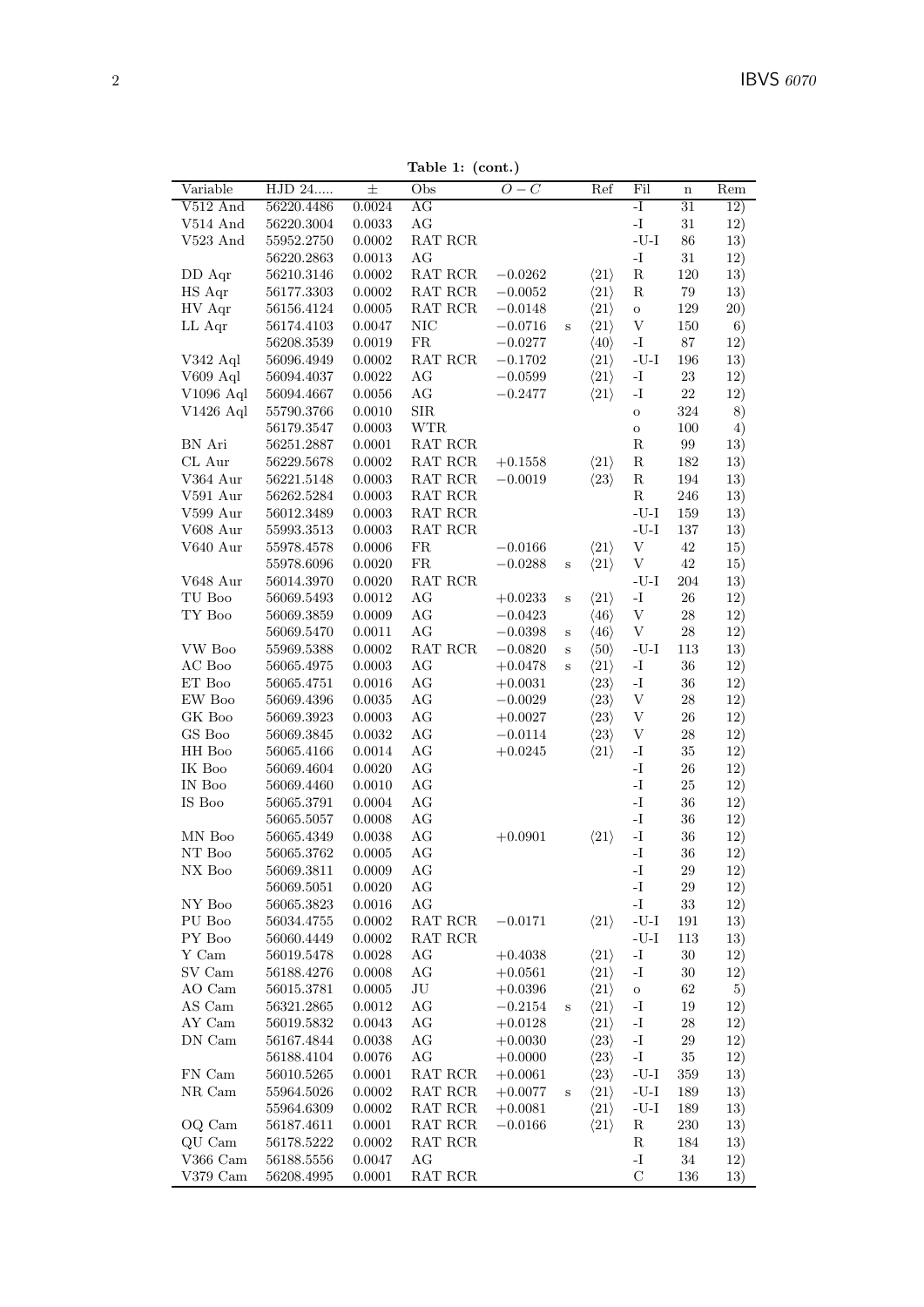Table 1: (cont.)

|                                                    |                          |                            | rapie 1. (com.)                           |                        |                             |                                              |                                                                                  |                  |            |
|----------------------------------------------------|--------------------------|----------------------------|-------------------------------------------|------------------------|-----------------------------|----------------------------------------------|----------------------------------------------------------------------------------|------------------|------------|
| Variable                                           | HJD 24                   | $\pm$                      | Obs                                       | $O-C$                  |                             | Ref                                          | Fil                                                                              | $\mathbf n$      | Rem        |
| $V381$ Cam                                         | 56224.4474               | $0.0004\,$                 | RAT RCR                                   |                        |                             |                                              | $\overline{\mathrm{R}}$                                                          | 252              | 13)        |
| V382 Cam                                           | 56167.4765               | $\,0.0019\,$               | $\rm{AG}$                                 | $+0.0238$              | $\mathbf S$                 | $\langle 21 \rangle$                         | $\mathbf{I}$ .                                                                   | $29\,$           | 12)        |
| $V389$ Cam                                         | 56188.4582               | 0.0002                     | RAT RCR                                   |                        |                             |                                              | ${\bf R}$                                                                        | 280              | 13)        |
| V419 Cam                                           | 55943.4910               | 0.0004                     | RAT RCR                                   |                        |                             |                                              | $\mbox{-}\mathrm{U}\mbox{-}\mathrm{I}$                                           | 345              | 13)        |
| $V455$ Cam                                         | 56222.4963               | 0.0004                     | $\operatorname{RAT}$ $\operatorname{RCR}$ |                        |                             |                                              | ${\bf R}$                                                                        | 244              | 13)        |
| V473 Cam                                           | 56015.3949               | 0.0001                     | RAT RCR                                   | $+0.0124$              |                             | $\langle 21 \rangle$                         | $\mbox{-}\mathrm{U}\mbox{-}\mathrm{I}$                                           | 177              | 13)        |
| $\rm V479~Cam$                                     | 56019.5063               | $0.0047\,$                 | AG                                        | $+0.0254$              | S                           | $\langle 21 \rangle$                         | $\mathbf{I}$ –                                                                   | $30\,$           | 12)        |
| $\rm V495~Cam$                                     | 56019.5512               | 0.0050                     | $\rm{AG}$                                 |                        |                             |                                              | $\mathbf{I}-$                                                                    | $30\,$           | 12)        |
| $\rm V514~Cam$                                     | 56009.5745               | 0.0003                     | RAT RCR                                   |                        |                             |                                              | $\mbox{-}\mathrm{U}\mbox{-}\mathrm{I}$                                           | 297              | 13)        |
|                                                    | 56055.4632               | $0.0002\,$                 | $\operatorname{RAT}$ $\operatorname{RCR}$ |                        |                             |                                              | $\mbox{-}\mathrm{U}\mbox{-}\mathrm{I}$                                           | $261\,$          | 13)        |
| $V518$ Cam                                         | 55958.5286               | 0.0007                     | $\operatorname{RAT}$ $\operatorname{RCR}$ |                        |                             |                                              | $\mbox{-}\mathrm{U}\mbox{-}\mathrm{I}$                                           | 345              | 13)        |
| EH Cnc<br>$\operatorname{HN}$ $\operatorname{Cnc}$ | 55969.3244               | 0.0002                     | RAT RCR                                   | $-0.0024$              | S                           | $\langle 23 \rangle$                         | $\mbox{-}\mathrm{U}\mbox{-}\mathrm{I}$<br>$\mbox{-}\mathrm{U}\mbox{-}\mathrm{I}$ | 108<br>126       | 13)        |
| $\rm EH~CVn$                                       | 55944.3595               | $0.0007\,$<br>$\,0.0013\,$ | RAT RCR<br>AG                             | $-0.0281$<br>$-0.0571$ |                             | $\langle 39 \rangle$<br>$\langle 21 \rangle$ | $\mathbf{I}$ .                                                                   | $27\,$           | 13)<br>12) |
| FQ CVn                                             | 56069.4340<br>56069.5327 | $\,0.0038\,$               | $\rm{AG}$                                 |                        | $\mathbf S$                 |                                              | $\mathbf{I}$ .                                                                   | $27\,$           | 12)        |
| ${\rm FV}$ CVn                                     | 56031.3619               | 0.0004                     | RAT RCR                                   | $-0.0107$              |                             | $\langle 21 \rangle$                         | -U-I                                                                             | 108              | 13)        |
|                                                    | 56034.3584               | $0.0004\,$                 | RAT RCR                                   | $-0.0102$              | S                           | $\langle 21 \rangle$                         | $\mbox{-}\mathrm{U}\mbox{-}\mathrm{I}$                                           | $98\,$           | 13)        |
|                                                    | 56069.5211               | $\,0.0036\,$               | AG                                        | $-0.0109$              |                             | $\langle 21 \rangle$                         | $\mathbf{I}$                                                                     | $25\,$           | 12)        |
| $\rm GG$ $\rm CVn$                                 | 56069.4979               | $\,0.0038\,$               | $\rm{AG}$                                 |                        |                             |                                              | $\mathbf{I}-$                                                                    | $29\,$           | 12)        |
| $\rm GM$ $\rm C Vn$                                | 56069.4179               | 0.0053                     | $\rm{AG}$                                 |                        |                             |                                              | $\mathbf{I}-$                                                                    | $24\,$           | 12)        |
| ZZ Cas                                             | 56219.5381               | 0.0083                     | $\rm{AG}$                                 | $+0.0067$              | $\rm S$                     | $\langle 21 \rangle$                         | $\mathbf{I}$                                                                     | $49\,$           | 12)        |
| AB Cas                                             | $55463.3994\,$           | 0.0035                     | $\operatorname{PGL}$                      | $+0.1048$              |                             | $\langle 21 \rangle$                         | $\mathbf V$                                                                      | 154              | 14)        |
|                                                    | 56219.2932               | 0.0030                     | $\rm{AG}$                                 | $+0.1174$              |                             | $\langle 21 \rangle$                         | $-I$                                                                             | 47               | 12)        |
| AH Cas                                             | 56188.3529               | 0.0004                     | $\rm{J}U$                                 | $-0.2154$              |                             | $\langle 21 \rangle$                         | $\mathbf O$                                                                      | $66\,$           | 5)         |
|                                                    | 56244.4429               | 0.0004                     | $\rm{J}U$                                 | $-0.2160$              |                             | $\langle 21 \rangle$                         | $\mathbf O$                                                                      | 65               | 5)         |
| AX Cas                                             | 56179.3998               | 0.0010                     | $\rm{J}U$                                 | $-0.0980$              |                             | $\langle 21 \rangle$                         | $\mathbf{o}$                                                                     | $59\,$           | 5)         |
| DO Cas                                             | 56167.4913               | $0.0107\,$                 | $\rm{AG}$                                 | $-0.0019$              | S                           | $\langle 21 \rangle$                         | $\mathbf{I}$ .                                                                   | $29\,$           | 12)        |
| $\mathop{\rm EP}\nolimits$ Cas                     | 56133.3979               | $0.0141\,$                 | $\rm{AG}$                                 | $-0.0358$              | $\rm S$                     | $\langle 21 \rangle$                         | $\mathbf{-I}$                                                                    | 45               | 12)        |
|                                                    | 56219.6181               | 0.0012                     | $\rm{AG}$                                 | $-0.0402$              | $\, {\bf S}$                | $\langle 21 \rangle$                         | $\mathbf{-I}$                                                                    | 47               | 12)        |
| GT Cas                                             | 56133.4348               | $0.0057\,$                 | $\rm{AG}$                                 | $+0.1973$              |                             | $\langle 21 \rangle$                         | $\mathbf{I}$ –                                                                   | $43\,$           | 12)        |
| $\rm IL$ $\rm Cas$                                 | 56167.4717               | 0.0112                     | $\rm{AG}$                                 | $-0.0061$              |                             | $\langle 60 \rangle$                         | $\mathbf{I}$                                                                     | $29\,$           | 12)        |
| ${\rm MU}$ Cas                                     | 56133.5396               | 0.0059                     | $\rm{AG}$                                 | $+0.1167$              |                             | $\langle 21 \rangle$                         | $\mathbf{I}$ .                                                                   | $43\,$           | 12)        |
|                                                    | 56220.4110               | 0.0096                     | $\rm{AG}$                                 | $+0.1123$              | $\rm S$                     | $\langle 21 \rangle$                         | $\mathbf{I}$ .                                                                   | $26\,$           | 12)        |
| OX Cas<br>PV Cas                                   | 56219.4201<br>56186.4025 | 0.0140<br>0.0011           | $\rm{AG}$                                 | $+0.0071$              | $\rm S$                     | $\langle 21 \rangle$                         | $\mathbf{-I}$                                                                    | $50\,$           | 12)        |
| $\rm V336~Cas$                                     | 56133.4108               | $\,0.0064\,$               | $\rm{J}U$<br>$\rm{AG}$                    | $-0.0356$<br>$-0.0145$ |                             | $\langle 21 \rangle$<br>$\langle 21 \rangle$ | $\mathbf{o}$<br>$\mathbf{-I}$                                                    | $55\,$<br>$45\,$ | 5)<br>12)  |
| $\rm V366~Cas$                                     | 56158.434                | $0.011\,$                  | $\rm{AG}$                                 | $-0.006$               | $\mathbf S$<br>$\, {\bf S}$ | $\langle 34 \rangle$                         | $\mathbf{I}$ .                                                                   | $\,29$           | 12)        |
| $\rm V375~Cas$                                     | 56219.4197               | 0.0094                     | $\rm{AG}$                                 | $+0.2659$              | $\rm S$                     | $\langle 49 \rangle$                         | $\mathbf{I}$ .                                                                   | 48               | 12)        |
| $V380$ Cas                                         | 56219.3689               | 0.0038                     | $\rm{AG}$                                 | $-0.0677$              |                             | $\langle 21 \rangle$                         | $\mathbf{-I}$                                                                    | 47               | 12)        |
| $V381$ Cas                                         | 56159.4159               | 0.0024                     | AG                                        | $-0.0055$              | $\mathbf S$                 | $\langle 49 \rangle$                         | $-I$                                                                             | 37               | 12)        |
| $\rm V459~\rm Cas$                                 | 56219.6407               | 0.0001                     | AG                                        | $-0.0202$              |                             | $\langle 33 \rangle$                         | $\mathbf{-I}$                                                                    | 50               | 12)        |
| $V541$ Cas                                         | 56220.3989               | 0.0020                     | $\rm{AG}$                                 | $+0.0846$              | $\mathbf S$                 | $\langle 21 \rangle$                         | $\mathbf{-I}$                                                                    | 27               | 12)        |
| $V651$ Cas                                         | 56219.4857               | 0.0015                     | AG                                        | $+0.0027$              | $\mathbf S$                 | $\langle 27 \rangle$                         | $\mathbf{-I}$                                                                    | 47               | 12)        |
| $\rm V775~Cas$                                     | 55879.2254:              | 0.0022                     | FR                                        |                        |                             |                                              | $\mathbf O$                                                                      | 86               | 15)        |
| V776 $Cas$                                         | 56220.3713               | 0.0139                     | AG                                        | $-0.0135$              | $\, {\bf S}$                | $\langle 23 \rangle$                         | $\mathbf{-I}$                                                                    | 28               | 12)        |
| $V1001$ Cas                                        | $56159.5296\,$           | 0.0003                     | AG                                        | $+0.0121$              |                             | $\langle 21 \rangle$                         | $\mathbf{-I}$                                                                    | 37               | 12)        |
| $\rm V1007~\rm Cas$                                | 56159.3903               | 0.0017                     | AG                                        |                        |                             |                                              | $\mathbf{I}$ –                                                                   | 37               | 12)        |
|                                                    | 56159.5574               | 0.0012                     | $\rm{AG}$                                 |                        |                             |                                              | $\mathbf{I}$ .                                                                   | 37               | 12)        |
| $V1030$ Cas                                        | 56159.4766               | 0.0016                     | $\rm{AG}$                                 |                        |                             |                                              | $\mathbf{I}-$                                                                    | $36\,$           | 12)        |
| V1046 $Cas$                                        | 56133.5352               | 0.0005                     | AG                                        |                        |                             |                                              | $\mathbf{I}$ –                                                                   | 45               | 12)        |
| $V1060$ Cas                                        | 56219.5249               | 0.0116                     | AG                                        |                        |                             |                                              | $-I$                                                                             | 50               | 12)        |
|                                                    | 56220.4324               | 0.0021                     | AG                                        |                        |                             |                                              | $-I$                                                                             | 25               | 12)        |
| $\rm V1061~Cas$                                    | 55879.4237               | 0.0016                     | FR                                        |                        |                             |                                              | $\mathbf O$                                                                      | 19               | 15)        |
| $V1107$ Cas                                        | 54390.2941               | 0.0006                     | $\rm{J}U$                                 | $+0.0631$              | $\rm s$                     | $\langle 48 \rangle$                         | $\mathbf O$                                                                      | 80               | 5)         |
|                                                    | 55835.4135               | 0.0004                     | $\rm{J}U$                                 | $+0.0362$              |                             | $\langle 48 \rangle$                         | $\mathbf O$                                                                      | 80               | 5)         |
|                                                    | 56179.3608<br>56220.3755 | 0.0009<br>0.0013           | $\rm{J}U$<br>$\rm{J}U$                    | $+0.0428$<br>$-0.0586$ | S                           | $\langle 48 \rangle$                         | $\mathbf O$                                                                      | 60<br>73         | 5)         |
|                                                    | 56222.2889               | 0.0006                     | JU                                        | $-0.0386$              | S<br>$\mathbf S$            | $\langle 48 \rangle$<br>$\langle 48 \rangle$ | $\mathbf O$<br>$\mathbf O$                                                       | 28               | 5)<br>5)   |
|                                                    | 56222.4247               | $0.0006\,$                 | $\rm{J}U$                                 | $-0.0381$              |                             | $\langle 48 \rangle$                         | $\mathbf O$                                                                      | $82\,$           | 5)         |
| SU Cep                                             | 56188.4410               | 0.0033                     | AG                                        | $+0.0083$              | $\mathbf S$                 | $\langle 21 \rangle$                         | -I                                                                               | $27\,$           | 12)        |
|                                                    |                          |                            |                                           |                        |                             |                                              |                                                                                  |                  |            |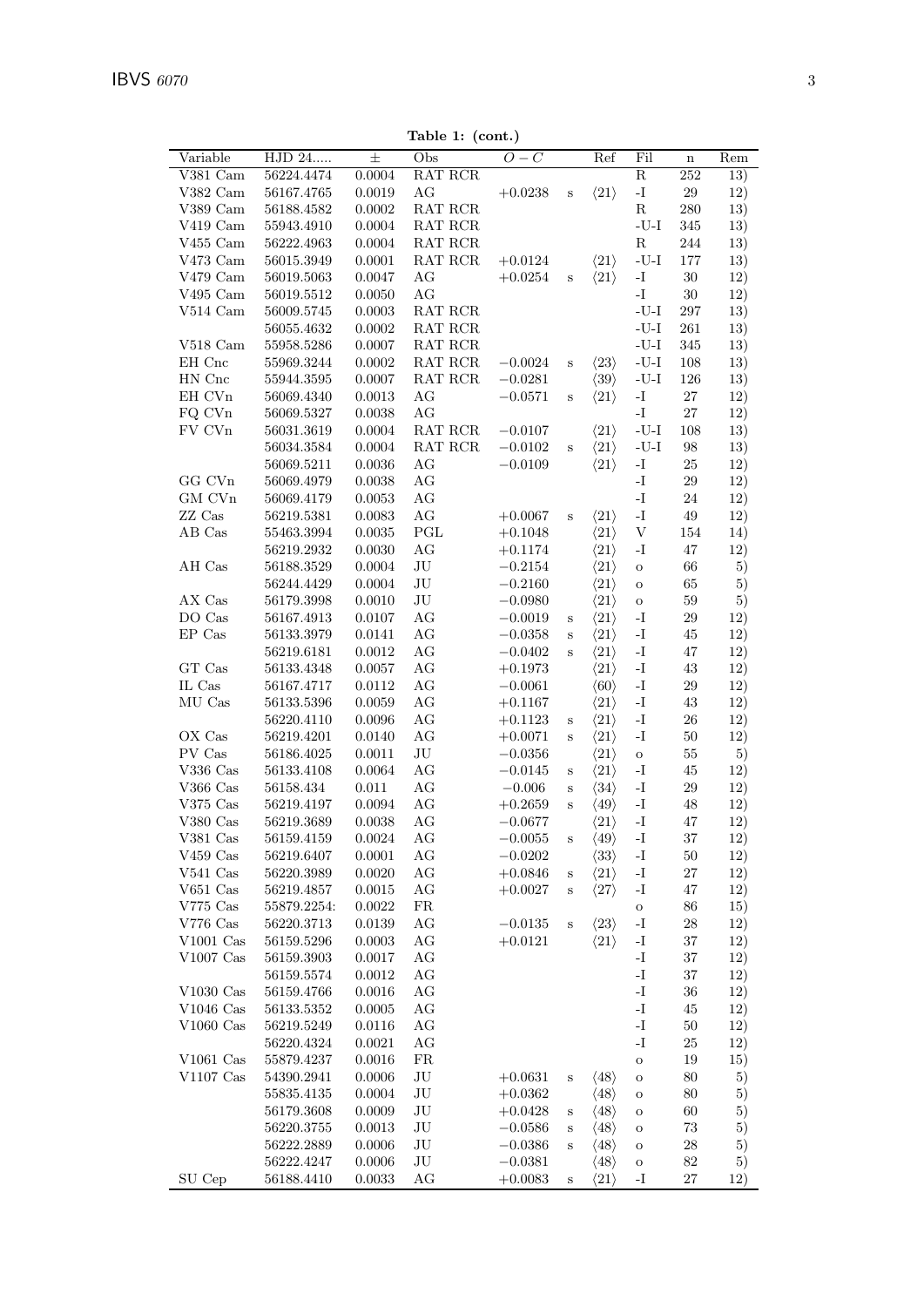Table 1: (cont.)

| Variable                   | HJD 24     | $\pm$      | rapic 1. (com.)<br>Obs      | $O-C$       |              | Ref                  | Fil                       | $\mathbf n$     | Rem |
|----------------------------|------------|------------|-----------------------------|-------------|--------------|----------------------|---------------------------|-----------------|-----|
| SU Cep                     | 56203.3110 | 0.0007     | AG                          | $+0.0051$   |              | $\langle 21 \rangle$ | $\overline{\mathbf{I}}$   | $\overline{17}$ | 12) |
| VW Cep                     | 56180.3974 | 0.0019     | AG                          | $+0.0719$   |              | $\langle 21 \rangle$ | $\mathbf{-I}$             | $24\,$          | 12) |
|                            | 56206.2799 | 0.0013     | $\rm{AG}$                   | $+0.0711$   |              | $\langle 21 \rangle$ | $\mathbf{-I}$             | $86\,$          | 12) |
|                            | 56206.4183 | 0.0006     | AG                          | $+0.0704$   | $\, {\bf S}$ | $\langle 21 \rangle$ | $\mathbf{-I}$             | $86\,$          | 12) |
|                            | 56206.5587 | 0.0003     | AG                          | $+0.0716$   |              | $\langle 21 \rangle$ | $\mathbf{-I}$             | $86\,$          | 12) |
| VZ Cep                     | 56220.2923 | $0.0001\,$ | $\rm{AG}$                   | $-0.0101$   |              | $\langle 21 \rangle$ | $\mathbf{-I}$             | $27\,$          | 12) |
| WX Cep                     | 56180.4557 | 0.0006     | $\rm{AG}$                   | $+0.0111$   |              | $\langle 21 \rangle$ | $\mathbf{-I}$             | $56\,$          | 12) |
| WY Cep                     | 56058.4722 | 0.0048     | $\rm{AG}$                   | $+0.0222$   |              | $\langle 21 \rangle$ | $\mathbf{-I}$             | 48              | 12) |
|                            | 56219.6036 | 0.0004     | $\rm{AG}$                   | $+0.0254$   |              | $\langle 21 \rangle$ | $\mathbf{-I}$             | 47              | 12) |
| XY Cep                     | 55774.4484 | 0.0010     | ${\rm SIR}$                 | $-0.0497$   |              | $\langle 21 \rangle$ | $\rm{O}$                  | $225\,$         | 8)  |
| ZZ Cep                     | 56219.4748 | 0.0107     | $\rm{AG}$                   | $-0.0124$   |              | $\langle 21 \rangle$ | $-I$                      | 47              | 12) |
| AH Cep                     | 56206.4429 | 0.0015     | $\rm{AG}$                   | $-0.1019$   |              | $\langle 21 \rangle$ | $\mathbf{-I}$             | $56\,$          | 12) |
| CO Cep                     | 56167.4411 | 0.0063     | $\rm{AG}$                   | $-0.2023$   | $\rm S$      | $\langle 21 \rangle$ | $\mathbf{-I}$             | $27\,$          | 12) |
| CW Cep                     | 56180.4323 | 0.0032     | AG                          | $+0.0193$   |              | $\langle 21 \rangle$ | $\mathbf{-I}$             | 23              | 12) |
| GG Cep                     | 56058.4664 | 0.0051     | AG                          | $-0.1068$   |              | $\langle 21 \rangle$ | $\mathbf{-I}$             | 46              | 12) |
| GI Cep                     | 56184.4764 | 0.0003     | RAT RCR                     | $-0.1225$   |              | $\langle 21 \rangle$ | ${\bf R}$                 | 246             | 13) |
| GK Cep                     | 56180.3665 | 0.0027     | AG                          | $+0.1198$   |              | $\langle 21 \rangle$ | $\mathbf{-I}$             | 21              | 12) |
|                            | 56206.5821 | 0.0008     | $\rm{AG}$                   | $+0.1230$   |              | $\langle 21 \rangle$ | $\mathbf{I}$              | $70\,$          | 12) |
| GW Cep                     | 56167.4793 | 0.0019     | $\rm{AG}$                   |             |              |                      | $\mathbf{I}$              | $29\,$          | 12) |
| IO Cep                     | 56158.5076 | 0.0021     | AG                          | $+0.0208$   |              | $\langle 21 \rangle$ | $\mathbf{-I}$             | $\,29$          | 12) |
| IP Cep                     | 56181.5041 | 0.0020     | RAT RCR                     | $-0.0275$   | $\, {\bf S}$ | $\langle 36 \rangle$ | ${\bf R}$                 | $231\,$         | 13) |
| LM Cep                     | 56072.4631 | 0.0049     | AG                          | $+0.1348$   |              | $\langle 21 \rangle$ | $\mathbf{-I}$             | 46              | 12) |
| $LP$ Cep                   | 56072.4020 | 0.0031     | $\rm{AG}$                   | $-0.0727$   | S            | $\langle 21 \rangle$ | $\mathbf{-I}$             | $\sqrt{46}$     | 12) |
| NW Cep                     | 56167.4057 | 0.0088     | $\rm{AG}$                   | $+0.9048$   |              | $\langle 21 \rangle$ | $\mathbf{I}$              | $33\,$          | 12) |
| $V397$ Cep                 | 56219.4431 | 0.0089     | $\rm{AG}$                   |             |              |                      | $\mathbf{I}$              | 47              | 12) |
|                            | 56220.3819 | 0.0060     | AG                          |             |              |                      | $\mathbf{I}$ –            | ${\bf 28}$      | 12) |
| V711 Cep                   | 56219.3518 | 0.0051     | AG                          | $+0.0013$   |              | $\langle 23 \rangle$ | $\mathbf{-I}$             | 47              | 12) |
| V734 Cep                   | 56167.5207 | 0.0037     | AG                          |             |              |                      | $\mathbf{-I}$             | $\,29$          | 12) |
| V737 Cep                   | 56072.3892 | 0.0012     | $\rm{AG}$                   | $+0.0184$   | $\, {\bf S}$ | $\langle 21 \rangle$ | $\mathbf{I}$              | 46              | 12) |
|                            | 56072.5405 | 0.0010     | $\rm{AG}$                   | $+0.0204\,$ |              | $\langle 21 \rangle$ | $\mathbf{-I}$             | $\sqrt{46}$     | 12) |
| $V834$ Cep                 | 56158.5441 | 0.0107     | $\rm{AG}$                   |             |              |                      | $\mathbf{I}$ –            | $29\,$          | 12) |
| RW Com                     | 56061.4141 | 0.0015     | $\rm{AG}$                   | $-0.0074$   | $\, {\bf S}$ | $\langle 21 \rangle$ | $\ensuremath{\mathbf{V}}$ | $18\,$          | 12) |
| $\mathbf{R}\mathbf{Z}$ Com | 56061.4568 | 0.0012     | AG                          | $+0.0468$   |              | $\langle 21 \rangle$ | V                         | $18\,$          | 12) |
| CC Com                     | 55960.4593 | 0.0008     | RAT RCR                     | $-0.0173$   | S            | $\langle 21 \rangle$ | $-U-I$                    | 118             | 13) |
|                            | 55960.5710 | 0.0001     | RAT RCR                     | $-0.0159$   |              | $\langle 21 \rangle$ | $-U-I$                    | 118             | 13) |
|                            | 56061.4250 | 0.0018     | AG                          | $-0.0156$   |              | $\langle 21 \rangle$ | $\ensuremath{\mathbf{V}}$ | 19              | 12) |
| EK Com                     | 56019.4518 | 0.0007     | $\rm JU$                    | $+0.0047$   |              | $\langle 23 \rangle$ | $\mathbf O$               | 79              | 5)  |
| LL Com                     | 55686.4759 | 0.0020     | ${\rm SIR}$                 | $+0.0457$   |              | $\langle 31 \rangle$ | $\rm{O}$                  | 68              | 8)  |
| LO Com                     | 56061.4487 | 0.0020     | AG                          | $+0.0010$   |              | $\langle 23 \rangle$ | -I                        | 18              | 12) |
| LP Com                     | 56061.3935 | 0.0018     | AG                          | $+0.0088$   | $\rm s$      | $\langle 23 \rangle$ | -1                        | 18              | 12) |
| NV Com                     | 56035.3898 | 0.0005     | RAT RCR                     |             |              |                      | $-I-U$                    | 87              | 13) |
| CV Cyg                     | 56157.4752 | 0.0043     | $\rm{AG}$                   | $+0.2005$   |              | $\langle 21 \rangle$ | $\mathbf{-I}$             | 23              | 12) |
| DO Cyg                     | 56132.5143 | 0.0001     | RAT RCR                     | $-0.0247$   |              | $\langle 21 \rangle$ | $-U-I$                    | 241             | 13) |
|                            | 56132.5145 | 0.0016     | AG                          | $-0.0245$   |              | $\langle 21 \rangle$ | $\mathbf{-I}$             | 28              | 12) |
| DP <sub>cyg</sub>          | 56167.3664 | $0.0055\,$ | AG                          | $+0.5114$   | $\, {\bf S}$ | $\langle 21 \rangle$ | $\mathbf{-I}$             | $33\,$          | 12) |
|                            | 56188.4894 | 0.0108     | $\rm{AG}$                   | $+0.8894$   |              | $\langle 21 \rangle$ | -1                        | 28              | 12) |
| GG Cyg                     | 56074.5010 | 0.0027     | AG                          | $+0.1435$   |              | $\langle 21 \rangle$ | $\mathbf{I}$              | $25\,$          | 12) |
| GM Cyg                     | 56151.5575 | 0.0019     | SCI                         | $-0.2119$   |              | $\langle 21 \rangle$ | $\rm{O}$                  | $83\,$          | 5)  |
| GO Cyg                     | 56158.5469 | 0.0036     | AG                          | $+0.0724$   | $\rm S$      | $\langle 21 \rangle$ | $\mathbf{-I}$             | $\,29$          | 12) |
|                            | 56188.3273 | 0.0018     | AG                          | $+0.0656$   |              | $\langle 21 \rangle$ | $\mathbf{-I}$             | $27\,$          | 12) |
| GV Cyg                     | 56167.5114 | 0.0103     | AG                          | $+0.1531$   |              | $\langle 21 \rangle$ | $-I$                      | $33\,$          | 12) |
| KR Cyg                     | 56158.4718 | 0.0007     | ${\rm FR}$                  | $+0.0206$   | $\bf S$      | $\langle 21 \rangle$ | $\mathbf{I}$              | $26\,$          | 12) |
|                            | 56186.3665 | 0.0023     | ${\rm FR}$                  | $+0.0253$   | $\rm S$      | $\langle 21 \rangle$ | $\mathbf{-I}$             | $105\,$         | 12) |
| LO Cyg                     | 56187.3732 | 0.0068     | AG                          | $-0.0252$   |              | $\langle 21 \rangle$ | $\mathbf{-I}$             | 42              | 12) |
| MY Cyg                     | 56158.5152 | 0.0027     | AG                          | $-1.9902$   |              | $\langle 21 \rangle$ | $\mathbf{-I}$             | $\,29$          | 12) |
| NU Cyg                     | 56211.3273 | 0.0014     | $\mathop{\rm SCI}\nolimits$ | $-0.0186$   |              | $\langle 21 \rangle$ | $\mathbf O$               | 17              | 5)  |
|                            | 56211.4749 | 0.0018     | $\mathop{\rm SCI}\nolimits$ | $-0.0115$   | $\bf S$      | $\langle 21 \rangle$ | $\mathbf O$               | 25              | 5)  |
| NZ Cyg                     | 56191.3651 | 0.0018     | $\ensuremath{\mathrm{SCI}}$ | $+0.0636$   | $\, {\bf S}$ | $\langle 21 \rangle$ | $\rm{O}$                  | 40              | 5)  |
|                            | 56191.5661 | 0.0018     | $\mathop{\rm SCI}\nolimits$ | $+0.0616$   |              | $\langle 21 \rangle$ | О                         | $33\,$          | 5)  |
|                            |            |            |                             |             |              |                      |                           |                 |     |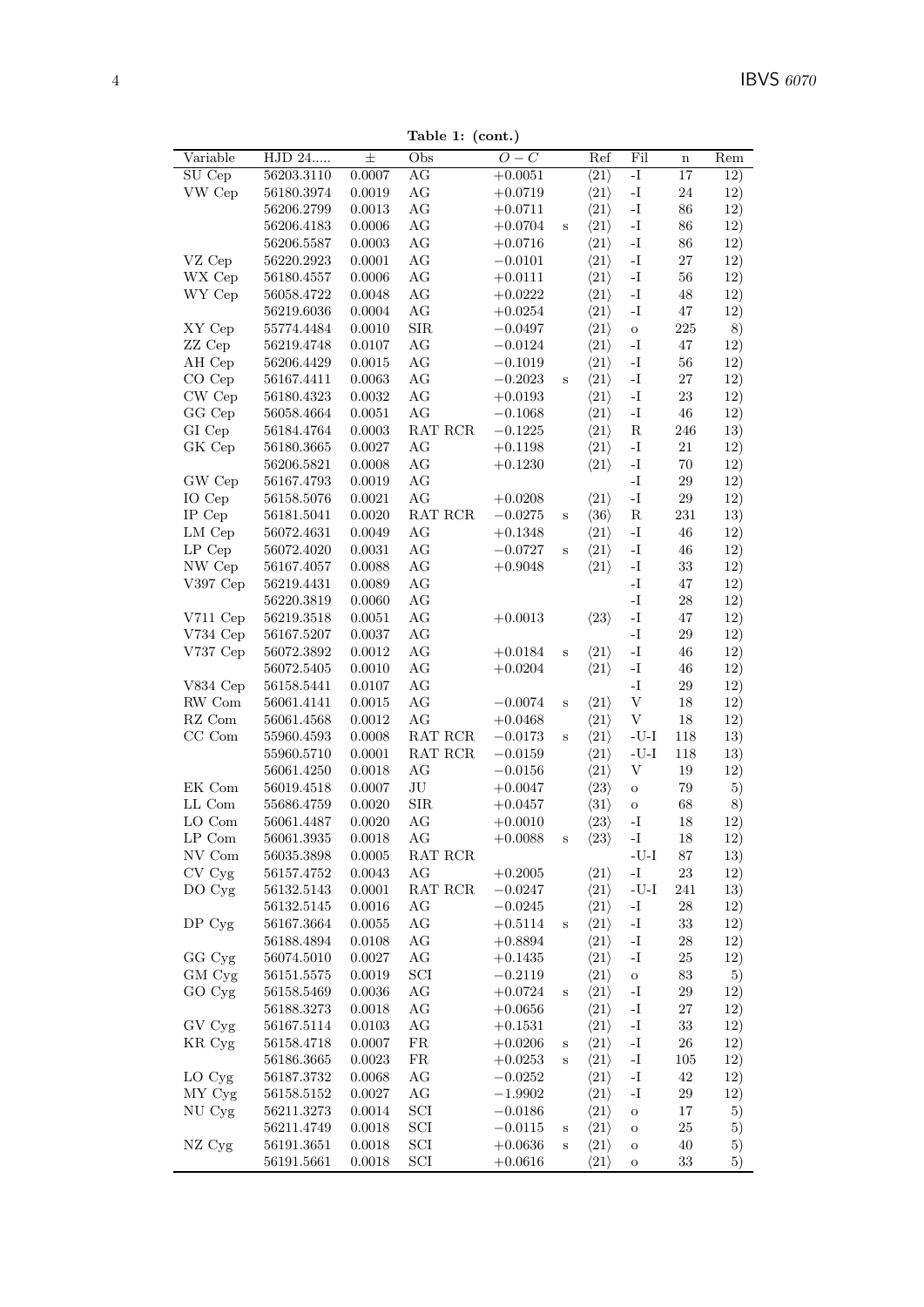Table 1: (cont.)

| Variable                          | HJD 24         | $\pm$        | rapic 1. (com.)<br>Obs                    | $O-C$     |              | Ref                  | Fil                       | $\mathbf n$     | Rem    |
|-----------------------------------|----------------|--------------|-------------------------------------------|-----------|--------------|----------------------|---------------------------|-----------------|--------|
| $\overline{QU}$ $\overline{Cy}$ g | 56177.3882     | 0.0015       | $\overline{SCI}$                          | $-0.0736$ |              | $\langle 21 \rangle$ | $\rm{O}$                  | $\overline{27}$ | 5)     |
|                                   | 56177.5516     | $0.0014\,$   | $\ensuremath{\mathrm{SCI}}$               | $-0.0836$ | $\mathbf S$  | $\langle 21 \rangle$ | $\rm{O}$                  | $26\,$          | 5)     |
| $V345 \,\mathrm{Cyg}$             | 56167.5146     | 0.0003       | $\operatorname{RAT}$ $\operatorname{RCR}$ | $+0.0568$ |              | $\langle 36 \rangle$ | $\mathbf R$               | 174             | 13)    |
| $V370 \,\mathrm{Cyg}$             | 56179.5632     | 0.0003       | FR                                        | $-0.0332$ |              | $\langle 21 \rangle$ | $\ensuremath{\mathbf{V}}$ | 94              | 15)    |
|                                   | 56180.3417     | 0.0020       | <b>WTR</b>                                | $-0.0292$ |              | $\langle 21 \rangle$ | $\rm{O}$                  | $70\,$          | 4)     |
| $V382\;Cyg$                       | 56157.4331     | $0.0050\,$   | $\rm{AG}$                                 | $+0.1110$ | $\mathbf S$  | $\langle 21 \rangle$ | $\mathbf{-I}$             | $23\,$          | 12)    |
| V382 Cyg                          | 56158.3765     | $0.0025\,$   | $\rm{AG}$                                 | $+0.1116$ |              | $\langle 21 \rangle$ | $\mathbf{-I}$             | $\,29$          | 12)    |
| V388 Cyg                          | 56188.3457     | 0.0035       | $\rm{AG}$                                 | $-0.0970$ |              | $\langle 21 \rangle$ | $\mathbf{I}$ .            | $30\,$          | 12)    |
| V398 Cyg                          | $56159.4365\,$ | $0.0022\,$   | ${\rm FR}$                                | $-1.4926$ | $\mathbf S$  | $\langle 21 \rangle$ | $\mathbf{-I}$             | $31\,$          | 12)    |
| V <sub>401</sub> Cyg              | 56074.5313     | 0.0024       | AG                                        | $+0.0708$ | $\rm S$      | $\langle 21 \rangle$ | $\mathbf{-I}$             | $25\,$          | 12)    |
|                                   | 56093.4674     | 0.0002       | RAT RCR                                   | $+0.0684$ |              | $\langle 21 \rangle$ | -U-I                      | 217             | 13)    |
|                                   | 56179.4258     | 0.0006       | FR                                        | $+0.0753$ | $\mathbf S$  | $\langle 21 \rangle$ | $\ensuremath{\mathbf{V}}$ | $47\,$          | 15)    |
| V442 Cyg                          | 56188.3763     | 0.0030       | $\rm{AG}$                                 | $-0.0420$ |              | $\langle 21 \rangle$ | $\mathbf{-I}$             | $25\,$          | 12)    |
| V448 Cyg                          | 56157.4804     | 0.0037       | FR                                        | $+0.0257$ |              | $\langle 21 \rangle$ | $\mathbf{I}$ .            | $47\,$          | 12)    |
| V454 Cyg                          | 56229.3050     | $0.0004\,$   | RAT RCR                                   | $-0.0091$ |              | $\langle 21 \rangle$ | ${\bf R}$                 | $153\,$         | 13)    |
| V463 Cyg                          | 56167.585:     | 0.010        | ${\rm FR}$                                | $+0.062$  | $\mathbf S$  | $\langle 21 \rangle$ | $\ensuremath{\mathbf{V}}$ | $79\,$          | 15)    |
| V474 Cyg                          | 56157.577      | 0.010        | $\rm{AG}$                                 | $+0.234$  |              | $\langle 21 \rangle$ | $\mathbf{-I}$             | $23\,$          | 12)    |
| V478 Cyg                          | 56158.4845     | 0.0113       | $\rm{AG}$                                 | $+0.0163$ | $\mathbf S$  | $\langle 21 \rangle$ | $\mathbf{-I}$             | 29              | 12)    |
| V490 Cyg                          | 56186.5111     | $0.0004\,$   | ${\rm FR}$                                | $+0.1623$ |              | $\langle 21 \rangle$ | $\mathbf{-I}$             | $54\,$          | 12)    |
| $V501$ Cyg                        | 56132.4324     | 0.0035       | $\ensuremath{\mathrm{SCI}}$               | $-0.2958$ |              | $\langle 21 \rangle$ | $\rm{O}$                  | $76\,$          | 5)     |
|                                   | 56167.5068     | 0.0023       | $\ensuremath{\mathrm{SCI}}$               | $-0.2998$ | $\rm S$      | $\langle 21 \rangle$ | $\mathbf O$               | $96\,$          | 5)     |
| V680 Cyg                          | 56153.5525     | $0.0016\,$   | $\rm{AG}$                                 | $+0.0215$ |              | $\langle 49 \rangle$ | $\mathbf{-I}$             | $\sqrt{28}$     | 12)    |
| V687 Cyg                          | 56155.3870     | $0.0114\,$   | RAT RCR                                   | $-0.0065$ |              | $\langle 21 \rangle$ | $\mathbf O$               | 45              | 20)    |
| $V725$ Cyg                        | 56158.6013     | 0.0021       | ${\rm FR}$                                | $+0.2590$ | $\mathbf S$  | $\langle 21 \rangle$ | $\mathbf{-I}$             | $55\,$          | 12) 1) |
|                                   | 56186.3983     | 0.0030       | ${\rm FR}$                                | $+0.2544$ | $\rm S$      | $\langle 21 \rangle$ | $\mathbf{-I}$             | $33\,$          | 12)    |
| V796 Cyg                          | 56158.4978     | 0.0019       | $\ensuremath{\mathrm{SCI}}$               | $+0.0001$ |              | $\langle 21 \rangle$ | $\rm{O}$                  | $246\,$         | 5)     |
| V841 Cyg                          | 56074.4383     | 0.0028       | $\rm{AG}$                                 | $+0.0017$ |              | $\langle 21 \rangle$ | $\mathbf{-I}$             | $25\,$          | 12)    |
| V859 Cyg                          | 56074.4612     | 0.0030       | AG                                        | $+0.0247$ | $\mathbf S$  | $\langle 21 \rangle$ | $\mathbf{-I}$             | $25\,$          | 12)    |
|                                   | 56167.4200     | 0.0012       | ${\rm FR}$                                | $+0.0357$ |              | $\langle 21 \rangle$ | $\ensuremath{\mathbf{V}}$ | $36\,$          | 15)    |
|                                   | 56179.3497     | 0.0013       | ${\rm FR}$                                | $+0.0179$ | $\mathbf S$  | $\langle 21 \rangle$ | $\mathbf V$               | $68\,$          | 15)    |
| $V869$ Cyg                        | 56167.5203     | 0.0008       | ${\rm FR}$                                | $+0.1259$ | $\rm S$      | $\langle 21 \rangle$ | $\mathbf{I}$ .            | $46\,$          | 12)    |
| V874 Cyg                          | 56074.4202     | 0.0024       | $\rm{AG}$                                 | $+0.0771$ |              | $\langle 21 \rangle$ | $\mathbf{-I}$             | $25\,$          | 12)    |
| V887 Cyg                          | 56179.4772     | 0.0030       | ${\rm FR}$                                | $-0.0192$ | $\, {\bf S}$ | $\langle 21 \rangle$ | $\mathbf{I}$ .            | 47              | 12)    |
| $V902 \, Cyg$                     | 56179.5194     | 0.0009       | ${\rm FR}$                                | $+0.0219$ |              | $\langle 21 \rangle$ | $\mathbf{-I}$             | $31\,$          | 12)    |
| V907 Cyg                          | 56179.3133     | 0.0011       | ${\rm FR}$                                | $-0.1689$ |              | $\langle 21 \rangle$ | $\mathbf{-I}$             | $32\,$          | 12)    |
|                                   | 56179.5848     | $\,0.0013\,$ | ${\rm FR}$                                | $+0.1104$ |              | $\langle 21 \rangle$ | $\mathbf{-I}$             | $32\,$          | 12)    |
| $V957 \,\mathrm{Cyg}$             | 56203.4017     | 0.0099       | $\rm{AG}$                                 | $+0.1403$ | $\, {\bf S}$ | $\langle 21 \rangle$ | $\mathbf{I}$ .            | 40              | 12)    |
| V979 Cyg                          | $56203.4550\,$ | $0.0026\,$   | AG                                        | $+0.0174$ |              | $\langle 21 \rangle$ | $\mathbf{-I}$             | $39\,$          | 12)    |
| V1009 Cyg                         | 56203.4553     | 0.0029       | AG                                        | $-0.0082$ |              | $\langle 21 \rangle$ | $-I$                      | 41              | 12)    |
| V1011 Cyg                         | 56152.5860     | 0.0056       | FR                                        | $+0.0723$ | $\mathbf S$  | $\langle 21 \rangle$ | -1                        | 22              | 12)    |
| V1013 Cyg                         | 56074.4748     | 0.0120       | AG                                        | $+0.1593$ | $\mathbf S$  | $\langle 21 \rangle$ | $\mathbf{-I}$             | $25\,$          | 12)    |
| V1018 Cyg                         | 56203.3988     | 0.0029       | $\rm{AG}$                                 | $-0.0915$ |              | $\langle 21 \rangle$ | $\mathbf{-I}$             | 42              | 12)    |
| $V1019 \,\mathrm{Cyg}$            | 56203.3913     | 0.0062       | AG                                        | $+0.1324$ |              | $\langle 21 \rangle$ | $\mathbf{-I}$             | 42              | 12)    |
| V1034 Cyg                         | 56179.3224     | 0.0009       | FR                                        | $+0.0291$ | $\mathbf S$  | $\langle 21 \rangle$ | V                         | 94              | 15)    |
| V1147 Cyg                         | 56203.4515     | 0.0035       | AG                                        | $+0.3934$ | $\rm S$      | $\langle 21 \rangle$ | $-I$                      | 39              | 12)    |
| V1171 Cyg                         | 56152.4214     | 0.0002       | FR                                        | $-0.0583$ |              | $\langle 21 \rangle$ | -1                        | 69              | 12)    |
| V1187 Cyg                         | 56168.4943     | $0.0012\,$   | $\operatorname{RAT}$ $\operatorname{RCR}$ | $-0.0161$ |              | $\langle 30 \rangle$ | $\mathbf R$               | $109\,$         | 13)    |
| V1191 Cyg                         | 56168.4723     | $0.0004\,$   | $\operatorname{RAT}$ $\operatorname{RCR}$ | $+0.0120$ | $\mathbf S$  | $\langle 21 \rangle$ | ${\bf R}$                 | 107             | 13)    |
| V1302 Cyg                         | 56203.3205     | 0.0015       | AG                                        | $-0.0982$ |              | $\langle 21 \rangle$ | $\mathbf{-I}$             | 40              | 12)    |
| V1401 Cyg                         | 56158.4501     | 0.0057       | AG                                        | $+0.2891$ | $\mathbf S$  | $\langle 21 \rangle$ | $\mathbf{-I}$             | 40              | 12)    |
|                                   | 56187.4192     | 0.0099       | AG                                        | $+0.2750$ |              | $\langle 21 \rangle$ | $\mathbf{-I}$             | 42              | 12)    |
| V1411 Cyg                         | 56167.3911     | 0.0023       | AG                                        | $-0.1532$ | $\mathbf S$  | $\langle 21 \rangle$ | $\mathbf{-I}$             | $33\,$          | 12)    |
|                                   | 56188.3630     | 0.0058       | AG                                        | $-0.1533$ | $\mathbf S$  | $\langle 21 \rangle$ | $\mathbf{-I}$             | 27              | 12)    |
| $V1417 \,\mathrm{Cyg}$            | 56133.4713     | 0.0019       | AG                                        | $+0.1461$ | $\mathbf S$  | $\langle 21 \rangle$ | $\mathbf{I}$ -            | $32\,$          | 12)    |
| $V1425 \,\mathrm{Cyg}$            | 56158.4896     | 0.0037       | AG                                        | $+0.0124$ |              | $\langle 21 \rangle$ | $\mathbf{-I}$             | $\sqrt{28}$     | 12)    |
| V1437 Cyg                         | 56167.3629     | 0.0019       | ${\rm FR}$                                | $-0.0645$ |              | $\langle 21 \rangle$ | $-I$                      | 44              | 12)    |
| $V1456$ Cyg                       | 56152.5202:    | 0.0077       | FR                                        |           |              |                      | $\mathbf{-I}$             | $33\,$          | 12)    |
| V1481 Cyg                         | 56132.5384     | 0.0038       | AG                                        | $+0.6502$ |              | $\langle 21 \rangle$ | $\mathbf{-I}$             | $\sqrt{28}$     | 12)    |
| V1877 Cyg                         | 56159.4428     | 0.0008       | FR                                        | $-0.0989$ | S            | $\langle 23 \rangle$ | $\mathbf{-I}$             | $50\,$          | 12)    |
| $V2021 \,\mathrm{Cyg}$            | 56158.5087     | 0.0019       | AG                                        | $+0.0006$ |              | $\langle 23 \rangle$ | $\mathbf{-I}$             | 29              | 12)    |
|                                   |                |              |                                           |           |              |                      |                           |                 |        |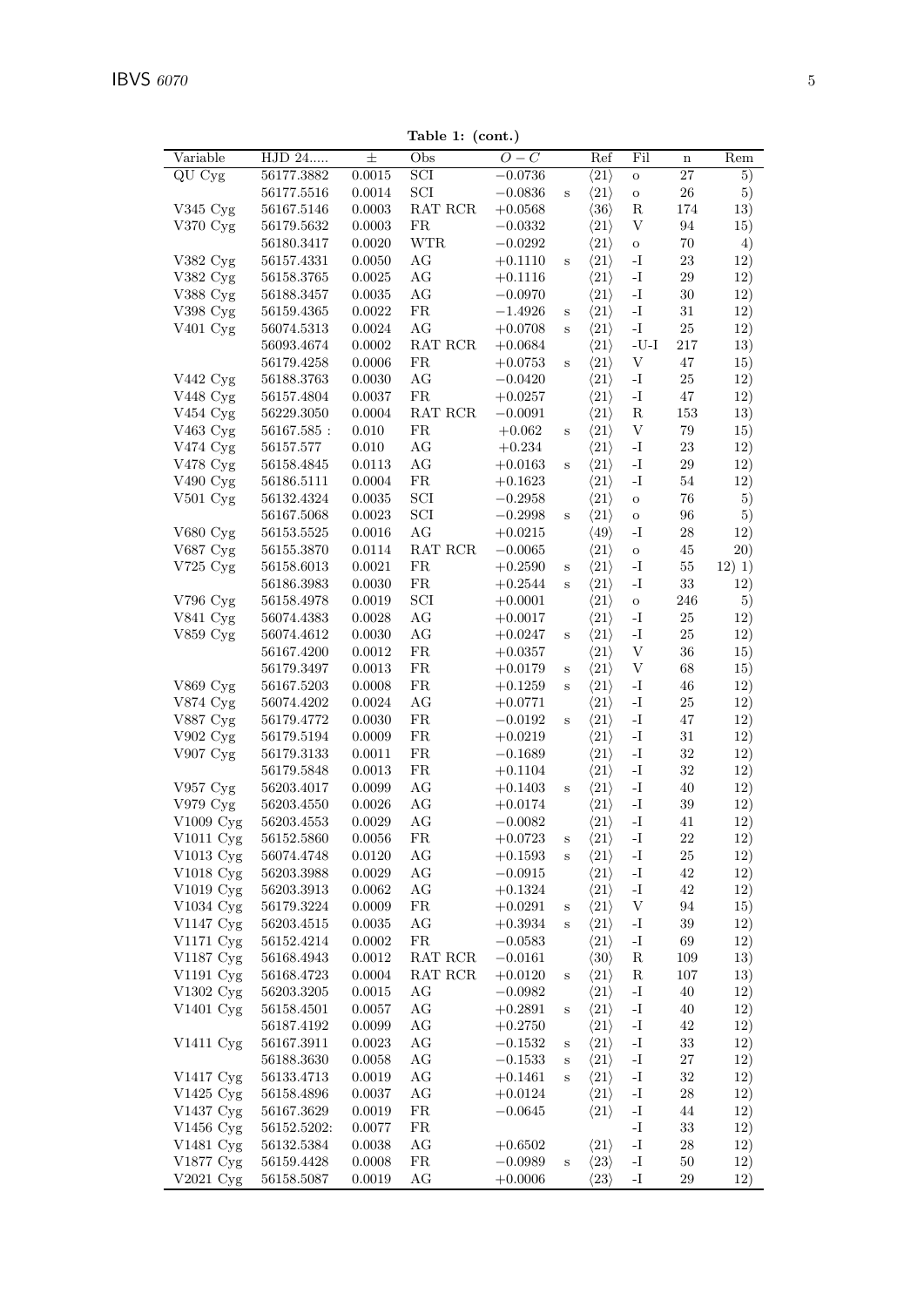Table 1: (cont.)

| Variable<br>HJD 24<br>士<br>$O-C$<br>Fil<br>Obs<br>Ref<br>Rem<br>$\mathbf n$<br>$V2181 \text{ Cyg}$<br>FR<br>56158.5607<br>0.0001<br>$+0.0113$<br>$\langle 59 \rangle$<br>$\mathbf{I}$<br>$39\,$<br>12)<br>${\rm FR}$<br>$\mathbf{I}$ –<br>12)<br>56186.3757<br>0.0008<br>$\langle 59 \rangle$<br>$74\,$<br>$+0.0124$<br>$\mathbf S$<br>${\bf R}$<br>V2240 Cyg<br>56229.3920<br>0.0015<br>RAT RCR<br>$-0.0095$<br>$\langle 23 \rangle$<br>153<br>13)<br>$\rm S$<br>SCI<br>V2280 Cyg<br>56159.4129<br>0.0014<br>$\langle 23 \rangle$<br>$36\,$<br>5)<br>$+0.0039$<br>$\rm S$<br>$\rm{O}$<br>SCI<br>$31\,$<br>56159.5894<br>0.0010<br>$\langle 23 \rangle$<br>5)<br>$+0.0037$<br>$\mathbf O$<br>SCI<br>0.0031<br>143<br>V2282 Cyg<br>56175.4500<br>$+0.0082$<br>$\langle 23 \rangle$<br>5)<br>$\mathbf S$<br>$\mathbf O$<br>SCI<br>56188.3811<br>$\langle 23 \rangle$<br>$83\,$<br>0.0024<br>$+0.0053$<br>5)<br>$\mathbf O$<br>SCI<br>$83\,$<br>V2282 Cyg<br>56188.5532<br>0.0028<br>$\langle 23 \rangle$<br>5)<br>$+0.0094$<br>$\mathbf S$<br>$\mathbf O$<br>SCI<br>V2284 Cyg<br>56178.3848<br>0.0011<br>$\langle 23 \rangle$<br>$50\,$<br>$-0.0015$<br>5)<br>$\rm S$<br>$\mathbf O$<br>SCI<br>56178.5374<br>0.0013<br>$\langle 23 \rangle$<br>$50\,$<br>5)<br>$-0.0024$<br>$\rm{O}$<br>$\operatorname{RAT}$ $\operatorname{RCR}$<br>V2291 Cyg<br>56169.3520<br>0.0015<br>$_{\rm R}$<br>$74\,$<br>13)<br>SCI<br>56186.4070<br>0.0015<br>$\langle 23 \rangle$<br>61<br>5)<br>$V2294$ Cyg<br>$-0.0428$<br>$\mathbf O$<br>SCI<br>$53\,$<br>56186.5874<br>$0.0022\,$<br>$\langle 23 \rangle$<br>5)<br>$-0.0396$<br>$\rm{O}$<br>$\mathbf S$<br>$\rm{AG}$<br>V2364 Cyg<br>56157.4702<br>$\langle 21 \rangle$<br>$\mathbf{I}$<br>23<br>12)<br>0.0057<br>$-0.0099$<br>$\mathbf S$<br>$\rm{AG}$<br>$\mathbf{I}$ –<br>V2546 Cyg<br>30<br>12)<br>56188.4792<br>0.0032<br>AG<br>$\mathbf{I}$ –<br>BG Del<br>56094.4922<br>0.0057<br>$\langle 21 \rangle$<br>21<br>12)<br>$+0.0827$<br>$\mathbf S$<br>$EX$ Del $\,$<br>AG<br>56094.4248<br>0.0013<br>$\langle 21 \rangle$<br>$\mathbf{I}$<br>22<br>12)<br>$-0.0599$<br>DIE<br>$25\,$<br>FZ Del<br>56151.3493<br>0.0012<br>$\langle 21 \rangle$<br>$-0.0359$<br>17)<br>$\mathbf O$<br>AG<br>GG Del<br>$22\,$<br>56094.5021<br>$0.0016\,$<br>$\langle 21 \rangle$<br>$\mathbf{I}$<br>12)<br>$-0.0267$<br>Z Dra<br>$\operatorname{RAT}$ $\operatorname{RCR}$<br>$\mbox{-}\mathrm{U}\mbox{-}\mathrm{I}$<br>56014.6080<br>0.0004<br>$+0.4851$<br>$\langle 21 \rangle$<br>274<br>13)<br>AG<br>$\langle 21 \rangle$<br>$\mathbf{I}$ –<br>$34\,$<br>56061.4393<br>0.0004<br>12)<br>$-0.1945$<br>TZ Dra<br>AG<br>56157.4565<br>0.0074<br>$-0.0330$<br>$\langle 21 \rangle$<br>$\mathbf{I}$<br>$24\,$<br>12)<br>$\mathbf S$<br>SCI<br>WX Dra<br>$\langle 21 \rangle$<br>46<br>5)<br>56157.4151<br>0.0012<br>$+0.0190$<br>$\rm{O}$<br>RAT RCR<br>$125\,$<br>BE Dra<br>56187.3351<br>0.0002<br>$\langle 21 \rangle$<br>$\mathbf R$<br>13)<br>$-0.1081$<br>$\mathbf S$<br>AG<br>$34\,$<br>BV Dra<br>56187.4049<br>0.0017<br>$\langle 21 \rangle$<br>$\mathbf{I}$<br>12)<br>$+0.0078$<br>$\rm S$<br>$\rm EF~Dra$<br>$\operatorname{RAT}$ $\operatorname{RCR}$<br>${\bf R}$<br>56181.3378<br>$\langle 29 \rangle$<br>121<br>0.0004<br>$+0.1003$<br>13)<br>$\mathbf{I}$ –<br>FX Dra<br>56062.4275<br>0.0079<br>AG<br>$57\,$<br>12)<br>$\operatorname{RAT}$ $\operatorname{RCR}$<br>${\bf R}$<br>$221\,$<br>KZ Dra<br>56176.4959<br>$0.0002\,$<br>13)<br>$\mathbf{I}$ –<br>34<br>OO Dra<br>56061.3904<br>0.0023<br>AG<br>12)<br>$\mathbf{I}$ .<br>AG<br>$34\,$<br>OQ Dra<br>56061.3651<br>$0.0008\,$<br>12)<br>$\mathbf{I}$ -<br>AG<br>$34\,$<br>56061.5356<br>$0.0008\,$<br>12)<br>AG<br>$\langle 21 \rangle$<br>$\mathbf{I}$ –<br>$57\,$<br>V338 Dra<br>56062.4120<br>0.0004<br>$-0.0279$<br>12)<br>$\rm S$<br>AG<br>$\mathbf{I}$ –<br>56062.5297<br>0.0006<br>$-0.0278$<br>$\langle 21 \rangle$<br>$57\,$<br>12)<br>AG<br>$57\,$<br>V344 Dra<br>56062.4105<br>0.0019<br>-I<br>12)<br>$221\,$<br>RZ Equ<br>RAT RCR<br>$\langle 21 \rangle$<br>$-U-I$<br>56133.4662<br>0.0002<br>$-0.8192$<br>13)<br>SV Equ<br>$\operatorname{RAT}$ $\operatorname{RCR}$<br>$\mbox{-}\mathrm{U}\mbox{-}\mathrm{I}$<br>0.0006<br>$200\,$<br>13)<br>56116.4739<br>$-0.1076$<br>$\langle 21 \rangle$<br>$\mathbf S$<br>$\rm V404$ Gem<br>QU<br>$36\,$<br>56001.2949:<br>$\langle 61 \rangle$<br>Ic<br>6)<br>$+0.0015$<br>$\mathbf S$<br>QU<br>$I_{\rm C}$<br>36<br>56001.4694<br>0.0005<br>$+0.0016$<br>$\langle 61 \rangle$<br>6)<br>$\rm QU$<br>$\ensuremath{\mathbf{V}}$<br>56002.3453<br>0.0006<br>$\langle 61 \rangle$<br>36<br>6)<br>$+0.0057$<br>$\mathbf S$<br>$V405\,\,\mathrm{Gem}$<br>56001.3938<br>0.0010<br>QU<br>$-0.0131$<br>$\langle 63 \rangle$<br>$_{\rm Ic}$<br>74<br>6)<br>$\,0.0025\,$<br>$\langle 63 \rangle$<br>V<br>$79\,$<br>56002.3288<br>QU<br>$-0.0023$<br>6)<br>$\rm{AG}$<br>TU Her<br>$0.0018\,$<br>$\langle 21 \rangle$<br>$\mathbf{I}$<br>60<br>12)<br>56094.4830<br>$-0.2177$<br>$\cal CT$ Her<br>$\operatorname{RAT}$ $\operatorname{RCR}$<br>$\langle 21 \rangle$<br>$-U-I$<br>265<br>13)<br>56031.5055<br>0.0002<br>$+0.0073$<br>AG<br>$\langle 21 \rangle$<br>V<br>56065.4463<br>0.0003<br>$+0.0069$<br>15<br>12)<br>DH Her<br>AG<br>$\langle 21 \rangle$<br>$\mathbf{I}$ .<br>56072.4392<br>0.0032<br>$+0.0015$<br>26<br>12)<br>GU Her<br>56058.5809<br>AG<br>$\langle 21 \rangle$<br>$\ensuremath{\mathbf{V}}$<br>0.0014<br>$+0.9047$<br>66<br>12)<br>$\, {\bf S}$<br>$\operatorname{IT}$ Her<br>AG<br>$\langle 21 \rangle$<br>$26\,$<br>56072.4041<br>0.0016<br>-1<br>12)<br>$+0.0372$<br>PW Her<br>$\rm{AG}$<br>$\langle 46 \rangle$<br>$\ensuremath{\mathbf{V}}$<br>33<br>12)<br>56062.4496<br>0.0030<br>$-0.4132$<br>$V502$ Her<br>AG<br>$\langle 21 \rangle$<br>$\mathbf{I}$ .<br>56074.4525<br>0.0014<br>$+0.0263$<br>42<br>12)<br>AG<br>$\langle 21 \rangle$<br>$\mathbf{I}$<br>$59\,$<br>12)<br>56094.3927<br>0.0010<br>$+0.0255$<br>$V607$ Her<br>0.0170<br>AG<br>$\langle 21 \rangle$<br>$35\,$<br>56058.5117<br>$+0.1531$<br>-I<br>12)<br>$V643$ Her<br>AG<br>$\langle 21 \rangle$<br>56072.3993<br>0.0076<br>$+0.2724$<br>-1<br>26<br>12)<br>$\rm V719$ Her<br>AG<br>$\mathbf{I}$<br>$30\,$<br>56132.5200<br>0.0022<br>$\langle 21 \rangle$<br>12)<br>$-0.0284$<br>$\mathbf S$<br>AG<br>$V722$ Her<br>$\langle 21 \rangle$<br>$\mathbf{I}$<br>30<br>12)<br>56132.4195<br>0.0055<br>$-0.0776$<br>$V728$ Her<br>RAT RCR<br>$-U-I$<br>56070.4969<br>0.0004<br>$+0.0821$<br>$\langle 26 \rangle$<br>196<br>13)<br>$\mathbf S$<br>AG<br>$\langle 26 \rangle$<br>$\mathbf{I}$<br>$31\,$<br>56132.4748<br>0.0042<br>$+0.0858$<br>12)<br>${\rm V865\ Her}$<br>56132.4249<br>AG<br>$\langle 23 \rangle$<br>$\mathbf{-I}$<br>30<br>0.0125<br>$-0.0075$<br>12)<br>$V1033$ Her<br>56058.4969<br>AG<br>V<br>35<br>0.0013<br>$+0.0013$<br>$\langle 23 \rangle$<br>12)<br>$\, {\bf S}$<br>$V1035$ Her<br>56061.4775<br>$\operatorname{RAT}$ $\operatorname{RCR}$<br>0.0001<br>$+0.0000$<br>$\langle 23 \rangle$<br>$-U-I$<br>245<br>13) |  | rapie 1. (com.) |  |  |  |
|---------------------------------------------------------------------------------------------------------------------------------------------------------------------------------------------------------------------------------------------------------------------------------------------------------------------------------------------------------------------------------------------------------------------------------------------------------------------------------------------------------------------------------------------------------------------------------------------------------------------------------------------------------------------------------------------------------------------------------------------------------------------------------------------------------------------------------------------------------------------------------------------------------------------------------------------------------------------------------------------------------------------------------------------------------------------------------------------------------------------------------------------------------------------------------------------------------------------------------------------------------------------------------------------------------------------------------------------------------------------------------------------------------------------------------------------------------------------------------------------------------------------------------------------------------------------------------------------------------------------------------------------------------------------------------------------------------------------------------------------------------------------------------------------------------------------------------------------------------------------------------------------------------------------------------------------------------------------------------------------------------------------------------------------------------------------------------------------------------------------------------------------------------------------------------------------------------------------------------------------------------------------------------------------------------------------------------------------------------------------------------------------------------------------------------------------------------------------------------------------------------------------------------------------------------------------------------------------------------------------------------------------------------------------------------------------------------------------------------------------------------------------------------------------------------------------------------------------------------------------------------------------------------------------------------------------------------------------------------------------------------------------------------------------------------------------------------------------------------------------------------------------------------------------------------------------------------------------------------------------------------------------------------------------------------------------------------------------------------------------------------------------------------------------------------------------------------------------------------------------------------------------------------------------------------------------------------------------------------------------------------------------------------------------------------------------------------------------------------------------------------------------------------------------------------------------------------------------------------------------------------------------------------------------------------------------------------------------------------------------------------------------------------------------------------------------------------------------------------------------------------------------------------------------------------------------------------------------------------------------------------------------------------------------------------------------------------------------------------------------------------------------------------------------------------------------------------------------------------------------------------------------------------------------------------------------------------------------------------------------------------------------------------------------------------------------------------------------------------------------------------------------------------------------------------------------------------------------------------------------------------------------------------------------------------------------------------------------------------------------------------------------------------------------------------------------------------------------------------------------------------------------------------------------------------------------------------------------------------------------------------------------------------------------------------------------------------------------------------------------------------------------------------------------------------------------------------------------------------------------------------------------------------------------------------------------------------------------------------------------------------------------------------------------------------------------------------------------------------------------------------------------------------------------------------------------------------------------------------------------------------------------------------------------------------------------------------------------------------------------------------------------------------------------------------------------------------------------------------------------------------------------------------------------------------------------------------------------------------------------------------------------------------------------------------------------------------------------------------------------------------------------------------------------------------------------------------------------------------------------------------------------------------------------------------------------------------------------------------------------------------------------------------------------------------------------------------------------------------------------------------------------------------------------------------------------------------------------------------------------------------------------------------------------------------------------------------------------------------------------------------------------------------------------------------------------------|--|-----------------|--|--|--|
|                                                                                                                                                                                                                                                                                                                                                                                                                                                                                                                                                                                                                                                                                                                                                                                                                                                                                                                                                                                                                                                                                                                                                                                                                                                                                                                                                                                                                                                                                                                                                                                                                                                                                                                                                                                                                                                                                                                                                                                                                                                                                                                                                                                                                                                                                                                                                                                                                                                                                                                                                                                                                                                                                                                                                                                                                                                                                                                                                                                                                                                                                                                                                                                                                                                                                                                                                                                                                                                                                                                                                                                                                                                                                                                                                                                                                                                                                                                                                                                                                                                                                                                                                                                                                                                                                                                                                                                                                                                                                                                                                                                                                                                                                                                                                                                                                                                                                                                                                                                                                                                                                                                                                                                                                                                                                                                                                                                                                                                                                                                                                                                                                                                                                                                                                                                                                                                                                                                                                                                                                                                                                                                                                                                                                                                                                                                                                                                                                                                                                                                                                                                                                                                                                                                                                                                                                                                                                                                                                                                                                                                                           |  |                 |  |  |  |
|                                                                                                                                                                                                                                                                                                                                                                                                                                                                                                                                                                                                                                                                                                                                                                                                                                                                                                                                                                                                                                                                                                                                                                                                                                                                                                                                                                                                                                                                                                                                                                                                                                                                                                                                                                                                                                                                                                                                                                                                                                                                                                                                                                                                                                                                                                                                                                                                                                                                                                                                                                                                                                                                                                                                                                                                                                                                                                                                                                                                                                                                                                                                                                                                                                                                                                                                                                                                                                                                                                                                                                                                                                                                                                                                                                                                                                                                                                                                                                                                                                                                                                                                                                                                                                                                                                                                                                                                                                                                                                                                                                                                                                                                                                                                                                                                                                                                                                                                                                                                                                                                                                                                                                                                                                                                                                                                                                                                                                                                                                                                                                                                                                                                                                                                                                                                                                                                                                                                                                                                                                                                                                                                                                                                                                                                                                                                                                                                                                                                                                                                                                                                                                                                                                                                                                                                                                                                                                                                                                                                                                                                           |  |                 |  |  |  |
|                                                                                                                                                                                                                                                                                                                                                                                                                                                                                                                                                                                                                                                                                                                                                                                                                                                                                                                                                                                                                                                                                                                                                                                                                                                                                                                                                                                                                                                                                                                                                                                                                                                                                                                                                                                                                                                                                                                                                                                                                                                                                                                                                                                                                                                                                                                                                                                                                                                                                                                                                                                                                                                                                                                                                                                                                                                                                                                                                                                                                                                                                                                                                                                                                                                                                                                                                                                                                                                                                                                                                                                                                                                                                                                                                                                                                                                                                                                                                                                                                                                                                                                                                                                                                                                                                                                                                                                                                                                                                                                                                                                                                                                                                                                                                                                                                                                                                                                                                                                                                                                                                                                                                                                                                                                                                                                                                                                                                                                                                                                                                                                                                                                                                                                                                                                                                                                                                                                                                                                                                                                                                                                                                                                                                                                                                                                                                                                                                                                                                                                                                                                                                                                                                                                                                                                                                                                                                                                                                                                                                                                                           |  |                 |  |  |  |
|                                                                                                                                                                                                                                                                                                                                                                                                                                                                                                                                                                                                                                                                                                                                                                                                                                                                                                                                                                                                                                                                                                                                                                                                                                                                                                                                                                                                                                                                                                                                                                                                                                                                                                                                                                                                                                                                                                                                                                                                                                                                                                                                                                                                                                                                                                                                                                                                                                                                                                                                                                                                                                                                                                                                                                                                                                                                                                                                                                                                                                                                                                                                                                                                                                                                                                                                                                                                                                                                                                                                                                                                                                                                                                                                                                                                                                                                                                                                                                                                                                                                                                                                                                                                                                                                                                                                                                                                                                                                                                                                                                                                                                                                                                                                                                                                                                                                                                                                                                                                                                                                                                                                                                                                                                                                                                                                                                                                                                                                                                                                                                                                                                                                                                                                                                                                                                                                                                                                                                                                                                                                                                                                                                                                                                                                                                                                                                                                                                                                                                                                                                                                                                                                                                                                                                                                                                                                                                                                                                                                                                                                           |  |                 |  |  |  |
|                                                                                                                                                                                                                                                                                                                                                                                                                                                                                                                                                                                                                                                                                                                                                                                                                                                                                                                                                                                                                                                                                                                                                                                                                                                                                                                                                                                                                                                                                                                                                                                                                                                                                                                                                                                                                                                                                                                                                                                                                                                                                                                                                                                                                                                                                                                                                                                                                                                                                                                                                                                                                                                                                                                                                                                                                                                                                                                                                                                                                                                                                                                                                                                                                                                                                                                                                                                                                                                                                                                                                                                                                                                                                                                                                                                                                                                                                                                                                                                                                                                                                                                                                                                                                                                                                                                                                                                                                                                                                                                                                                                                                                                                                                                                                                                                                                                                                                                                                                                                                                                                                                                                                                                                                                                                                                                                                                                                                                                                                                                                                                                                                                                                                                                                                                                                                                                                                                                                                                                                                                                                                                                                                                                                                                                                                                                                                                                                                                                                                                                                                                                                                                                                                                                                                                                                                                                                                                                                                                                                                                                                           |  |                 |  |  |  |
|                                                                                                                                                                                                                                                                                                                                                                                                                                                                                                                                                                                                                                                                                                                                                                                                                                                                                                                                                                                                                                                                                                                                                                                                                                                                                                                                                                                                                                                                                                                                                                                                                                                                                                                                                                                                                                                                                                                                                                                                                                                                                                                                                                                                                                                                                                                                                                                                                                                                                                                                                                                                                                                                                                                                                                                                                                                                                                                                                                                                                                                                                                                                                                                                                                                                                                                                                                                                                                                                                                                                                                                                                                                                                                                                                                                                                                                                                                                                                                                                                                                                                                                                                                                                                                                                                                                                                                                                                                                                                                                                                                                                                                                                                                                                                                                                                                                                                                                                                                                                                                                                                                                                                                                                                                                                                                                                                                                                                                                                                                                                                                                                                                                                                                                                                                                                                                                                                                                                                                                                                                                                                                                                                                                                                                                                                                                                                                                                                                                                                                                                                                                                                                                                                                                                                                                                                                                                                                                                                                                                                                                                           |  |                 |  |  |  |
|                                                                                                                                                                                                                                                                                                                                                                                                                                                                                                                                                                                                                                                                                                                                                                                                                                                                                                                                                                                                                                                                                                                                                                                                                                                                                                                                                                                                                                                                                                                                                                                                                                                                                                                                                                                                                                                                                                                                                                                                                                                                                                                                                                                                                                                                                                                                                                                                                                                                                                                                                                                                                                                                                                                                                                                                                                                                                                                                                                                                                                                                                                                                                                                                                                                                                                                                                                                                                                                                                                                                                                                                                                                                                                                                                                                                                                                                                                                                                                                                                                                                                                                                                                                                                                                                                                                                                                                                                                                                                                                                                                                                                                                                                                                                                                                                                                                                                                                                                                                                                                                                                                                                                                                                                                                                                                                                                                                                                                                                                                                                                                                                                                                                                                                                                                                                                                                                                                                                                                                                                                                                                                                                                                                                                                                                                                                                                                                                                                                                                                                                                                                                                                                                                                                                                                                                                                                                                                                                                                                                                                                                           |  |                 |  |  |  |
|                                                                                                                                                                                                                                                                                                                                                                                                                                                                                                                                                                                                                                                                                                                                                                                                                                                                                                                                                                                                                                                                                                                                                                                                                                                                                                                                                                                                                                                                                                                                                                                                                                                                                                                                                                                                                                                                                                                                                                                                                                                                                                                                                                                                                                                                                                                                                                                                                                                                                                                                                                                                                                                                                                                                                                                                                                                                                                                                                                                                                                                                                                                                                                                                                                                                                                                                                                                                                                                                                                                                                                                                                                                                                                                                                                                                                                                                                                                                                                                                                                                                                                                                                                                                                                                                                                                                                                                                                                                                                                                                                                                                                                                                                                                                                                                                                                                                                                                                                                                                                                                                                                                                                                                                                                                                                                                                                                                                                                                                                                                                                                                                                                                                                                                                                                                                                                                                                                                                                                                                                                                                                                                                                                                                                                                                                                                                                                                                                                                                                                                                                                                                                                                                                                                                                                                                                                                                                                                                                                                                                                                                           |  |                 |  |  |  |
|                                                                                                                                                                                                                                                                                                                                                                                                                                                                                                                                                                                                                                                                                                                                                                                                                                                                                                                                                                                                                                                                                                                                                                                                                                                                                                                                                                                                                                                                                                                                                                                                                                                                                                                                                                                                                                                                                                                                                                                                                                                                                                                                                                                                                                                                                                                                                                                                                                                                                                                                                                                                                                                                                                                                                                                                                                                                                                                                                                                                                                                                                                                                                                                                                                                                                                                                                                                                                                                                                                                                                                                                                                                                                                                                                                                                                                                                                                                                                                                                                                                                                                                                                                                                                                                                                                                                                                                                                                                                                                                                                                                                                                                                                                                                                                                                                                                                                                                                                                                                                                                                                                                                                                                                                                                                                                                                                                                                                                                                                                                                                                                                                                                                                                                                                                                                                                                                                                                                                                                                                                                                                                                                                                                                                                                                                                                                                                                                                                                                                                                                                                                                                                                                                                                                                                                                                                                                                                                                                                                                                                                                           |  |                 |  |  |  |
|                                                                                                                                                                                                                                                                                                                                                                                                                                                                                                                                                                                                                                                                                                                                                                                                                                                                                                                                                                                                                                                                                                                                                                                                                                                                                                                                                                                                                                                                                                                                                                                                                                                                                                                                                                                                                                                                                                                                                                                                                                                                                                                                                                                                                                                                                                                                                                                                                                                                                                                                                                                                                                                                                                                                                                                                                                                                                                                                                                                                                                                                                                                                                                                                                                                                                                                                                                                                                                                                                                                                                                                                                                                                                                                                                                                                                                                                                                                                                                                                                                                                                                                                                                                                                                                                                                                                                                                                                                                                                                                                                                                                                                                                                                                                                                                                                                                                                                                                                                                                                                                                                                                                                                                                                                                                                                                                                                                                                                                                                                                                                                                                                                                                                                                                                                                                                                                                                                                                                                                                                                                                                                                                                                                                                                                                                                                                                                                                                                                                                                                                                                                                                                                                                                                                                                                                                                                                                                                                                                                                                                                                           |  |                 |  |  |  |
|                                                                                                                                                                                                                                                                                                                                                                                                                                                                                                                                                                                                                                                                                                                                                                                                                                                                                                                                                                                                                                                                                                                                                                                                                                                                                                                                                                                                                                                                                                                                                                                                                                                                                                                                                                                                                                                                                                                                                                                                                                                                                                                                                                                                                                                                                                                                                                                                                                                                                                                                                                                                                                                                                                                                                                                                                                                                                                                                                                                                                                                                                                                                                                                                                                                                                                                                                                                                                                                                                                                                                                                                                                                                                                                                                                                                                                                                                                                                                                                                                                                                                                                                                                                                                                                                                                                                                                                                                                                                                                                                                                                                                                                                                                                                                                                                                                                                                                                                                                                                                                                                                                                                                                                                                                                                                                                                                                                                                                                                                                                                                                                                                                                                                                                                                                                                                                                                                                                                                                                                                                                                                                                                                                                                                                                                                                                                                                                                                                                                                                                                                                                                                                                                                                                                                                                                                                                                                                                                                                                                                                                                           |  |                 |  |  |  |
|                                                                                                                                                                                                                                                                                                                                                                                                                                                                                                                                                                                                                                                                                                                                                                                                                                                                                                                                                                                                                                                                                                                                                                                                                                                                                                                                                                                                                                                                                                                                                                                                                                                                                                                                                                                                                                                                                                                                                                                                                                                                                                                                                                                                                                                                                                                                                                                                                                                                                                                                                                                                                                                                                                                                                                                                                                                                                                                                                                                                                                                                                                                                                                                                                                                                                                                                                                                                                                                                                                                                                                                                                                                                                                                                                                                                                                                                                                                                                                                                                                                                                                                                                                                                                                                                                                                                                                                                                                                                                                                                                                                                                                                                                                                                                                                                                                                                                                                                                                                                                                                                                                                                                                                                                                                                                                                                                                                                                                                                                                                                                                                                                                                                                                                                                                                                                                                                                                                                                                                                                                                                                                                                                                                                                                                                                                                                                                                                                                                                                                                                                                                                                                                                                                                                                                                                                                                                                                                                                                                                                                                                           |  |                 |  |  |  |
|                                                                                                                                                                                                                                                                                                                                                                                                                                                                                                                                                                                                                                                                                                                                                                                                                                                                                                                                                                                                                                                                                                                                                                                                                                                                                                                                                                                                                                                                                                                                                                                                                                                                                                                                                                                                                                                                                                                                                                                                                                                                                                                                                                                                                                                                                                                                                                                                                                                                                                                                                                                                                                                                                                                                                                                                                                                                                                                                                                                                                                                                                                                                                                                                                                                                                                                                                                                                                                                                                                                                                                                                                                                                                                                                                                                                                                                                                                                                                                                                                                                                                                                                                                                                                                                                                                                                                                                                                                                                                                                                                                                                                                                                                                                                                                                                                                                                                                                                                                                                                                                                                                                                                                                                                                                                                                                                                                                                                                                                                                                                                                                                                                                                                                                                                                                                                                                                                                                                                                                                                                                                                                                                                                                                                                                                                                                                                                                                                                                                                                                                                                                                                                                                                                                                                                                                                                                                                                                                                                                                                                                                           |  |                 |  |  |  |
|                                                                                                                                                                                                                                                                                                                                                                                                                                                                                                                                                                                                                                                                                                                                                                                                                                                                                                                                                                                                                                                                                                                                                                                                                                                                                                                                                                                                                                                                                                                                                                                                                                                                                                                                                                                                                                                                                                                                                                                                                                                                                                                                                                                                                                                                                                                                                                                                                                                                                                                                                                                                                                                                                                                                                                                                                                                                                                                                                                                                                                                                                                                                                                                                                                                                                                                                                                                                                                                                                                                                                                                                                                                                                                                                                                                                                                                                                                                                                                                                                                                                                                                                                                                                                                                                                                                                                                                                                                                                                                                                                                                                                                                                                                                                                                                                                                                                                                                                                                                                                                                                                                                                                                                                                                                                                                                                                                                                                                                                                                                                                                                                                                                                                                                                                                                                                                                                                                                                                                                                                                                                                                                                                                                                                                                                                                                                                                                                                                                                                                                                                                                                                                                                                                                                                                                                                                                                                                                                                                                                                                                                           |  |                 |  |  |  |
|                                                                                                                                                                                                                                                                                                                                                                                                                                                                                                                                                                                                                                                                                                                                                                                                                                                                                                                                                                                                                                                                                                                                                                                                                                                                                                                                                                                                                                                                                                                                                                                                                                                                                                                                                                                                                                                                                                                                                                                                                                                                                                                                                                                                                                                                                                                                                                                                                                                                                                                                                                                                                                                                                                                                                                                                                                                                                                                                                                                                                                                                                                                                                                                                                                                                                                                                                                                                                                                                                                                                                                                                                                                                                                                                                                                                                                                                                                                                                                                                                                                                                                                                                                                                                                                                                                                                                                                                                                                                                                                                                                                                                                                                                                                                                                                                                                                                                                                                                                                                                                                                                                                                                                                                                                                                                                                                                                                                                                                                                                                                                                                                                                                                                                                                                                                                                                                                                                                                                                                                                                                                                                                                                                                                                                                                                                                                                                                                                                                                                                                                                                                                                                                                                                                                                                                                                                                                                                                                                                                                                                                                           |  |                 |  |  |  |
|                                                                                                                                                                                                                                                                                                                                                                                                                                                                                                                                                                                                                                                                                                                                                                                                                                                                                                                                                                                                                                                                                                                                                                                                                                                                                                                                                                                                                                                                                                                                                                                                                                                                                                                                                                                                                                                                                                                                                                                                                                                                                                                                                                                                                                                                                                                                                                                                                                                                                                                                                                                                                                                                                                                                                                                                                                                                                                                                                                                                                                                                                                                                                                                                                                                                                                                                                                                                                                                                                                                                                                                                                                                                                                                                                                                                                                                                                                                                                                                                                                                                                                                                                                                                                                                                                                                                                                                                                                                                                                                                                                                                                                                                                                                                                                                                                                                                                                                                                                                                                                                                                                                                                                                                                                                                                                                                                                                                                                                                                                                                                                                                                                                                                                                                                                                                                                                                                                                                                                                                                                                                                                                                                                                                                                                                                                                                                                                                                                                                                                                                                                                                                                                                                                                                                                                                                                                                                                                                                                                                                                                                           |  |                 |  |  |  |
|                                                                                                                                                                                                                                                                                                                                                                                                                                                                                                                                                                                                                                                                                                                                                                                                                                                                                                                                                                                                                                                                                                                                                                                                                                                                                                                                                                                                                                                                                                                                                                                                                                                                                                                                                                                                                                                                                                                                                                                                                                                                                                                                                                                                                                                                                                                                                                                                                                                                                                                                                                                                                                                                                                                                                                                                                                                                                                                                                                                                                                                                                                                                                                                                                                                                                                                                                                                                                                                                                                                                                                                                                                                                                                                                                                                                                                                                                                                                                                                                                                                                                                                                                                                                                                                                                                                                                                                                                                                                                                                                                                                                                                                                                                                                                                                                                                                                                                                                                                                                                                                                                                                                                                                                                                                                                                                                                                                                                                                                                                                                                                                                                                                                                                                                                                                                                                                                                                                                                                                                                                                                                                                                                                                                                                                                                                                                                                                                                                                                                                                                                                                                                                                                                                                                                                                                                                                                                                                                                                                                                                                                           |  |                 |  |  |  |
|                                                                                                                                                                                                                                                                                                                                                                                                                                                                                                                                                                                                                                                                                                                                                                                                                                                                                                                                                                                                                                                                                                                                                                                                                                                                                                                                                                                                                                                                                                                                                                                                                                                                                                                                                                                                                                                                                                                                                                                                                                                                                                                                                                                                                                                                                                                                                                                                                                                                                                                                                                                                                                                                                                                                                                                                                                                                                                                                                                                                                                                                                                                                                                                                                                                                                                                                                                                                                                                                                                                                                                                                                                                                                                                                                                                                                                                                                                                                                                                                                                                                                                                                                                                                                                                                                                                                                                                                                                                                                                                                                                                                                                                                                                                                                                                                                                                                                                                                                                                                                                                                                                                                                                                                                                                                                                                                                                                                                                                                                                                                                                                                                                                                                                                                                                                                                                                                                                                                                                                                                                                                                                                                                                                                                                                                                                                                                                                                                                                                                                                                                                                                                                                                                                                                                                                                                                                                                                                                                                                                                                                                           |  |                 |  |  |  |
|                                                                                                                                                                                                                                                                                                                                                                                                                                                                                                                                                                                                                                                                                                                                                                                                                                                                                                                                                                                                                                                                                                                                                                                                                                                                                                                                                                                                                                                                                                                                                                                                                                                                                                                                                                                                                                                                                                                                                                                                                                                                                                                                                                                                                                                                                                                                                                                                                                                                                                                                                                                                                                                                                                                                                                                                                                                                                                                                                                                                                                                                                                                                                                                                                                                                                                                                                                                                                                                                                                                                                                                                                                                                                                                                                                                                                                                                                                                                                                                                                                                                                                                                                                                                                                                                                                                                                                                                                                                                                                                                                                                                                                                                                                                                                                                                                                                                                                                                                                                                                                                                                                                                                                                                                                                                                                                                                                                                                                                                                                                                                                                                                                                                                                                                                                                                                                                                                                                                                                                                                                                                                                                                                                                                                                                                                                                                                                                                                                                                                                                                                                                                                                                                                                                                                                                                                                                                                                                                                                                                                                                                           |  |                 |  |  |  |
|                                                                                                                                                                                                                                                                                                                                                                                                                                                                                                                                                                                                                                                                                                                                                                                                                                                                                                                                                                                                                                                                                                                                                                                                                                                                                                                                                                                                                                                                                                                                                                                                                                                                                                                                                                                                                                                                                                                                                                                                                                                                                                                                                                                                                                                                                                                                                                                                                                                                                                                                                                                                                                                                                                                                                                                                                                                                                                                                                                                                                                                                                                                                                                                                                                                                                                                                                                                                                                                                                                                                                                                                                                                                                                                                                                                                                                                                                                                                                                                                                                                                                                                                                                                                                                                                                                                                                                                                                                                                                                                                                                                                                                                                                                                                                                                                                                                                                                                                                                                                                                                                                                                                                                                                                                                                                                                                                                                                                                                                                                                                                                                                                                                                                                                                                                                                                                                                                                                                                                                                                                                                                                                                                                                                                                                                                                                                                                                                                                                                                                                                                                                                                                                                                                                                                                                                                                                                                                                                                                                                                                                                           |  |                 |  |  |  |
|                                                                                                                                                                                                                                                                                                                                                                                                                                                                                                                                                                                                                                                                                                                                                                                                                                                                                                                                                                                                                                                                                                                                                                                                                                                                                                                                                                                                                                                                                                                                                                                                                                                                                                                                                                                                                                                                                                                                                                                                                                                                                                                                                                                                                                                                                                                                                                                                                                                                                                                                                                                                                                                                                                                                                                                                                                                                                                                                                                                                                                                                                                                                                                                                                                                                                                                                                                                                                                                                                                                                                                                                                                                                                                                                                                                                                                                                                                                                                                                                                                                                                                                                                                                                                                                                                                                                                                                                                                                                                                                                                                                                                                                                                                                                                                                                                                                                                                                                                                                                                                                                                                                                                                                                                                                                                                                                                                                                                                                                                                                                                                                                                                                                                                                                                                                                                                                                                                                                                                                                                                                                                                                                                                                                                                                                                                                                                                                                                                                                                                                                                                                                                                                                                                                                                                                                                                                                                                                                                                                                                                                                           |  |                 |  |  |  |
|                                                                                                                                                                                                                                                                                                                                                                                                                                                                                                                                                                                                                                                                                                                                                                                                                                                                                                                                                                                                                                                                                                                                                                                                                                                                                                                                                                                                                                                                                                                                                                                                                                                                                                                                                                                                                                                                                                                                                                                                                                                                                                                                                                                                                                                                                                                                                                                                                                                                                                                                                                                                                                                                                                                                                                                                                                                                                                                                                                                                                                                                                                                                                                                                                                                                                                                                                                                                                                                                                                                                                                                                                                                                                                                                                                                                                                                                                                                                                                                                                                                                                                                                                                                                                                                                                                                                                                                                                                                                                                                                                                                                                                                                                                                                                                                                                                                                                                                                                                                                                                                                                                                                                                                                                                                                                                                                                                                                                                                                                                                                                                                                                                                                                                                                                                                                                                                                                                                                                                                                                                                                                                                                                                                                                                                                                                                                                                                                                                                                                                                                                                                                                                                                                                                                                                                                                                                                                                                                                                                                                                                                           |  |                 |  |  |  |
|                                                                                                                                                                                                                                                                                                                                                                                                                                                                                                                                                                                                                                                                                                                                                                                                                                                                                                                                                                                                                                                                                                                                                                                                                                                                                                                                                                                                                                                                                                                                                                                                                                                                                                                                                                                                                                                                                                                                                                                                                                                                                                                                                                                                                                                                                                                                                                                                                                                                                                                                                                                                                                                                                                                                                                                                                                                                                                                                                                                                                                                                                                                                                                                                                                                                                                                                                                                                                                                                                                                                                                                                                                                                                                                                                                                                                                                                                                                                                                                                                                                                                                                                                                                                                                                                                                                                                                                                                                                                                                                                                                                                                                                                                                                                                                                                                                                                                                                                                                                                                                                                                                                                                                                                                                                                                                                                                                                                                                                                                                                                                                                                                                                                                                                                                                                                                                                                                                                                                                                                                                                                                                                                                                                                                                                                                                                                                                                                                                                                                                                                                                                                                                                                                                                                                                                                                                                                                                                                                                                                                                                                           |  |                 |  |  |  |
|                                                                                                                                                                                                                                                                                                                                                                                                                                                                                                                                                                                                                                                                                                                                                                                                                                                                                                                                                                                                                                                                                                                                                                                                                                                                                                                                                                                                                                                                                                                                                                                                                                                                                                                                                                                                                                                                                                                                                                                                                                                                                                                                                                                                                                                                                                                                                                                                                                                                                                                                                                                                                                                                                                                                                                                                                                                                                                                                                                                                                                                                                                                                                                                                                                                                                                                                                                                                                                                                                                                                                                                                                                                                                                                                                                                                                                                                                                                                                                                                                                                                                                                                                                                                                                                                                                                                                                                                                                                                                                                                                                                                                                                                                                                                                                                                                                                                                                                                                                                                                                                                                                                                                                                                                                                                                                                                                                                                                                                                                                                                                                                                                                                                                                                                                                                                                                                                                                                                                                                                                                                                                                                                                                                                                                                                                                                                                                                                                                                                                                                                                                                                                                                                                                                                                                                                                                                                                                                                                                                                                                                                           |  |                 |  |  |  |
|                                                                                                                                                                                                                                                                                                                                                                                                                                                                                                                                                                                                                                                                                                                                                                                                                                                                                                                                                                                                                                                                                                                                                                                                                                                                                                                                                                                                                                                                                                                                                                                                                                                                                                                                                                                                                                                                                                                                                                                                                                                                                                                                                                                                                                                                                                                                                                                                                                                                                                                                                                                                                                                                                                                                                                                                                                                                                                                                                                                                                                                                                                                                                                                                                                                                                                                                                                                                                                                                                                                                                                                                                                                                                                                                                                                                                                                                                                                                                                                                                                                                                                                                                                                                                                                                                                                                                                                                                                                                                                                                                                                                                                                                                                                                                                                                                                                                                                                                                                                                                                                                                                                                                                                                                                                                                                                                                                                                                                                                                                                                                                                                                                                                                                                                                                                                                                                                                                                                                                                                                                                                                                                                                                                                                                                                                                                                                                                                                                                                                                                                                                                                                                                                                                                                                                                                                                                                                                                                                                                                                                                                           |  |                 |  |  |  |
|                                                                                                                                                                                                                                                                                                                                                                                                                                                                                                                                                                                                                                                                                                                                                                                                                                                                                                                                                                                                                                                                                                                                                                                                                                                                                                                                                                                                                                                                                                                                                                                                                                                                                                                                                                                                                                                                                                                                                                                                                                                                                                                                                                                                                                                                                                                                                                                                                                                                                                                                                                                                                                                                                                                                                                                                                                                                                                                                                                                                                                                                                                                                                                                                                                                                                                                                                                                                                                                                                                                                                                                                                                                                                                                                                                                                                                                                                                                                                                                                                                                                                                                                                                                                                                                                                                                                                                                                                                                                                                                                                                                                                                                                                                                                                                                                                                                                                                                                                                                                                                                                                                                                                                                                                                                                                                                                                                                                                                                                                                                                                                                                                                                                                                                                                                                                                                                                                                                                                                                                                                                                                                                                                                                                                                                                                                                                                                                                                                                                                                                                                                                                                                                                                                                                                                                                                                                                                                                                                                                                                                                                           |  |                 |  |  |  |
|                                                                                                                                                                                                                                                                                                                                                                                                                                                                                                                                                                                                                                                                                                                                                                                                                                                                                                                                                                                                                                                                                                                                                                                                                                                                                                                                                                                                                                                                                                                                                                                                                                                                                                                                                                                                                                                                                                                                                                                                                                                                                                                                                                                                                                                                                                                                                                                                                                                                                                                                                                                                                                                                                                                                                                                                                                                                                                                                                                                                                                                                                                                                                                                                                                                                                                                                                                                                                                                                                                                                                                                                                                                                                                                                                                                                                                                                                                                                                                                                                                                                                                                                                                                                                                                                                                                                                                                                                                                                                                                                                                                                                                                                                                                                                                                                                                                                                                                                                                                                                                                                                                                                                                                                                                                                                                                                                                                                                                                                                                                                                                                                                                                                                                                                                                                                                                                                                                                                                                                                                                                                                                                                                                                                                                                                                                                                                                                                                                                                                                                                                                                                                                                                                                                                                                                                                                                                                                                                                                                                                                                                           |  |                 |  |  |  |
|                                                                                                                                                                                                                                                                                                                                                                                                                                                                                                                                                                                                                                                                                                                                                                                                                                                                                                                                                                                                                                                                                                                                                                                                                                                                                                                                                                                                                                                                                                                                                                                                                                                                                                                                                                                                                                                                                                                                                                                                                                                                                                                                                                                                                                                                                                                                                                                                                                                                                                                                                                                                                                                                                                                                                                                                                                                                                                                                                                                                                                                                                                                                                                                                                                                                                                                                                                                                                                                                                                                                                                                                                                                                                                                                                                                                                                                                                                                                                                                                                                                                                                                                                                                                                                                                                                                                                                                                                                                                                                                                                                                                                                                                                                                                                                                                                                                                                                                                                                                                                                                                                                                                                                                                                                                                                                                                                                                                                                                                                                                                                                                                                                                                                                                                                                                                                                                                                                                                                                                                                                                                                                                                                                                                                                                                                                                                                                                                                                                                                                                                                                                                                                                                                                                                                                                                                                                                                                                                                                                                                                                                           |  |                 |  |  |  |
|                                                                                                                                                                                                                                                                                                                                                                                                                                                                                                                                                                                                                                                                                                                                                                                                                                                                                                                                                                                                                                                                                                                                                                                                                                                                                                                                                                                                                                                                                                                                                                                                                                                                                                                                                                                                                                                                                                                                                                                                                                                                                                                                                                                                                                                                                                                                                                                                                                                                                                                                                                                                                                                                                                                                                                                                                                                                                                                                                                                                                                                                                                                                                                                                                                                                                                                                                                                                                                                                                                                                                                                                                                                                                                                                                                                                                                                                                                                                                                                                                                                                                                                                                                                                                                                                                                                                                                                                                                                                                                                                                                                                                                                                                                                                                                                                                                                                                                                                                                                                                                                                                                                                                                                                                                                                                                                                                                                                                                                                                                                                                                                                                                                                                                                                                                                                                                                                                                                                                                                                                                                                                                                                                                                                                                                                                                                                                                                                                                                                                                                                                                                                                                                                                                                                                                                                                                                                                                                                                                                                                                                                           |  |                 |  |  |  |
|                                                                                                                                                                                                                                                                                                                                                                                                                                                                                                                                                                                                                                                                                                                                                                                                                                                                                                                                                                                                                                                                                                                                                                                                                                                                                                                                                                                                                                                                                                                                                                                                                                                                                                                                                                                                                                                                                                                                                                                                                                                                                                                                                                                                                                                                                                                                                                                                                                                                                                                                                                                                                                                                                                                                                                                                                                                                                                                                                                                                                                                                                                                                                                                                                                                                                                                                                                                                                                                                                                                                                                                                                                                                                                                                                                                                                                                                                                                                                                                                                                                                                                                                                                                                                                                                                                                                                                                                                                                                                                                                                                                                                                                                                                                                                                                                                                                                                                                                                                                                                                                                                                                                                                                                                                                                                                                                                                                                                                                                                                                                                                                                                                                                                                                                                                                                                                                                                                                                                                                                                                                                                                                                                                                                                                                                                                                                                                                                                                                                                                                                                                                                                                                                                                                                                                                                                                                                                                                                                                                                                                                                           |  |                 |  |  |  |
|                                                                                                                                                                                                                                                                                                                                                                                                                                                                                                                                                                                                                                                                                                                                                                                                                                                                                                                                                                                                                                                                                                                                                                                                                                                                                                                                                                                                                                                                                                                                                                                                                                                                                                                                                                                                                                                                                                                                                                                                                                                                                                                                                                                                                                                                                                                                                                                                                                                                                                                                                                                                                                                                                                                                                                                                                                                                                                                                                                                                                                                                                                                                                                                                                                                                                                                                                                                                                                                                                                                                                                                                                                                                                                                                                                                                                                                                                                                                                                                                                                                                                                                                                                                                                                                                                                                                                                                                                                                                                                                                                                                                                                                                                                                                                                                                                                                                                                                                                                                                                                                                                                                                                                                                                                                                                                                                                                                                                                                                                                                                                                                                                                                                                                                                                                                                                                                                                                                                                                                                                                                                                                                                                                                                                                                                                                                                                                                                                                                                                                                                                                                                                                                                                                                                                                                                                                                                                                                                                                                                                                                                           |  |                 |  |  |  |
|                                                                                                                                                                                                                                                                                                                                                                                                                                                                                                                                                                                                                                                                                                                                                                                                                                                                                                                                                                                                                                                                                                                                                                                                                                                                                                                                                                                                                                                                                                                                                                                                                                                                                                                                                                                                                                                                                                                                                                                                                                                                                                                                                                                                                                                                                                                                                                                                                                                                                                                                                                                                                                                                                                                                                                                                                                                                                                                                                                                                                                                                                                                                                                                                                                                                                                                                                                                                                                                                                                                                                                                                                                                                                                                                                                                                                                                                                                                                                                                                                                                                                                                                                                                                                                                                                                                                                                                                                                                                                                                                                                                                                                                                                                                                                                                                                                                                                                                                                                                                                                                                                                                                                                                                                                                                                                                                                                                                                                                                                                                                                                                                                                                                                                                                                                                                                                                                                                                                                                                                                                                                                                                                                                                                                                                                                                                                                                                                                                                                                                                                                                                                                                                                                                                                                                                                                                                                                                                                                                                                                                                                           |  |                 |  |  |  |
|                                                                                                                                                                                                                                                                                                                                                                                                                                                                                                                                                                                                                                                                                                                                                                                                                                                                                                                                                                                                                                                                                                                                                                                                                                                                                                                                                                                                                                                                                                                                                                                                                                                                                                                                                                                                                                                                                                                                                                                                                                                                                                                                                                                                                                                                                                                                                                                                                                                                                                                                                                                                                                                                                                                                                                                                                                                                                                                                                                                                                                                                                                                                                                                                                                                                                                                                                                                                                                                                                                                                                                                                                                                                                                                                                                                                                                                                                                                                                                                                                                                                                                                                                                                                                                                                                                                                                                                                                                                                                                                                                                                                                                                                                                                                                                                                                                                                                                                                                                                                                                                                                                                                                                                                                                                                                                                                                                                                                                                                                                                                                                                                                                                                                                                                                                                                                                                                                                                                                                                                                                                                                                                                                                                                                                                                                                                                                                                                                                                                                                                                                                                                                                                                                                                                                                                                                                                                                                                                                                                                                                                                           |  |                 |  |  |  |
|                                                                                                                                                                                                                                                                                                                                                                                                                                                                                                                                                                                                                                                                                                                                                                                                                                                                                                                                                                                                                                                                                                                                                                                                                                                                                                                                                                                                                                                                                                                                                                                                                                                                                                                                                                                                                                                                                                                                                                                                                                                                                                                                                                                                                                                                                                                                                                                                                                                                                                                                                                                                                                                                                                                                                                                                                                                                                                                                                                                                                                                                                                                                                                                                                                                                                                                                                                                                                                                                                                                                                                                                                                                                                                                                                                                                                                                                                                                                                                                                                                                                                                                                                                                                                                                                                                                                                                                                                                                                                                                                                                                                                                                                                                                                                                                                                                                                                                                                                                                                                                                                                                                                                                                                                                                                                                                                                                                                                                                                                                                                                                                                                                                                                                                                                                                                                                                                                                                                                                                                                                                                                                                                                                                                                                                                                                                                                                                                                                                                                                                                                                                                                                                                                                                                                                                                                                                                                                                                                                                                                                                                           |  |                 |  |  |  |
|                                                                                                                                                                                                                                                                                                                                                                                                                                                                                                                                                                                                                                                                                                                                                                                                                                                                                                                                                                                                                                                                                                                                                                                                                                                                                                                                                                                                                                                                                                                                                                                                                                                                                                                                                                                                                                                                                                                                                                                                                                                                                                                                                                                                                                                                                                                                                                                                                                                                                                                                                                                                                                                                                                                                                                                                                                                                                                                                                                                                                                                                                                                                                                                                                                                                                                                                                                                                                                                                                                                                                                                                                                                                                                                                                                                                                                                                                                                                                                                                                                                                                                                                                                                                                                                                                                                                                                                                                                                                                                                                                                                                                                                                                                                                                                                                                                                                                                                                                                                                                                                                                                                                                                                                                                                                                                                                                                                                                                                                                                                                                                                                                                                                                                                                                                                                                                                                                                                                                                                                                                                                                                                                                                                                                                                                                                                                                                                                                                                                                                                                                                                                                                                                                                                                                                                                                                                                                                                                                                                                                                                                           |  |                 |  |  |  |
|                                                                                                                                                                                                                                                                                                                                                                                                                                                                                                                                                                                                                                                                                                                                                                                                                                                                                                                                                                                                                                                                                                                                                                                                                                                                                                                                                                                                                                                                                                                                                                                                                                                                                                                                                                                                                                                                                                                                                                                                                                                                                                                                                                                                                                                                                                                                                                                                                                                                                                                                                                                                                                                                                                                                                                                                                                                                                                                                                                                                                                                                                                                                                                                                                                                                                                                                                                                                                                                                                                                                                                                                                                                                                                                                                                                                                                                                                                                                                                                                                                                                                                                                                                                                                                                                                                                                                                                                                                                                                                                                                                                                                                                                                                                                                                                                                                                                                                                                                                                                                                                                                                                                                                                                                                                                                                                                                                                                                                                                                                                                                                                                                                                                                                                                                                                                                                                                                                                                                                                                                                                                                                                                                                                                                                                                                                                                                                                                                                                                                                                                                                                                                                                                                                                                                                                                                                                                                                                                                                                                                                                                           |  |                 |  |  |  |
|                                                                                                                                                                                                                                                                                                                                                                                                                                                                                                                                                                                                                                                                                                                                                                                                                                                                                                                                                                                                                                                                                                                                                                                                                                                                                                                                                                                                                                                                                                                                                                                                                                                                                                                                                                                                                                                                                                                                                                                                                                                                                                                                                                                                                                                                                                                                                                                                                                                                                                                                                                                                                                                                                                                                                                                                                                                                                                                                                                                                                                                                                                                                                                                                                                                                                                                                                                                                                                                                                                                                                                                                                                                                                                                                                                                                                                                                                                                                                                                                                                                                                                                                                                                                                                                                                                                                                                                                                                                                                                                                                                                                                                                                                                                                                                                                                                                                                                                                                                                                                                                                                                                                                                                                                                                                                                                                                                                                                                                                                                                                                                                                                                                                                                                                                                                                                                                                                                                                                                                                                                                                                                                                                                                                                                                                                                                                                                                                                                                                                                                                                                                                                                                                                                                                                                                                                                                                                                                                                                                                                                                                           |  |                 |  |  |  |
|                                                                                                                                                                                                                                                                                                                                                                                                                                                                                                                                                                                                                                                                                                                                                                                                                                                                                                                                                                                                                                                                                                                                                                                                                                                                                                                                                                                                                                                                                                                                                                                                                                                                                                                                                                                                                                                                                                                                                                                                                                                                                                                                                                                                                                                                                                                                                                                                                                                                                                                                                                                                                                                                                                                                                                                                                                                                                                                                                                                                                                                                                                                                                                                                                                                                                                                                                                                                                                                                                                                                                                                                                                                                                                                                                                                                                                                                                                                                                                                                                                                                                                                                                                                                                                                                                                                                                                                                                                                                                                                                                                                                                                                                                                                                                                                                                                                                                                                                                                                                                                                                                                                                                                                                                                                                                                                                                                                                                                                                                                                                                                                                                                                                                                                                                                                                                                                                                                                                                                                                                                                                                                                                                                                                                                                                                                                                                                                                                                                                                                                                                                                                                                                                                                                                                                                                                                                                                                                                                                                                                                                                           |  |                 |  |  |  |
|                                                                                                                                                                                                                                                                                                                                                                                                                                                                                                                                                                                                                                                                                                                                                                                                                                                                                                                                                                                                                                                                                                                                                                                                                                                                                                                                                                                                                                                                                                                                                                                                                                                                                                                                                                                                                                                                                                                                                                                                                                                                                                                                                                                                                                                                                                                                                                                                                                                                                                                                                                                                                                                                                                                                                                                                                                                                                                                                                                                                                                                                                                                                                                                                                                                                                                                                                                                                                                                                                                                                                                                                                                                                                                                                                                                                                                                                                                                                                                                                                                                                                                                                                                                                                                                                                                                                                                                                                                                                                                                                                                                                                                                                                                                                                                                                                                                                                                                                                                                                                                                                                                                                                                                                                                                                                                                                                                                                                                                                                                                                                                                                                                                                                                                                                                                                                                                                                                                                                                                                                                                                                                                                                                                                                                                                                                                                                                                                                                                                                                                                                                                                                                                                                                                                                                                                                                                                                                                                                                                                                                                                           |  |                 |  |  |  |
|                                                                                                                                                                                                                                                                                                                                                                                                                                                                                                                                                                                                                                                                                                                                                                                                                                                                                                                                                                                                                                                                                                                                                                                                                                                                                                                                                                                                                                                                                                                                                                                                                                                                                                                                                                                                                                                                                                                                                                                                                                                                                                                                                                                                                                                                                                                                                                                                                                                                                                                                                                                                                                                                                                                                                                                                                                                                                                                                                                                                                                                                                                                                                                                                                                                                                                                                                                                                                                                                                                                                                                                                                                                                                                                                                                                                                                                                                                                                                                                                                                                                                                                                                                                                                                                                                                                                                                                                                                                                                                                                                                                                                                                                                                                                                                                                                                                                                                                                                                                                                                                                                                                                                                                                                                                                                                                                                                                                                                                                                                                                                                                                                                                                                                                                                                                                                                                                                                                                                                                                                                                                                                                                                                                                                                                                                                                                                                                                                                                                                                                                                                                                                                                                                                                                                                                                                                                                                                                                                                                                                                                                           |  |                 |  |  |  |
|                                                                                                                                                                                                                                                                                                                                                                                                                                                                                                                                                                                                                                                                                                                                                                                                                                                                                                                                                                                                                                                                                                                                                                                                                                                                                                                                                                                                                                                                                                                                                                                                                                                                                                                                                                                                                                                                                                                                                                                                                                                                                                                                                                                                                                                                                                                                                                                                                                                                                                                                                                                                                                                                                                                                                                                                                                                                                                                                                                                                                                                                                                                                                                                                                                                                                                                                                                                                                                                                                                                                                                                                                                                                                                                                                                                                                                                                                                                                                                                                                                                                                                                                                                                                                                                                                                                                                                                                                                                                                                                                                                                                                                                                                                                                                                                                                                                                                                                                                                                                                                                                                                                                                                                                                                                                                                                                                                                                                                                                                                                                                                                                                                                                                                                                                                                                                                                                                                                                                                                                                                                                                                                                                                                                                                                                                                                                                                                                                                                                                                                                                                                                                                                                                                                                                                                                                                                                                                                                                                                                                                                                           |  |                 |  |  |  |
|                                                                                                                                                                                                                                                                                                                                                                                                                                                                                                                                                                                                                                                                                                                                                                                                                                                                                                                                                                                                                                                                                                                                                                                                                                                                                                                                                                                                                                                                                                                                                                                                                                                                                                                                                                                                                                                                                                                                                                                                                                                                                                                                                                                                                                                                                                                                                                                                                                                                                                                                                                                                                                                                                                                                                                                                                                                                                                                                                                                                                                                                                                                                                                                                                                                                                                                                                                                                                                                                                                                                                                                                                                                                                                                                                                                                                                                                                                                                                                                                                                                                                                                                                                                                                                                                                                                                                                                                                                                                                                                                                                                                                                                                                                                                                                                                                                                                                                                                                                                                                                                                                                                                                                                                                                                                                                                                                                                                                                                                                                                                                                                                                                                                                                                                                                                                                                                                                                                                                                                                                                                                                                                                                                                                                                                                                                                                                                                                                                                                                                                                                                                                                                                                                                                                                                                                                                                                                                                                                                                                                                                                           |  |                 |  |  |  |
|                                                                                                                                                                                                                                                                                                                                                                                                                                                                                                                                                                                                                                                                                                                                                                                                                                                                                                                                                                                                                                                                                                                                                                                                                                                                                                                                                                                                                                                                                                                                                                                                                                                                                                                                                                                                                                                                                                                                                                                                                                                                                                                                                                                                                                                                                                                                                                                                                                                                                                                                                                                                                                                                                                                                                                                                                                                                                                                                                                                                                                                                                                                                                                                                                                                                                                                                                                                                                                                                                                                                                                                                                                                                                                                                                                                                                                                                                                                                                                                                                                                                                                                                                                                                                                                                                                                                                                                                                                                                                                                                                                                                                                                                                                                                                                                                                                                                                                                                                                                                                                                                                                                                                                                                                                                                                                                                                                                                                                                                                                                                                                                                                                                                                                                                                                                                                                                                                                                                                                                                                                                                                                                                                                                                                                                                                                                                                                                                                                                                                                                                                                                                                                                                                                                                                                                                                                                                                                                                                                                                                                                                           |  |                 |  |  |  |
|                                                                                                                                                                                                                                                                                                                                                                                                                                                                                                                                                                                                                                                                                                                                                                                                                                                                                                                                                                                                                                                                                                                                                                                                                                                                                                                                                                                                                                                                                                                                                                                                                                                                                                                                                                                                                                                                                                                                                                                                                                                                                                                                                                                                                                                                                                                                                                                                                                                                                                                                                                                                                                                                                                                                                                                                                                                                                                                                                                                                                                                                                                                                                                                                                                                                                                                                                                                                                                                                                                                                                                                                                                                                                                                                                                                                                                                                                                                                                                                                                                                                                                                                                                                                                                                                                                                                                                                                                                                                                                                                                                                                                                                                                                                                                                                                                                                                                                                                                                                                                                                                                                                                                                                                                                                                                                                                                                                                                                                                                                                                                                                                                                                                                                                                                                                                                                                                                                                                                                                                                                                                                                                                                                                                                                                                                                                                                                                                                                                                                                                                                                                                                                                                                                                                                                                                                                                                                                                                                                                                                                                                           |  |                 |  |  |  |
|                                                                                                                                                                                                                                                                                                                                                                                                                                                                                                                                                                                                                                                                                                                                                                                                                                                                                                                                                                                                                                                                                                                                                                                                                                                                                                                                                                                                                                                                                                                                                                                                                                                                                                                                                                                                                                                                                                                                                                                                                                                                                                                                                                                                                                                                                                                                                                                                                                                                                                                                                                                                                                                                                                                                                                                                                                                                                                                                                                                                                                                                                                                                                                                                                                                                                                                                                                                                                                                                                                                                                                                                                                                                                                                                                                                                                                                                                                                                                                                                                                                                                                                                                                                                                                                                                                                                                                                                                                                                                                                                                                                                                                                                                                                                                                                                                                                                                                                                                                                                                                                                                                                                                                                                                                                                                                                                                                                                                                                                                                                                                                                                                                                                                                                                                                                                                                                                                                                                                                                                                                                                                                                                                                                                                                                                                                                                                                                                                                                                                                                                                                                                                                                                                                                                                                                                                                                                                                                                                                                                                                                                           |  |                 |  |  |  |
|                                                                                                                                                                                                                                                                                                                                                                                                                                                                                                                                                                                                                                                                                                                                                                                                                                                                                                                                                                                                                                                                                                                                                                                                                                                                                                                                                                                                                                                                                                                                                                                                                                                                                                                                                                                                                                                                                                                                                                                                                                                                                                                                                                                                                                                                                                                                                                                                                                                                                                                                                                                                                                                                                                                                                                                                                                                                                                                                                                                                                                                                                                                                                                                                                                                                                                                                                                                                                                                                                                                                                                                                                                                                                                                                                                                                                                                                                                                                                                                                                                                                                                                                                                                                                                                                                                                                                                                                                                                                                                                                                                                                                                                                                                                                                                                                                                                                                                                                                                                                                                                                                                                                                                                                                                                                                                                                                                                                                                                                                                                                                                                                                                                                                                                                                                                                                                                                                                                                                                                                                                                                                                                                                                                                                                                                                                                                                                                                                                                                                                                                                                                                                                                                                                                                                                                                                                                                                                                                                                                                                                                                           |  |                 |  |  |  |
|                                                                                                                                                                                                                                                                                                                                                                                                                                                                                                                                                                                                                                                                                                                                                                                                                                                                                                                                                                                                                                                                                                                                                                                                                                                                                                                                                                                                                                                                                                                                                                                                                                                                                                                                                                                                                                                                                                                                                                                                                                                                                                                                                                                                                                                                                                                                                                                                                                                                                                                                                                                                                                                                                                                                                                                                                                                                                                                                                                                                                                                                                                                                                                                                                                                                                                                                                                                                                                                                                                                                                                                                                                                                                                                                                                                                                                                                                                                                                                                                                                                                                                                                                                                                                                                                                                                                                                                                                                                                                                                                                                                                                                                                                                                                                                                                                                                                                                                                                                                                                                                                                                                                                                                                                                                                                                                                                                                                                                                                                                                                                                                                                                                                                                                                                                                                                                                                                                                                                                                                                                                                                                                                                                                                                                                                                                                                                                                                                                                                                                                                                                                                                                                                                                                                                                                                                                                                                                                                                                                                                                                                           |  |                 |  |  |  |
|                                                                                                                                                                                                                                                                                                                                                                                                                                                                                                                                                                                                                                                                                                                                                                                                                                                                                                                                                                                                                                                                                                                                                                                                                                                                                                                                                                                                                                                                                                                                                                                                                                                                                                                                                                                                                                                                                                                                                                                                                                                                                                                                                                                                                                                                                                                                                                                                                                                                                                                                                                                                                                                                                                                                                                                                                                                                                                                                                                                                                                                                                                                                                                                                                                                                                                                                                                                                                                                                                                                                                                                                                                                                                                                                                                                                                                                                                                                                                                                                                                                                                                                                                                                                                                                                                                                                                                                                                                                                                                                                                                                                                                                                                                                                                                                                                                                                                                                                                                                                                                                                                                                                                                                                                                                                                                                                                                                                                                                                                                                                                                                                                                                                                                                                                                                                                                                                                                                                                                                                                                                                                                                                                                                                                                                                                                                                                                                                                                                                                                                                                                                                                                                                                                                                                                                                                                                                                                                                                                                                                                                                           |  |                 |  |  |  |
|                                                                                                                                                                                                                                                                                                                                                                                                                                                                                                                                                                                                                                                                                                                                                                                                                                                                                                                                                                                                                                                                                                                                                                                                                                                                                                                                                                                                                                                                                                                                                                                                                                                                                                                                                                                                                                                                                                                                                                                                                                                                                                                                                                                                                                                                                                                                                                                                                                                                                                                                                                                                                                                                                                                                                                                                                                                                                                                                                                                                                                                                                                                                                                                                                                                                                                                                                                                                                                                                                                                                                                                                                                                                                                                                                                                                                                                                                                                                                                                                                                                                                                                                                                                                                                                                                                                                                                                                                                                                                                                                                                                                                                                                                                                                                                                                                                                                                                                                                                                                                                                                                                                                                                                                                                                                                                                                                                                                                                                                                                                                                                                                                                                                                                                                                                                                                                                                                                                                                                                                                                                                                                                                                                                                                                                                                                                                                                                                                                                                                                                                                                                                                                                                                                                                                                                                                                                                                                                                                                                                                                                                           |  |                 |  |  |  |
|                                                                                                                                                                                                                                                                                                                                                                                                                                                                                                                                                                                                                                                                                                                                                                                                                                                                                                                                                                                                                                                                                                                                                                                                                                                                                                                                                                                                                                                                                                                                                                                                                                                                                                                                                                                                                                                                                                                                                                                                                                                                                                                                                                                                                                                                                                                                                                                                                                                                                                                                                                                                                                                                                                                                                                                                                                                                                                                                                                                                                                                                                                                                                                                                                                                                                                                                                                                                                                                                                                                                                                                                                                                                                                                                                                                                                                                                                                                                                                                                                                                                                                                                                                                                                                                                                                                                                                                                                                                                                                                                                                                                                                                                                                                                                                                                                                                                                                                                                                                                                                                                                                                                                                                                                                                                                                                                                                                                                                                                                                                                                                                                                                                                                                                                                                                                                                                                                                                                                                                                                                                                                                                                                                                                                                                                                                                                                                                                                                                                                                                                                                                                                                                                                                                                                                                                                                                                                                                                                                                                                                                                           |  |                 |  |  |  |
|                                                                                                                                                                                                                                                                                                                                                                                                                                                                                                                                                                                                                                                                                                                                                                                                                                                                                                                                                                                                                                                                                                                                                                                                                                                                                                                                                                                                                                                                                                                                                                                                                                                                                                                                                                                                                                                                                                                                                                                                                                                                                                                                                                                                                                                                                                                                                                                                                                                                                                                                                                                                                                                                                                                                                                                                                                                                                                                                                                                                                                                                                                                                                                                                                                                                                                                                                                                                                                                                                                                                                                                                                                                                                                                                                                                                                                                                                                                                                                                                                                                                                                                                                                                                                                                                                                                                                                                                                                                                                                                                                                                                                                                                                                                                                                                                                                                                                                                                                                                                                                                                                                                                                                                                                                                                                                                                                                                                                                                                                                                                                                                                                                                                                                                                                                                                                                                                                                                                                                                                                                                                                                                                                                                                                                                                                                                                                                                                                                                                                                                                                                                                                                                                                                                                                                                                                                                                                                                                                                                                                                                                           |  |                 |  |  |  |
|                                                                                                                                                                                                                                                                                                                                                                                                                                                                                                                                                                                                                                                                                                                                                                                                                                                                                                                                                                                                                                                                                                                                                                                                                                                                                                                                                                                                                                                                                                                                                                                                                                                                                                                                                                                                                                                                                                                                                                                                                                                                                                                                                                                                                                                                                                                                                                                                                                                                                                                                                                                                                                                                                                                                                                                                                                                                                                                                                                                                                                                                                                                                                                                                                                                                                                                                                                                                                                                                                                                                                                                                                                                                                                                                                                                                                                                                                                                                                                                                                                                                                                                                                                                                                                                                                                                                                                                                                                                                                                                                                                                                                                                                                                                                                                                                                                                                                                                                                                                                                                                                                                                                                                                                                                                                                                                                                                                                                                                                                                                                                                                                                                                                                                                                                                                                                                                                                                                                                                                                                                                                                                                                                                                                                                                                                                                                                                                                                                                                                                                                                                                                                                                                                                                                                                                                                                                                                                                                                                                                                                                                           |  |                 |  |  |  |
|                                                                                                                                                                                                                                                                                                                                                                                                                                                                                                                                                                                                                                                                                                                                                                                                                                                                                                                                                                                                                                                                                                                                                                                                                                                                                                                                                                                                                                                                                                                                                                                                                                                                                                                                                                                                                                                                                                                                                                                                                                                                                                                                                                                                                                                                                                                                                                                                                                                                                                                                                                                                                                                                                                                                                                                                                                                                                                                                                                                                                                                                                                                                                                                                                                                                                                                                                                                                                                                                                                                                                                                                                                                                                                                                                                                                                                                                                                                                                                                                                                                                                                                                                                                                                                                                                                                                                                                                                                                                                                                                                                                                                                                                                                                                                                                                                                                                                                                                                                                                                                                                                                                                                                                                                                                                                                                                                                                                                                                                                                                                                                                                                                                                                                                                                                                                                                                                                                                                                                                                                                                                                                                                                                                                                                                                                                                                                                                                                                                                                                                                                                                                                                                                                                                                                                                                                                                                                                                                                                                                                                                                           |  |                 |  |  |  |
|                                                                                                                                                                                                                                                                                                                                                                                                                                                                                                                                                                                                                                                                                                                                                                                                                                                                                                                                                                                                                                                                                                                                                                                                                                                                                                                                                                                                                                                                                                                                                                                                                                                                                                                                                                                                                                                                                                                                                                                                                                                                                                                                                                                                                                                                                                                                                                                                                                                                                                                                                                                                                                                                                                                                                                                                                                                                                                                                                                                                                                                                                                                                                                                                                                                                                                                                                                                                                                                                                                                                                                                                                                                                                                                                                                                                                                                                                                                                                                                                                                                                                                                                                                                                                                                                                                                                                                                                                                                                                                                                                                                                                                                                                                                                                                                                                                                                                                                                                                                                                                                                                                                                                                                                                                                                                                                                                                                                                                                                                                                                                                                                                                                                                                                                                                                                                                                                                                                                                                                                                                                                                                                                                                                                                                                                                                                                                                                                                                                                                                                                                                                                                                                                                                                                                                                                                                                                                                                                                                                                                                                                           |  |                 |  |  |  |
|                                                                                                                                                                                                                                                                                                                                                                                                                                                                                                                                                                                                                                                                                                                                                                                                                                                                                                                                                                                                                                                                                                                                                                                                                                                                                                                                                                                                                                                                                                                                                                                                                                                                                                                                                                                                                                                                                                                                                                                                                                                                                                                                                                                                                                                                                                                                                                                                                                                                                                                                                                                                                                                                                                                                                                                                                                                                                                                                                                                                                                                                                                                                                                                                                                                                                                                                                                                                                                                                                                                                                                                                                                                                                                                                                                                                                                                                                                                                                                                                                                                                                                                                                                                                                                                                                                                                                                                                                                                                                                                                                                                                                                                                                                                                                                                                                                                                                                                                                                                                                                                                                                                                                                                                                                                                                                                                                                                                                                                                                                                                                                                                                                                                                                                                                                                                                                                                                                                                                                                                                                                                                                                                                                                                                                                                                                                                                                                                                                                                                                                                                                                                                                                                                                                                                                                                                                                                                                                                                                                                                                                                           |  |                 |  |  |  |
|                                                                                                                                                                                                                                                                                                                                                                                                                                                                                                                                                                                                                                                                                                                                                                                                                                                                                                                                                                                                                                                                                                                                                                                                                                                                                                                                                                                                                                                                                                                                                                                                                                                                                                                                                                                                                                                                                                                                                                                                                                                                                                                                                                                                                                                                                                                                                                                                                                                                                                                                                                                                                                                                                                                                                                                                                                                                                                                                                                                                                                                                                                                                                                                                                                                                                                                                                                                                                                                                                                                                                                                                                                                                                                                                                                                                                                                                                                                                                                                                                                                                                                                                                                                                                                                                                                                                                                                                                                                                                                                                                                                                                                                                                                                                                                                                                                                                                                                                                                                                                                                                                                                                                                                                                                                                                                                                                                                                                                                                                                                                                                                                                                                                                                                                                                                                                                                                                                                                                                                                                                                                                                                                                                                                                                                                                                                                                                                                                                                                                                                                                                                                                                                                                                                                                                                                                                                                                                                                                                                                                                                                           |  |                 |  |  |  |
|                                                                                                                                                                                                                                                                                                                                                                                                                                                                                                                                                                                                                                                                                                                                                                                                                                                                                                                                                                                                                                                                                                                                                                                                                                                                                                                                                                                                                                                                                                                                                                                                                                                                                                                                                                                                                                                                                                                                                                                                                                                                                                                                                                                                                                                                                                                                                                                                                                                                                                                                                                                                                                                                                                                                                                                                                                                                                                                                                                                                                                                                                                                                                                                                                                                                                                                                                                                                                                                                                                                                                                                                                                                                                                                                                                                                                                                                                                                                                                                                                                                                                                                                                                                                                                                                                                                                                                                                                                                                                                                                                                                                                                                                                                                                                                                                                                                                                                                                                                                                                                                                                                                                                                                                                                                                                                                                                                                                                                                                                                                                                                                                                                                                                                                                                                                                                                                                                                                                                                                                                                                                                                                                                                                                                                                                                                                                                                                                                                                                                                                                                                                                                                                                                                                                                                                                                                                                                                                                                                                                                                                                           |  |                 |  |  |  |
|                                                                                                                                                                                                                                                                                                                                                                                                                                                                                                                                                                                                                                                                                                                                                                                                                                                                                                                                                                                                                                                                                                                                                                                                                                                                                                                                                                                                                                                                                                                                                                                                                                                                                                                                                                                                                                                                                                                                                                                                                                                                                                                                                                                                                                                                                                                                                                                                                                                                                                                                                                                                                                                                                                                                                                                                                                                                                                                                                                                                                                                                                                                                                                                                                                                                                                                                                                                                                                                                                                                                                                                                                                                                                                                                                                                                                                                                                                                                                                                                                                                                                                                                                                                                                                                                                                                                                                                                                                                                                                                                                                                                                                                                                                                                                                                                                                                                                                                                                                                                                                                                                                                                                                                                                                                                                                                                                                                                                                                                                                                                                                                                                                                                                                                                                                                                                                                                                                                                                                                                                                                                                                                                                                                                                                                                                                                                                                                                                                                                                                                                                                                                                                                                                                                                                                                                                                                                                                                                                                                                                                                                           |  |                 |  |  |  |
|                                                                                                                                                                                                                                                                                                                                                                                                                                                                                                                                                                                                                                                                                                                                                                                                                                                                                                                                                                                                                                                                                                                                                                                                                                                                                                                                                                                                                                                                                                                                                                                                                                                                                                                                                                                                                                                                                                                                                                                                                                                                                                                                                                                                                                                                                                                                                                                                                                                                                                                                                                                                                                                                                                                                                                                                                                                                                                                                                                                                                                                                                                                                                                                                                                                                                                                                                                                                                                                                                                                                                                                                                                                                                                                                                                                                                                                                                                                                                                                                                                                                                                                                                                                                                                                                                                                                                                                                                                                                                                                                                                                                                                                                                                                                                                                                                                                                                                                                                                                                                                                                                                                                                                                                                                                                                                                                                                                                                                                                                                                                                                                                                                                                                                                                                                                                                                                                                                                                                                                                                                                                                                                                                                                                                                                                                                                                                                                                                                                                                                                                                                                                                                                                                                                                                                                                                                                                                                                                                                                                                                                                           |  |                 |  |  |  |
|                                                                                                                                                                                                                                                                                                                                                                                                                                                                                                                                                                                                                                                                                                                                                                                                                                                                                                                                                                                                                                                                                                                                                                                                                                                                                                                                                                                                                                                                                                                                                                                                                                                                                                                                                                                                                                                                                                                                                                                                                                                                                                                                                                                                                                                                                                                                                                                                                                                                                                                                                                                                                                                                                                                                                                                                                                                                                                                                                                                                                                                                                                                                                                                                                                                                                                                                                                                                                                                                                                                                                                                                                                                                                                                                                                                                                                                                                                                                                                                                                                                                                                                                                                                                                                                                                                                                                                                                                                                                                                                                                                                                                                                                                                                                                                                                                                                                                                                                                                                                                                                                                                                                                                                                                                                                                                                                                                                                                                                                                                                                                                                                                                                                                                                                                                                                                                                                                                                                                                                                                                                                                                                                                                                                                                                                                                                                                                                                                                                                                                                                                                                                                                                                                                                                                                                                                                                                                                                                                                                                                                                                           |  |                 |  |  |  |
|                                                                                                                                                                                                                                                                                                                                                                                                                                                                                                                                                                                                                                                                                                                                                                                                                                                                                                                                                                                                                                                                                                                                                                                                                                                                                                                                                                                                                                                                                                                                                                                                                                                                                                                                                                                                                                                                                                                                                                                                                                                                                                                                                                                                                                                                                                                                                                                                                                                                                                                                                                                                                                                                                                                                                                                                                                                                                                                                                                                                                                                                                                                                                                                                                                                                                                                                                                                                                                                                                                                                                                                                                                                                                                                                                                                                                                                                                                                                                                                                                                                                                                                                                                                                                                                                                                                                                                                                                                                                                                                                                                                                                                                                                                                                                                                                                                                                                                                                                                                                                                                                                                                                                                                                                                                                                                                                                                                                                                                                                                                                                                                                                                                                                                                                                                                                                                                                                                                                                                                                                                                                                                                                                                                                                                                                                                                                                                                                                                                                                                                                                                                                                                                                                                                                                                                                                                                                                                                                                                                                                                                                           |  |                 |  |  |  |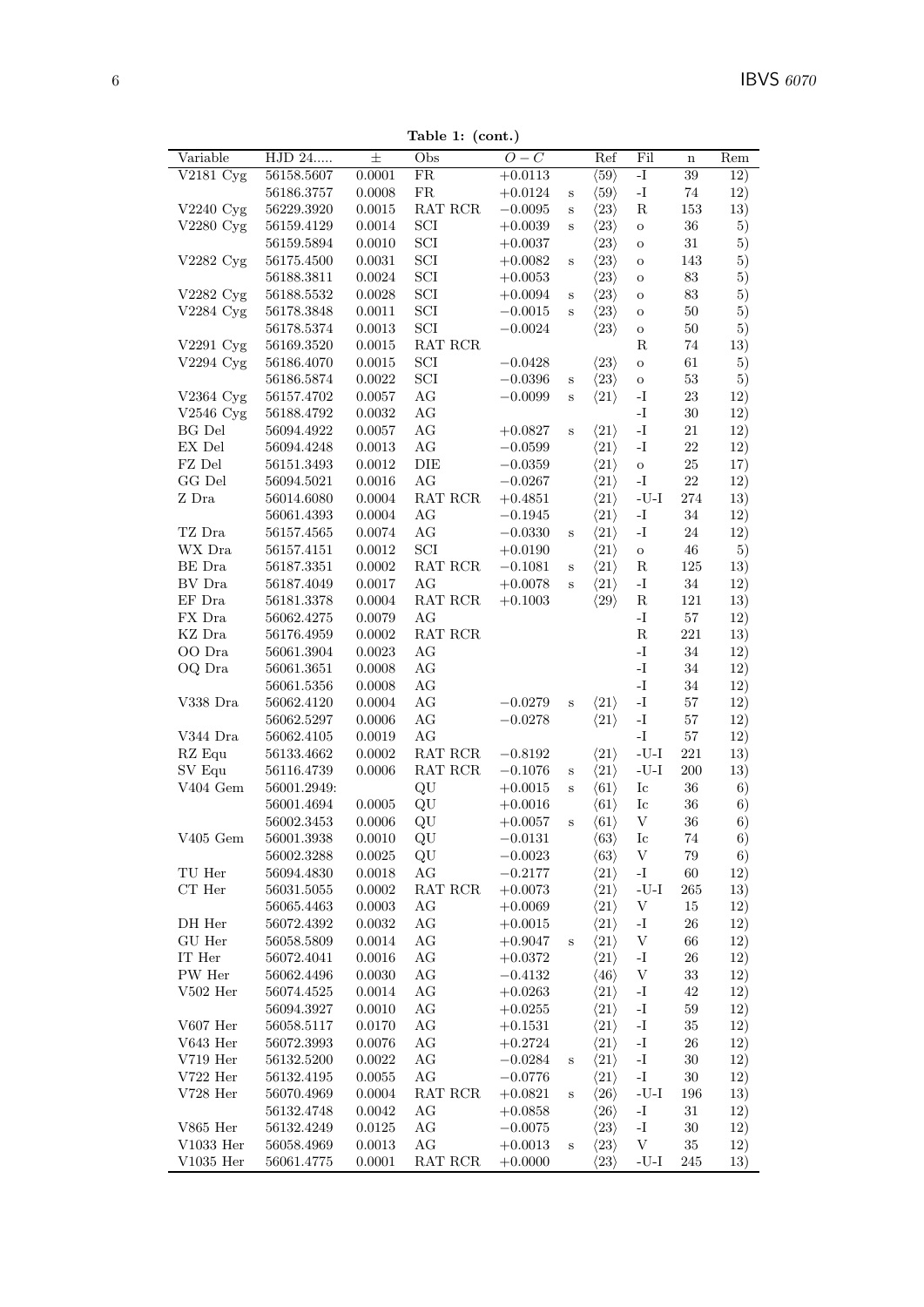Table 1: (cont.)

| Variable<br>HJD 24<br>士<br>$O-\overline{C}$<br>Fil<br>Ref<br>Obs<br>$\mathbf n$<br>AG<br>$\overline{\mathrm{V}}$<br>$V1036$ Her<br>56058.4953<br>$0.0025\,$<br>$+0.0066$<br>$\langle 23 \rangle$<br>33<br>12)<br>$\mathbf S$<br>$\ensuremath{\mathbf{V}}$<br>$\rm{AG}$<br>$35\,$<br>12)<br>$V1037$ Her<br>56058.4713<br>0.0043<br>$\rm{AG}$<br>$\mathbf{-I}$<br>$60\,$<br>$V1047$ Her<br>56094.4373<br>0.0046<br>$-0.0027$<br>$\langle 23 \rangle$<br>12)<br>RAT RCR<br>$\langle 23 \rangle$<br>$V1055$ Her<br>56071.5280<br>0.0003<br>$+0.0037$<br>$\mbox{-}\mathrm{U}\mbox{-}\mathrm{I}$<br>204<br>13)<br>$\langle 23 \rangle$<br>56132.4028<br>0.0018<br>AG<br>$-I$<br>31<br>12)<br>$+0.0049$<br>$\rm{AG}$<br>$\langle 23 \rangle$<br>$\mathbf{I}$<br>$31\,$<br>56132.5631<br>0.0010<br>$+0.0075$<br>12)<br>$\mathbf S$<br>V1062 Her<br>$\rm{AG}$<br>$\mathbf{-I}$<br>$31\,$<br>56132.3965<br>0.0010<br>$\langle 23 \rangle$<br>12)<br>$+0.0060$<br>$\mathbf S$<br>$\rm{AG}$<br>56132.5191<br>$\langle 23 \rangle$<br>$\mathbf{-I}$<br>$31\,$<br>12)<br>0.0003<br>$+0.0029$<br>$V1071$ Her<br>$\rm{AG}$<br>$\langle 23 \rangle$<br>$\mathbf{-I}$<br>$23\,$<br>56157.3949<br>12)<br>0.0003<br>$+0.0033$<br>$\mathbf S$<br>$\rm V1073~Her$<br>$\rm{AG}$<br>$\langle 23 \rangle$<br>$\mathbf V$<br>56062.4466<br>0.0003<br>$24\,$<br>12)<br>$-0.0037$<br>$\rm{AG}$<br>$\langle 23 \rangle$<br>$42\,$<br>56074.5118<br>0.0009<br>$-0.0040$<br>$\mathbf{-I}$<br>12)<br>$\rm{AG}$<br>$21\,$<br>0.0014<br>$\langle 23 \rangle$<br>$\mathbf{-I}$<br>12)<br>56157.5004<br>$-0.0031$<br>${\bf R}$<br>56201.3476<br>0.0002<br>RAT RCR<br>$\langle 23 \rangle$<br>$117\,$<br>13)<br>$-0.0039$<br>$\rm{AG}$<br>$\mathbf{-I}$<br>$V1095$ Her<br>56132.3725<br>0.0003<br>$\langle 21 \rangle$<br>$31\,$<br>12)<br>$-0.0293$<br>$\rm{AG}$<br>V1096 Her<br>$\mathbf{-I}$<br>$\langle 21 \rangle$<br>$31\,$<br>12)<br>56132.4826<br>0.0007<br>$+0.0274$<br>$\rm{AG}$<br>$\mathbf{-I}$<br>$V1100$ Her<br>56157.4614<br>0.0015<br>$\langle 21 \rangle$<br>$20\,$<br>12)<br>$+0.0760$<br>$\mathbf S$<br>$\rm{AG}$<br>$\langle 21 \rangle$<br>$\ensuremath{\mathbf{V}}$<br>$V1103$ Her<br>56062.5170<br>0.0009<br>$24\,$<br>12)<br>$-0.0048$<br>$\ensuremath{\mathbf{V}}$<br>56172.3554<br>0.0003<br>RAT RCR<br>$-0.0064$<br>$\langle 21 \rangle$<br>143<br>13)<br>V1105 Her<br>$\rm{AG}$<br>56062.4532<br>0.0017<br>$\langle 21 \rangle$<br>$-I$<br>24<br>12)<br>$+0.0243$<br>$\rm{AG}$<br>$\langle 21 \rangle$<br>$\mathbf{-I}$<br>56074.5179<br>0.0029<br>42<br>12)<br>$+0.0251$<br>$\rm S$<br>SW Lac<br>DIE<br>$\langle 21 \rangle$<br>$25\,$<br>56155.3830<br>0.0005<br>17)<br>$+0.0598$<br>$\rm{O}$<br>$\rm S$<br>$\rm{AG}$<br>56206.3792<br>0.0006<br>$\langle 21 \rangle$<br>$\mathbf{-I}$<br>46<br>12)<br>$+0.0614$<br>$\rm S$<br>VV Lac<br>AG<br>$\langle 21 \rangle$<br>$\mathbf{-I}$<br>$27\,$<br>12)<br>56188.3625<br>0.0053<br>$+0.8474$<br>$\rm S$<br>$\rm{AG}$<br>AG Lac<br>56157.4896<br>0.0065<br>$\langle 21 \rangle$<br>$\mathbf{I}$<br>$51\,$<br>12)<br>$-0.0217$<br>$\rm{AG}$<br>$\mathbf{-I}$<br>$17\,$<br>0.0020<br>$\langle 21 \rangle$<br>12)<br>56180.4284<br>$-0.0244$<br>$\mathbf S$<br>$\rm{AG}$<br>$\mathbf{-I}$<br>56187.5725<br>$\langle 21 \rangle$<br>41<br>12)<br>0.0071<br>$-0.0260$<br>${\rm AI}$ Lac<br>$\rm{AG}$<br>$\mathbf{-I}$<br>0.0024<br>$51\,$<br>12)<br>56157.4981<br>$\rm{AG}$<br>$\mathbf{-I}$<br>56188.3888<br>0.0007<br>$27\,$<br>12)<br>$\rm{AG}$<br>$\mathbf{-I}$<br>AU Lac<br>56158.3828<br>0.0009<br>$\langle 21 \rangle$<br>40<br>12)<br>$-0.0301$<br>$\rm{AG}$<br>${\rm CY}$ Lac<br>$\mathbf{I}$ -<br>56188.4920<br>0.0042<br>$+0.6683$<br>$\langle 21 \rangle$<br>$28\,$<br>12)<br>S<br>$\rm{AG}$<br>$\rm DG$ Lac<br>$\mathbf{-I}$<br>$51\,$<br>56157.4532<br>$\, 0.0034\,$<br>$-0.2268$<br>$\langle 21 \rangle$<br>12)<br>$\mathop{\hbox{\rm EL}}$ Lac<br>$\langle 21 \rangle$<br>${\bf R}$<br>121<br>56158.4894<br>0.0001<br>RAT RCR<br>$+0.1292$<br>13)<br>AG<br>$\langle 21 \rangle$<br>$\mathbf{I}$ -<br>$34\,$<br>ER Lac<br>56167.4408<br>0.0023<br>$-0.5648$<br>12)<br>$\operatorname{RAT}$ $\operatorname{RCR}$<br>ES Lac<br>56180.5555<br>0.0007<br>$+0.1424$<br>$\langle 21 \rangle$<br>${\bf R}$<br>$334\,$<br>13)<br>EX Lac<br>56133.4801<br>AG<br>$\langle 21 \rangle$<br>$\mathbf{-I}$<br>$31\,$<br>12)<br>0.0113<br>$+0.2385$<br>$\mathbf S$<br>$\rm{AG}$<br>$\mathbf{-I}$<br>$27\,$<br>${\rm EY}$ Lac<br>$\langle 21 \rangle$<br>12)<br>56188.4684<br>0.0011<br>$-0.3585$<br>$\rm S$<br>FL Lac<br>$\rm{AG}$<br>$\langle 21 \rangle$<br>$\mathbf{-I}$<br>12)<br>56219.6260<br>0.0015<br>$-0.0445$<br>41<br>FP Lac<br>$\rm{AG}$<br>$\mathbf{-I}$<br>56180.4271<br>$\langle 21 \rangle$<br>0.0006<br>$+0.1564$<br>15<br>12)<br>$\mathbf{-I}$<br>GH Lac<br>56219.3590<br>AG<br>$\langle 21 \rangle$<br>40<br>12)<br>0.0101<br>$-0.0830$<br>56219.6215<br>0.0010<br>AG<br>$-0.0868$<br>$\langle 21 \rangle$<br>$-I$<br>40<br>12)<br>$\mathbf S$<br>HR Lac<br>AG<br>$\langle 21 \rangle$<br>$32\,$<br>12)<br>56133.4422<br>0.0025<br>$-I$<br>$+0.1114$<br>$\rm{AG}$<br>$\langle 21 \rangle$<br>$\mathbf{I}$<br>33<br>12)<br>56167.5481<br>0.0006<br>$+0.1060$<br>S<br>$\rm{AG}$<br>$\rm IL$ $\rm Lac$<br>$\langle 23 \rangle$<br>$\mathbf{-I}$<br>12)<br>56158.5327<br>0.0054<br>$-0.4712$<br>40<br>S<br>IM Lac<br>AG<br>$\langle 21 \rangle$<br>$\mathbf{-I}$<br>0.0012<br>40<br>12)<br>56158.5965<br>$-0.1903$<br>IU Lac<br>AG<br>$\langle 21 \rangle$<br>$\mathbf{-I}$<br>56187.4357<br>0.0027<br>$+0.0139$<br>41<br>12)<br>KU Lac<br>AG<br>$\langle 21 \rangle$<br>$\mathbf{-I}$<br>56158.4736<br>0.0047<br>$+0.5146$<br>40<br>12)<br>$\rm MZ$ Lac<br>AG<br>$\langle 21 \rangle$<br>$\mathbf{-I}$<br>$51\,$<br>56157.5826<br>0.0037<br>12)<br>$+0.2693$<br>S<br>$\rm{AG}$<br>${\rm NR}$ Lac<br>$\langle 21 \rangle$<br>$-I$<br>$32\,$<br>56133.5079<br>0.0018<br>12)<br>$+0.0660$<br>AG<br>$\langle 21 \rangle$<br>$\mathbf{-I}$<br>$33\,$<br>NW Lac<br>56167.4908<br>0.0083<br>$-0.1513$<br>12)<br>OS Lac<br>$\langle 21 \rangle$<br>AG<br>$\mathbf{-I}$<br>56187.5344<br>0.0047<br>$+0.3079$<br>41<br>12)<br>$\mathbf S$<br>PP Lac<br>AG<br>$\langle 21 \rangle$<br>$33\,$<br>56167.4313<br>0.0023<br>$-0.0558$<br>$-I$<br>12)<br>$\mathbf S$<br>AG<br>$\langle 21 \rangle$<br>$V339$ Lac<br>56132.4553<br>0.0031<br>$-I$<br>28<br>12)<br>$+0.1407$<br>$\rm V342~Lac$<br>AG<br>$\mathbf{-I}$<br>$34\,$<br>56167.4722<br>0.0038<br>$\langle 21 \rangle$<br>12)<br>$-0.0732$<br>$\mathbf S$<br>$\rm{AG}$<br>$V345$ Lac<br>$\langle 21 \rangle$<br>$-I$<br>41<br>56187.4977<br>0.0106<br>12)<br>$+0.0763$<br>$V441$ Lac<br>AG<br>$\langle 38 \rangle$<br>$\mathbf{-I}$<br>56187.4619<br>0.0013<br>$-0.0110$<br>41<br>12)<br>AG<br>$\mathbf{-I}$<br>56187.6135<br>0.0042<br>$-0.0139$<br>$\langle 38 \rangle$<br>41<br>12)<br>$\mathbf S$<br>$\rm V450~Lac$<br>AG<br>$\mathbf{I}$<br>56219.4436<br>0.0315<br>40<br>12)<br>$V458$ Lac<br>AG<br>$-I$<br>56219.3369<br>0.0018<br>40<br>12)<br>Y Leo<br>JU<br>$-0.0252$<br>56013.3436<br>0.0002<br>$\langle 21 \rangle$<br>46<br>5)<br>$\mathbf{o}$ |  | rapie 1. (com.) |  |  |     |
|-----------------------------------------------------------------------------------------------------------------------------------------------------------------------------------------------------------------------------------------------------------------------------------------------------------------------------------------------------------------------------------------------------------------------------------------------------------------------------------------------------------------------------------------------------------------------------------------------------------------------------------------------------------------------------------------------------------------------------------------------------------------------------------------------------------------------------------------------------------------------------------------------------------------------------------------------------------------------------------------------------------------------------------------------------------------------------------------------------------------------------------------------------------------------------------------------------------------------------------------------------------------------------------------------------------------------------------------------------------------------------------------------------------------------------------------------------------------------------------------------------------------------------------------------------------------------------------------------------------------------------------------------------------------------------------------------------------------------------------------------------------------------------------------------------------------------------------------------------------------------------------------------------------------------------------------------------------------------------------------------------------------------------------------------------------------------------------------------------------------------------------------------------------------------------------------------------------------------------------------------------------------------------------------------------------------------------------------------------------------------------------------------------------------------------------------------------------------------------------------------------------------------------------------------------------------------------------------------------------------------------------------------------------------------------------------------------------------------------------------------------------------------------------------------------------------------------------------------------------------------------------------------------------------------------------------------------------------------------------------------------------------------------------------------------------------------------------------------------------------------------------------------------------------------------------------------------------------------------------------------------------------------------------------------------------------------------------------------------------------------------------------------------------------------------------------------------------------------------------------------------------------------------------------------------------------------------------------------------------------------------------------------------------------------------------------------------------------------------------------------------------------------------------------------------------------------------------------------------------------------------------------------------------------------------------------------------------------------------------------------------------------------------------------------------------------------------------------------------------------------------------------------------------------------------------------------------------------------------------------------------------------------------------------------------------------------------------------------------------------------------------------------------------------------------------------------------------------------------------------------------------------------------------------------------------------------------------------------------------------------------------------------------------------------------------------------------------------------------------------------------------------------------------------------------------------------------------------------------------------------------------------------------------------------------------------------------------------------------------------------------------------------------------------------------------------------------------------------------------------------------------------------------------------------------------------------------------------------------------------------------------------------------------------------------------------------------------------------------------------------------------------------------------------------------------------------------------------------------------------------------------------------------------------------------------------------------------------------------------------------------------------------------------------------------------------------------------------------------------------------------------------------------------------------------------------------------------------------------------------------------------------------------------------------------------------------------------------------------------------------------------------------------------------------------------------------------------------------------------------------------------------------------------------------------------------------------------------------------------------------------------------------------------------------------------------------------------------------------------------------------------------------------------------------------------------------------------------------------------------------------------------------------------------------------------------------------------------------------------------------------------------------------------------------------------------------------------------------------------------------------------------------------------------------------------------------------------------------------------------------------------------------------------------------------------------------------------------------------------------------------------------------------------------------------------------------------------------------------------------------------------------------------|--|-----------------|--|--|-----|
|                                                                                                                                                                                                                                                                                                                                                                                                                                                                                                                                                                                                                                                                                                                                                                                                                                                                                                                                                                                                                                                                                                                                                                                                                                                                                                                                                                                                                                                                                                                                                                                                                                                                                                                                                                                                                                                                                                                                                                                                                                                                                                                                                                                                                                                                                                                                                                                                                                                                                                                                                                                                                                                                                                                                                                                                                                                                                                                                                                                                                                                                                                                                                                                                                                                                                                                                                                                                                                                                                                                                                                                                                                                                                                                                                                                                                                                                                                                                                                                                                                                                                                                                                                                                                                                                                                                                                                                                                                                                                                                                                                                                                                                                                                                                                                                                                                                                                                                                                                                                                                                                                                                                                                                                                                                                                                                                                                                                                                                                                                                                                                                                                                                                                                                                                                                                                                                                                                                                                                                                                                                                                                                                                                                                                                                                                                                                                                                                                                                                                                                                                                                                                                                                                                                                                                                                                                                                                                                                                                                                                                                                                                                                                     |  |                 |  |  | Rem |
|                                                                                                                                                                                                                                                                                                                                                                                                                                                                                                                                                                                                                                                                                                                                                                                                                                                                                                                                                                                                                                                                                                                                                                                                                                                                                                                                                                                                                                                                                                                                                                                                                                                                                                                                                                                                                                                                                                                                                                                                                                                                                                                                                                                                                                                                                                                                                                                                                                                                                                                                                                                                                                                                                                                                                                                                                                                                                                                                                                                                                                                                                                                                                                                                                                                                                                                                                                                                                                                                                                                                                                                                                                                                                                                                                                                                                                                                                                                                                                                                                                                                                                                                                                                                                                                                                                                                                                                                                                                                                                                                                                                                                                                                                                                                                                                                                                                                                                                                                                                                                                                                                                                                                                                                                                                                                                                                                                                                                                                                                                                                                                                                                                                                                                                                                                                                                                                                                                                                                                                                                                                                                                                                                                                                                                                                                                                                                                                                                                                                                                                                                                                                                                                                                                                                                                                                                                                                                                                                                                                                                                                                                                                                                     |  |                 |  |  |     |
|                                                                                                                                                                                                                                                                                                                                                                                                                                                                                                                                                                                                                                                                                                                                                                                                                                                                                                                                                                                                                                                                                                                                                                                                                                                                                                                                                                                                                                                                                                                                                                                                                                                                                                                                                                                                                                                                                                                                                                                                                                                                                                                                                                                                                                                                                                                                                                                                                                                                                                                                                                                                                                                                                                                                                                                                                                                                                                                                                                                                                                                                                                                                                                                                                                                                                                                                                                                                                                                                                                                                                                                                                                                                                                                                                                                                                                                                                                                                                                                                                                                                                                                                                                                                                                                                                                                                                                                                                                                                                                                                                                                                                                                                                                                                                                                                                                                                                                                                                                                                                                                                                                                                                                                                                                                                                                                                                                                                                                                                                                                                                                                                                                                                                                                                                                                                                                                                                                                                                                                                                                                                                                                                                                                                                                                                                                                                                                                                                                                                                                                                                                                                                                                                                                                                                                                                                                                                                                                                                                                                                                                                                                                                                     |  |                 |  |  |     |
|                                                                                                                                                                                                                                                                                                                                                                                                                                                                                                                                                                                                                                                                                                                                                                                                                                                                                                                                                                                                                                                                                                                                                                                                                                                                                                                                                                                                                                                                                                                                                                                                                                                                                                                                                                                                                                                                                                                                                                                                                                                                                                                                                                                                                                                                                                                                                                                                                                                                                                                                                                                                                                                                                                                                                                                                                                                                                                                                                                                                                                                                                                                                                                                                                                                                                                                                                                                                                                                                                                                                                                                                                                                                                                                                                                                                                                                                                                                                                                                                                                                                                                                                                                                                                                                                                                                                                                                                                                                                                                                                                                                                                                                                                                                                                                                                                                                                                                                                                                                                                                                                                                                                                                                                                                                                                                                                                                                                                                                                                                                                                                                                                                                                                                                                                                                                                                                                                                                                                                                                                                                                                                                                                                                                                                                                                                                                                                                                                                                                                                                                                                                                                                                                                                                                                                                                                                                                                                                                                                                                                                                                                                                                                     |  |                 |  |  |     |
|                                                                                                                                                                                                                                                                                                                                                                                                                                                                                                                                                                                                                                                                                                                                                                                                                                                                                                                                                                                                                                                                                                                                                                                                                                                                                                                                                                                                                                                                                                                                                                                                                                                                                                                                                                                                                                                                                                                                                                                                                                                                                                                                                                                                                                                                                                                                                                                                                                                                                                                                                                                                                                                                                                                                                                                                                                                                                                                                                                                                                                                                                                                                                                                                                                                                                                                                                                                                                                                                                                                                                                                                                                                                                                                                                                                                                                                                                                                                                                                                                                                                                                                                                                                                                                                                                                                                                                                                                                                                                                                                                                                                                                                                                                                                                                                                                                                                                                                                                                                                                                                                                                                                                                                                                                                                                                                                                                                                                                                                                                                                                                                                                                                                                                                                                                                                                                                                                                                                                                                                                                                                                                                                                                                                                                                                                                                                                                                                                                                                                                                                                                                                                                                                                                                                                                                                                                                                                                                                                                                                                                                                                                                                                     |  |                 |  |  |     |
|                                                                                                                                                                                                                                                                                                                                                                                                                                                                                                                                                                                                                                                                                                                                                                                                                                                                                                                                                                                                                                                                                                                                                                                                                                                                                                                                                                                                                                                                                                                                                                                                                                                                                                                                                                                                                                                                                                                                                                                                                                                                                                                                                                                                                                                                                                                                                                                                                                                                                                                                                                                                                                                                                                                                                                                                                                                                                                                                                                                                                                                                                                                                                                                                                                                                                                                                                                                                                                                                                                                                                                                                                                                                                                                                                                                                                                                                                                                                                                                                                                                                                                                                                                                                                                                                                                                                                                                                                                                                                                                                                                                                                                                                                                                                                                                                                                                                                                                                                                                                                                                                                                                                                                                                                                                                                                                                                                                                                                                                                                                                                                                                                                                                                                                                                                                                                                                                                                                                                                                                                                                                                                                                                                                                                                                                                                                                                                                                                                                                                                                                                                                                                                                                                                                                                                                                                                                                                                                                                                                                                                                                                                                                                     |  |                 |  |  |     |
|                                                                                                                                                                                                                                                                                                                                                                                                                                                                                                                                                                                                                                                                                                                                                                                                                                                                                                                                                                                                                                                                                                                                                                                                                                                                                                                                                                                                                                                                                                                                                                                                                                                                                                                                                                                                                                                                                                                                                                                                                                                                                                                                                                                                                                                                                                                                                                                                                                                                                                                                                                                                                                                                                                                                                                                                                                                                                                                                                                                                                                                                                                                                                                                                                                                                                                                                                                                                                                                                                                                                                                                                                                                                                                                                                                                                                                                                                                                                                                                                                                                                                                                                                                                                                                                                                                                                                                                                                                                                                                                                                                                                                                                                                                                                                                                                                                                                                                                                                                                                                                                                                                                                                                                                                                                                                                                                                                                                                                                                                                                                                                                                                                                                                                                                                                                                                                                                                                                                                                                                                                                                                                                                                                                                                                                                                                                                                                                                                                                                                                                                                                                                                                                                                                                                                                                                                                                                                                                                                                                                                                                                                                                                                     |  |                 |  |  |     |
|                                                                                                                                                                                                                                                                                                                                                                                                                                                                                                                                                                                                                                                                                                                                                                                                                                                                                                                                                                                                                                                                                                                                                                                                                                                                                                                                                                                                                                                                                                                                                                                                                                                                                                                                                                                                                                                                                                                                                                                                                                                                                                                                                                                                                                                                                                                                                                                                                                                                                                                                                                                                                                                                                                                                                                                                                                                                                                                                                                                                                                                                                                                                                                                                                                                                                                                                                                                                                                                                                                                                                                                                                                                                                                                                                                                                                                                                                                                                                                                                                                                                                                                                                                                                                                                                                                                                                                                                                                                                                                                                                                                                                                                                                                                                                                                                                                                                                                                                                                                                                                                                                                                                                                                                                                                                                                                                                                                                                                                                                                                                                                                                                                                                                                                                                                                                                                                                                                                                                                                                                                                                                                                                                                                                                                                                                                                                                                                                                                                                                                                                                                                                                                                                                                                                                                                                                                                                                                                                                                                                                                                                                                                                                     |  |                 |  |  |     |
|                                                                                                                                                                                                                                                                                                                                                                                                                                                                                                                                                                                                                                                                                                                                                                                                                                                                                                                                                                                                                                                                                                                                                                                                                                                                                                                                                                                                                                                                                                                                                                                                                                                                                                                                                                                                                                                                                                                                                                                                                                                                                                                                                                                                                                                                                                                                                                                                                                                                                                                                                                                                                                                                                                                                                                                                                                                                                                                                                                                                                                                                                                                                                                                                                                                                                                                                                                                                                                                                                                                                                                                                                                                                                                                                                                                                                                                                                                                                                                                                                                                                                                                                                                                                                                                                                                                                                                                                                                                                                                                                                                                                                                                                                                                                                                                                                                                                                                                                                                                                                                                                                                                                                                                                                                                                                                                                                                                                                                                                                                                                                                                                                                                                                                                                                                                                                                                                                                                                                                                                                                                                                                                                                                                                                                                                                                                                                                                                                                                                                                                                                                                                                                                                                                                                                                                                                                                                                                                                                                                                                                                                                                                                                     |  |                 |  |  |     |
|                                                                                                                                                                                                                                                                                                                                                                                                                                                                                                                                                                                                                                                                                                                                                                                                                                                                                                                                                                                                                                                                                                                                                                                                                                                                                                                                                                                                                                                                                                                                                                                                                                                                                                                                                                                                                                                                                                                                                                                                                                                                                                                                                                                                                                                                                                                                                                                                                                                                                                                                                                                                                                                                                                                                                                                                                                                                                                                                                                                                                                                                                                                                                                                                                                                                                                                                                                                                                                                                                                                                                                                                                                                                                                                                                                                                                                                                                                                                                                                                                                                                                                                                                                                                                                                                                                                                                                                                                                                                                                                                                                                                                                                                                                                                                                                                                                                                                                                                                                                                                                                                                                                                                                                                                                                                                                                                                                                                                                                                                                                                                                                                                                                                                                                                                                                                                                                                                                                                                                                                                                                                                                                                                                                                                                                                                                                                                                                                                                                                                                                                                                                                                                                                                                                                                                                                                                                                                                                                                                                                                                                                                                                                                     |  |                 |  |  |     |
|                                                                                                                                                                                                                                                                                                                                                                                                                                                                                                                                                                                                                                                                                                                                                                                                                                                                                                                                                                                                                                                                                                                                                                                                                                                                                                                                                                                                                                                                                                                                                                                                                                                                                                                                                                                                                                                                                                                                                                                                                                                                                                                                                                                                                                                                                                                                                                                                                                                                                                                                                                                                                                                                                                                                                                                                                                                                                                                                                                                                                                                                                                                                                                                                                                                                                                                                                                                                                                                                                                                                                                                                                                                                                                                                                                                                                                                                                                                                                                                                                                                                                                                                                                                                                                                                                                                                                                                                                                                                                                                                                                                                                                                                                                                                                                                                                                                                                                                                                                                                                                                                                                                                                                                                                                                                                                                                                                                                                                                                                                                                                                                                                                                                                                                                                                                                                                                                                                                                                                                                                                                                                                                                                                                                                                                                                                                                                                                                                                                                                                                                                                                                                                                                                                                                                                                                                                                                                                                                                                                                                                                                                                                                                     |  |                 |  |  |     |
|                                                                                                                                                                                                                                                                                                                                                                                                                                                                                                                                                                                                                                                                                                                                                                                                                                                                                                                                                                                                                                                                                                                                                                                                                                                                                                                                                                                                                                                                                                                                                                                                                                                                                                                                                                                                                                                                                                                                                                                                                                                                                                                                                                                                                                                                                                                                                                                                                                                                                                                                                                                                                                                                                                                                                                                                                                                                                                                                                                                                                                                                                                                                                                                                                                                                                                                                                                                                                                                                                                                                                                                                                                                                                                                                                                                                                                                                                                                                                                                                                                                                                                                                                                                                                                                                                                                                                                                                                                                                                                                                                                                                                                                                                                                                                                                                                                                                                                                                                                                                                                                                                                                                                                                                                                                                                                                                                                                                                                                                                                                                                                                                                                                                                                                                                                                                                                                                                                                                                                                                                                                                                                                                                                                                                                                                                                                                                                                                                                                                                                                                                                                                                                                                                                                                                                                                                                                                                                                                                                                                                                                                                                                                                     |  |                 |  |  |     |
|                                                                                                                                                                                                                                                                                                                                                                                                                                                                                                                                                                                                                                                                                                                                                                                                                                                                                                                                                                                                                                                                                                                                                                                                                                                                                                                                                                                                                                                                                                                                                                                                                                                                                                                                                                                                                                                                                                                                                                                                                                                                                                                                                                                                                                                                                                                                                                                                                                                                                                                                                                                                                                                                                                                                                                                                                                                                                                                                                                                                                                                                                                                                                                                                                                                                                                                                                                                                                                                                                                                                                                                                                                                                                                                                                                                                                                                                                                                                                                                                                                                                                                                                                                                                                                                                                                                                                                                                                                                                                                                                                                                                                                                                                                                                                                                                                                                                                                                                                                                                                                                                                                                                                                                                                                                                                                                                                                                                                                                                                                                                                                                                                                                                                                                                                                                                                                                                                                                                                                                                                                                                                                                                                                                                                                                                                                                                                                                                                                                                                                                                                                                                                                                                                                                                                                                                                                                                                                                                                                                                                                                                                                                                                     |  |                 |  |  |     |
|                                                                                                                                                                                                                                                                                                                                                                                                                                                                                                                                                                                                                                                                                                                                                                                                                                                                                                                                                                                                                                                                                                                                                                                                                                                                                                                                                                                                                                                                                                                                                                                                                                                                                                                                                                                                                                                                                                                                                                                                                                                                                                                                                                                                                                                                                                                                                                                                                                                                                                                                                                                                                                                                                                                                                                                                                                                                                                                                                                                                                                                                                                                                                                                                                                                                                                                                                                                                                                                                                                                                                                                                                                                                                                                                                                                                                                                                                                                                                                                                                                                                                                                                                                                                                                                                                                                                                                                                                                                                                                                                                                                                                                                                                                                                                                                                                                                                                                                                                                                                                                                                                                                                                                                                                                                                                                                                                                                                                                                                                                                                                                                                                                                                                                                                                                                                                                                                                                                                                                                                                                                                                                                                                                                                                                                                                                                                                                                                                                                                                                                                                                                                                                                                                                                                                                                                                                                                                                                                                                                                                                                                                                                                                     |  |                 |  |  |     |
|                                                                                                                                                                                                                                                                                                                                                                                                                                                                                                                                                                                                                                                                                                                                                                                                                                                                                                                                                                                                                                                                                                                                                                                                                                                                                                                                                                                                                                                                                                                                                                                                                                                                                                                                                                                                                                                                                                                                                                                                                                                                                                                                                                                                                                                                                                                                                                                                                                                                                                                                                                                                                                                                                                                                                                                                                                                                                                                                                                                                                                                                                                                                                                                                                                                                                                                                                                                                                                                                                                                                                                                                                                                                                                                                                                                                                                                                                                                                                                                                                                                                                                                                                                                                                                                                                                                                                                                                                                                                                                                                                                                                                                                                                                                                                                                                                                                                                                                                                                                                                                                                                                                                                                                                                                                                                                                                                                                                                                                                                                                                                                                                                                                                                                                                                                                                                                                                                                                                                                                                                                                                                                                                                                                                                                                                                                                                                                                                                                                                                                                                                                                                                                                                                                                                                                                                                                                                                                                                                                                                                                                                                                                                                     |  |                 |  |  |     |
|                                                                                                                                                                                                                                                                                                                                                                                                                                                                                                                                                                                                                                                                                                                                                                                                                                                                                                                                                                                                                                                                                                                                                                                                                                                                                                                                                                                                                                                                                                                                                                                                                                                                                                                                                                                                                                                                                                                                                                                                                                                                                                                                                                                                                                                                                                                                                                                                                                                                                                                                                                                                                                                                                                                                                                                                                                                                                                                                                                                                                                                                                                                                                                                                                                                                                                                                                                                                                                                                                                                                                                                                                                                                                                                                                                                                                                                                                                                                                                                                                                                                                                                                                                                                                                                                                                                                                                                                                                                                                                                                                                                                                                                                                                                                                                                                                                                                                                                                                                                                                                                                                                                                                                                                                                                                                                                                                                                                                                                                                                                                                                                                                                                                                                                                                                                                                                                                                                                                                                                                                                                                                                                                                                                                                                                                                                                                                                                                                                                                                                                                                                                                                                                                                                                                                                                                                                                                                                                                                                                                                                                                                                                                                     |  |                 |  |  |     |
|                                                                                                                                                                                                                                                                                                                                                                                                                                                                                                                                                                                                                                                                                                                                                                                                                                                                                                                                                                                                                                                                                                                                                                                                                                                                                                                                                                                                                                                                                                                                                                                                                                                                                                                                                                                                                                                                                                                                                                                                                                                                                                                                                                                                                                                                                                                                                                                                                                                                                                                                                                                                                                                                                                                                                                                                                                                                                                                                                                                                                                                                                                                                                                                                                                                                                                                                                                                                                                                                                                                                                                                                                                                                                                                                                                                                                                                                                                                                                                                                                                                                                                                                                                                                                                                                                                                                                                                                                                                                                                                                                                                                                                                                                                                                                                                                                                                                                                                                                                                                                                                                                                                                                                                                                                                                                                                                                                                                                                                                                                                                                                                                                                                                                                                                                                                                                                                                                                                                                                                                                                                                                                                                                                                                                                                                                                                                                                                                                                                                                                                                                                                                                                                                                                                                                                                                                                                                                                                                                                                                                                                                                                                                                     |  |                 |  |  |     |
|                                                                                                                                                                                                                                                                                                                                                                                                                                                                                                                                                                                                                                                                                                                                                                                                                                                                                                                                                                                                                                                                                                                                                                                                                                                                                                                                                                                                                                                                                                                                                                                                                                                                                                                                                                                                                                                                                                                                                                                                                                                                                                                                                                                                                                                                                                                                                                                                                                                                                                                                                                                                                                                                                                                                                                                                                                                                                                                                                                                                                                                                                                                                                                                                                                                                                                                                                                                                                                                                                                                                                                                                                                                                                                                                                                                                                                                                                                                                                                                                                                                                                                                                                                                                                                                                                                                                                                                                                                                                                                                                                                                                                                                                                                                                                                                                                                                                                                                                                                                                                                                                                                                                                                                                                                                                                                                                                                                                                                                                                                                                                                                                                                                                                                                                                                                                                                                                                                                                                                                                                                                                                                                                                                                                                                                                                                                                                                                                                                                                                                                                                                                                                                                                                                                                                                                                                                                                                                                                                                                                                                                                                                                                                     |  |                 |  |  |     |
|                                                                                                                                                                                                                                                                                                                                                                                                                                                                                                                                                                                                                                                                                                                                                                                                                                                                                                                                                                                                                                                                                                                                                                                                                                                                                                                                                                                                                                                                                                                                                                                                                                                                                                                                                                                                                                                                                                                                                                                                                                                                                                                                                                                                                                                                                                                                                                                                                                                                                                                                                                                                                                                                                                                                                                                                                                                                                                                                                                                                                                                                                                                                                                                                                                                                                                                                                                                                                                                                                                                                                                                                                                                                                                                                                                                                                                                                                                                                                                                                                                                                                                                                                                                                                                                                                                                                                                                                                                                                                                                                                                                                                                                                                                                                                                                                                                                                                                                                                                                                                                                                                                                                                                                                                                                                                                                                                                                                                                                                                                                                                                                                                                                                                                                                                                                                                                                                                                                                                                                                                                                                                                                                                                                                                                                                                                                                                                                                                                                                                                                                                                                                                                                                                                                                                                                                                                                                                                                                                                                                                                                                                                                                                     |  |                 |  |  |     |
|                                                                                                                                                                                                                                                                                                                                                                                                                                                                                                                                                                                                                                                                                                                                                                                                                                                                                                                                                                                                                                                                                                                                                                                                                                                                                                                                                                                                                                                                                                                                                                                                                                                                                                                                                                                                                                                                                                                                                                                                                                                                                                                                                                                                                                                                                                                                                                                                                                                                                                                                                                                                                                                                                                                                                                                                                                                                                                                                                                                                                                                                                                                                                                                                                                                                                                                                                                                                                                                                                                                                                                                                                                                                                                                                                                                                                                                                                                                                                                                                                                                                                                                                                                                                                                                                                                                                                                                                                                                                                                                                                                                                                                                                                                                                                                                                                                                                                                                                                                                                                                                                                                                                                                                                                                                                                                                                                                                                                                                                                                                                                                                                                                                                                                                                                                                                                                                                                                                                                                                                                                                                                                                                                                                                                                                                                                                                                                                                                                                                                                                                                                                                                                                                                                                                                                                                                                                                                                                                                                                                                                                                                                                                                     |  |                 |  |  |     |
|                                                                                                                                                                                                                                                                                                                                                                                                                                                                                                                                                                                                                                                                                                                                                                                                                                                                                                                                                                                                                                                                                                                                                                                                                                                                                                                                                                                                                                                                                                                                                                                                                                                                                                                                                                                                                                                                                                                                                                                                                                                                                                                                                                                                                                                                                                                                                                                                                                                                                                                                                                                                                                                                                                                                                                                                                                                                                                                                                                                                                                                                                                                                                                                                                                                                                                                                                                                                                                                                                                                                                                                                                                                                                                                                                                                                                                                                                                                                                                                                                                                                                                                                                                                                                                                                                                                                                                                                                                                                                                                                                                                                                                                                                                                                                                                                                                                                                                                                                                                                                                                                                                                                                                                                                                                                                                                                                                                                                                                                                                                                                                                                                                                                                                                                                                                                                                                                                                                                                                                                                                                                                                                                                                                                                                                                                                                                                                                                                                                                                                                                                                                                                                                                                                                                                                                                                                                                                                                                                                                                                                                                                                                                                     |  |                 |  |  |     |
|                                                                                                                                                                                                                                                                                                                                                                                                                                                                                                                                                                                                                                                                                                                                                                                                                                                                                                                                                                                                                                                                                                                                                                                                                                                                                                                                                                                                                                                                                                                                                                                                                                                                                                                                                                                                                                                                                                                                                                                                                                                                                                                                                                                                                                                                                                                                                                                                                                                                                                                                                                                                                                                                                                                                                                                                                                                                                                                                                                                                                                                                                                                                                                                                                                                                                                                                                                                                                                                                                                                                                                                                                                                                                                                                                                                                                                                                                                                                                                                                                                                                                                                                                                                                                                                                                                                                                                                                                                                                                                                                                                                                                                                                                                                                                                                                                                                                                                                                                                                                                                                                                                                                                                                                                                                                                                                                                                                                                                                                                                                                                                                                                                                                                                                                                                                                                                                                                                                                                                                                                                                                                                                                                                                                                                                                                                                                                                                                                                                                                                                                                                                                                                                                                                                                                                                                                                                                                                                                                                                                                                                                                                                                                     |  |                 |  |  |     |
|                                                                                                                                                                                                                                                                                                                                                                                                                                                                                                                                                                                                                                                                                                                                                                                                                                                                                                                                                                                                                                                                                                                                                                                                                                                                                                                                                                                                                                                                                                                                                                                                                                                                                                                                                                                                                                                                                                                                                                                                                                                                                                                                                                                                                                                                                                                                                                                                                                                                                                                                                                                                                                                                                                                                                                                                                                                                                                                                                                                                                                                                                                                                                                                                                                                                                                                                                                                                                                                                                                                                                                                                                                                                                                                                                                                                                                                                                                                                                                                                                                                                                                                                                                                                                                                                                                                                                                                                                                                                                                                                                                                                                                                                                                                                                                                                                                                                                                                                                                                                                                                                                                                                                                                                                                                                                                                                                                                                                                                                                                                                                                                                                                                                                                                                                                                                                                                                                                                                                                                                                                                                                                                                                                                                                                                                                                                                                                                                                                                                                                                                                                                                                                                                                                                                                                                                                                                                                                                                                                                                                                                                                                                                                     |  |                 |  |  |     |
|                                                                                                                                                                                                                                                                                                                                                                                                                                                                                                                                                                                                                                                                                                                                                                                                                                                                                                                                                                                                                                                                                                                                                                                                                                                                                                                                                                                                                                                                                                                                                                                                                                                                                                                                                                                                                                                                                                                                                                                                                                                                                                                                                                                                                                                                                                                                                                                                                                                                                                                                                                                                                                                                                                                                                                                                                                                                                                                                                                                                                                                                                                                                                                                                                                                                                                                                                                                                                                                                                                                                                                                                                                                                                                                                                                                                                                                                                                                                                                                                                                                                                                                                                                                                                                                                                                                                                                                                                                                                                                                                                                                                                                                                                                                                                                                                                                                                                                                                                                                                                                                                                                                                                                                                                                                                                                                                                                                                                                                                                                                                                                                                                                                                                                                                                                                                                                                                                                                                                                                                                                                                                                                                                                                                                                                                                                                                                                                                                                                                                                                                                                                                                                                                                                                                                                                                                                                                                                                                                                                                                                                                                                                                                     |  |                 |  |  |     |
|                                                                                                                                                                                                                                                                                                                                                                                                                                                                                                                                                                                                                                                                                                                                                                                                                                                                                                                                                                                                                                                                                                                                                                                                                                                                                                                                                                                                                                                                                                                                                                                                                                                                                                                                                                                                                                                                                                                                                                                                                                                                                                                                                                                                                                                                                                                                                                                                                                                                                                                                                                                                                                                                                                                                                                                                                                                                                                                                                                                                                                                                                                                                                                                                                                                                                                                                                                                                                                                                                                                                                                                                                                                                                                                                                                                                                                                                                                                                                                                                                                                                                                                                                                                                                                                                                                                                                                                                                                                                                                                                                                                                                                                                                                                                                                                                                                                                                                                                                                                                                                                                                                                                                                                                                                                                                                                                                                                                                                                                                                                                                                                                                                                                                                                                                                                                                                                                                                                                                                                                                                                                                                                                                                                                                                                                                                                                                                                                                                                                                                                                                                                                                                                                                                                                                                                                                                                                                                                                                                                                                                                                                                                                                     |  |                 |  |  |     |
|                                                                                                                                                                                                                                                                                                                                                                                                                                                                                                                                                                                                                                                                                                                                                                                                                                                                                                                                                                                                                                                                                                                                                                                                                                                                                                                                                                                                                                                                                                                                                                                                                                                                                                                                                                                                                                                                                                                                                                                                                                                                                                                                                                                                                                                                                                                                                                                                                                                                                                                                                                                                                                                                                                                                                                                                                                                                                                                                                                                                                                                                                                                                                                                                                                                                                                                                                                                                                                                                                                                                                                                                                                                                                                                                                                                                                                                                                                                                                                                                                                                                                                                                                                                                                                                                                                                                                                                                                                                                                                                                                                                                                                                                                                                                                                                                                                                                                                                                                                                                                                                                                                                                                                                                                                                                                                                                                                                                                                                                                                                                                                                                                                                                                                                                                                                                                                                                                                                                                                                                                                                                                                                                                                                                                                                                                                                                                                                                                                                                                                                                                                                                                                                                                                                                                                                                                                                                                                                                                                                                                                                                                                                                                     |  |                 |  |  |     |
|                                                                                                                                                                                                                                                                                                                                                                                                                                                                                                                                                                                                                                                                                                                                                                                                                                                                                                                                                                                                                                                                                                                                                                                                                                                                                                                                                                                                                                                                                                                                                                                                                                                                                                                                                                                                                                                                                                                                                                                                                                                                                                                                                                                                                                                                                                                                                                                                                                                                                                                                                                                                                                                                                                                                                                                                                                                                                                                                                                                                                                                                                                                                                                                                                                                                                                                                                                                                                                                                                                                                                                                                                                                                                                                                                                                                                                                                                                                                                                                                                                                                                                                                                                                                                                                                                                                                                                                                                                                                                                                                                                                                                                                                                                                                                                                                                                                                                                                                                                                                                                                                                                                                                                                                                                                                                                                                                                                                                                                                                                                                                                                                                                                                                                                                                                                                                                                                                                                                                                                                                                                                                                                                                                                                                                                                                                                                                                                                                                                                                                                                                                                                                                                                                                                                                                                                                                                                                                                                                                                                                                                                                                                                                     |  |                 |  |  |     |
|                                                                                                                                                                                                                                                                                                                                                                                                                                                                                                                                                                                                                                                                                                                                                                                                                                                                                                                                                                                                                                                                                                                                                                                                                                                                                                                                                                                                                                                                                                                                                                                                                                                                                                                                                                                                                                                                                                                                                                                                                                                                                                                                                                                                                                                                                                                                                                                                                                                                                                                                                                                                                                                                                                                                                                                                                                                                                                                                                                                                                                                                                                                                                                                                                                                                                                                                                                                                                                                                                                                                                                                                                                                                                                                                                                                                                                                                                                                                                                                                                                                                                                                                                                                                                                                                                                                                                                                                                                                                                                                                                                                                                                                                                                                                                                                                                                                                                                                                                                                                                                                                                                                                                                                                                                                                                                                                                                                                                                                                                                                                                                                                                                                                                                                                                                                                                                                                                                                                                                                                                                                                                                                                                                                                                                                                                                                                                                                                                                                                                                                                                                                                                                                                                                                                                                                                                                                                                                                                                                                                                                                                                                                                                     |  |                 |  |  |     |
|                                                                                                                                                                                                                                                                                                                                                                                                                                                                                                                                                                                                                                                                                                                                                                                                                                                                                                                                                                                                                                                                                                                                                                                                                                                                                                                                                                                                                                                                                                                                                                                                                                                                                                                                                                                                                                                                                                                                                                                                                                                                                                                                                                                                                                                                                                                                                                                                                                                                                                                                                                                                                                                                                                                                                                                                                                                                                                                                                                                                                                                                                                                                                                                                                                                                                                                                                                                                                                                                                                                                                                                                                                                                                                                                                                                                                                                                                                                                                                                                                                                                                                                                                                                                                                                                                                                                                                                                                                                                                                                                                                                                                                                                                                                                                                                                                                                                                                                                                                                                                                                                                                                                                                                                                                                                                                                                                                                                                                                                                                                                                                                                                                                                                                                                                                                                                                                                                                                                                                                                                                                                                                                                                                                                                                                                                                                                                                                                                                                                                                                                                                                                                                                                                                                                                                                                                                                                                                                                                                                                                                                                                                                                                     |  |                 |  |  |     |
|                                                                                                                                                                                                                                                                                                                                                                                                                                                                                                                                                                                                                                                                                                                                                                                                                                                                                                                                                                                                                                                                                                                                                                                                                                                                                                                                                                                                                                                                                                                                                                                                                                                                                                                                                                                                                                                                                                                                                                                                                                                                                                                                                                                                                                                                                                                                                                                                                                                                                                                                                                                                                                                                                                                                                                                                                                                                                                                                                                                                                                                                                                                                                                                                                                                                                                                                                                                                                                                                                                                                                                                                                                                                                                                                                                                                                                                                                                                                                                                                                                                                                                                                                                                                                                                                                                                                                                                                                                                                                                                                                                                                                                                                                                                                                                                                                                                                                                                                                                                                                                                                                                                                                                                                                                                                                                                                                                                                                                                                                                                                                                                                                                                                                                                                                                                                                                                                                                                                                                                                                                                                                                                                                                                                                                                                                                                                                                                                                                                                                                                                                                                                                                                                                                                                                                                                                                                                                                                                                                                                                                                                                                                                                     |  |                 |  |  |     |
|                                                                                                                                                                                                                                                                                                                                                                                                                                                                                                                                                                                                                                                                                                                                                                                                                                                                                                                                                                                                                                                                                                                                                                                                                                                                                                                                                                                                                                                                                                                                                                                                                                                                                                                                                                                                                                                                                                                                                                                                                                                                                                                                                                                                                                                                                                                                                                                                                                                                                                                                                                                                                                                                                                                                                                                                                                                                                                                                                                                                                                                                                                                                                                                                                                                                                                                                                                                                                                                                                                                                                                                                                                                                                                                                                                                                                                                                                                                                                                                                                                                                                                                                                                                                                                                                                                                                                                                                                                                                                                                                                                                                                                                                                                                                                                                                                                                                                                                                                                                                                                                                                                                                                                                                                                                                                                                                                                                                                                                                                                                                                                                                                                                                                                                                                                                                                                                                                                                                                                                                                                                                                                                                                                                                                                                                                                                                                                                                                                                                                                                                                                                                                                                                                                                                                                                                                                                                                                                                                                                                                                                                                                                                                     |  |                 |  |  |     |
|                                                                                                                                                                                                                                                                                                                                                                                                                                                                                                                                                                                                                                                                                                                                                                                                                                                                                                                                                                                                                                                                                                                                                                                                                                                                                                                                                                                                                                                                                                                                                                                                                                                                                                                                                                                                                                                                                                                                                                                                                                                                                                                                                                                                                                                                                                                                                                                                                                                                                                                                                                                                                                                                                                                                                                                                                                                                                                                                                                                                                                                                                                                                                                                                                                                                                                                                                                                                                                                                                                                                                                                                                                                                                                                                                                                                                                                                                                                                                                                                                                                                                                                                                                                                                                                                                                                                                                                                                                                                                                                                                                                                                                                                                                                                                                                                                                                                                                                                                                                                                                                                                                                                                                                                                                                                                                                                                                                                                                                                                                                                                                                                                                                                                                                                                                                                                                                                                                                                                                                                                                                                                                                                                                                                                                                                                                                                                                                                                                                                                                                                                                                                                                                                                                                                                                                                                                                                                                                                                                                                                                                                                                                                                     |  |                 |  |  |     |
|                                                                                                                                                                                                                                                                                                                                                                                                                                                                                                                                                                                                                                                                                                                                                                                                                                                                                                                                                                                                                                                                                                                                                                                                                                                                                                                                                                                                                                                                                                                                                                                                                                                                                                                                                                                                                                                                                                                                                                                                                                                                                                                                                                                                                                                                                                                                                                                                                                                                                                                                                                                                                                                                                                                                                                                                                                                                                                                                                                                                                                                                                                                                                                                                                                                                                                                                                                                                                                                                                                                                                                                                                                                                                                                                                                                                                                                                                                                                                                                                                                                                                                                                                                                                                                                                                                                                                                                                                                                                                                                                                                                                                                                                                                                                                                                                                                                                                                                                                                                                                                                                                                                                                                                                                                                                                                                                                                                                                                                                                                                                                                                                                                                                                                                                                                                                                                                                                                                                                                                                                                                                                                                                                                                                                                                                                                                                                                                                                                                                                                                                                                                                                                                                                                                                                                                                                                                                                                                                                                                                                                                                                                                                                     |  |                 |  |  |     |
|                                                                                                                                                                                                                                                                                                                                                                                                                                                                                                                                                                                                                                                                                                                                                                                                                                                                                                                                                                                                                                                                                                                                                                                                                                                                                                                                                                                                                                                                                                                                                                                                                                                                                                                                                                                                                                                                                                                                                                                                                                                                                                                                                                                                                                                                                                                                                                                                                                                                                                                                                                                                                                                                                                                                                                                                                                                                                                                                                                                                                                                                                                                                                                                                                                                                                                                                                                                                                                                                                                                                                                                                                                                                                                                                                                                                                                                                                                                                                                                                                                                                                                                                                                                                                                                                                                                                                                                                                                                                                                                                                                                                                                                                                                                                                                                                                                                                                                                                                                                                                                                                                                                                                                                                                                                                                                                                                                                                                                                                                                                                                                                                                                                                                                                                                                                                                                                                                                                                                                                                                                                                                                                                                                                                                                                                                                                                                                                                                                                                                                                                                                                                                                                                                                                                                                                                                                                                                                                                                                                                                                                                                                                                                     |  |                 |  |  |     |
|                                                                                                                                                                                                                                                                                                                                                                                                                                                                                                                                                                                                                                                                                                                                                                                                                                                                                                                                                                                                                                                                                                                                                                                                                                                                                                                                                                                                                                                                                                                                                                                                                                                                                                                                                                                                                                                                                                                                                                                                                                                                                                                                                                                                                                                                                                                                                                                                                                                                                                                                                                                                                                                                                                                                                                                                                                                                                                                                                                                                                                                                                                                                                                                                                                                                                                                                                                                                                                                                                                                                                                                                                                                                                                                                                                                                                                                                                                                                                                                                                                                                                                                                                                                                                                                                                                                                                                                                                                                                                                                                                                                                                                                                                                                                                                                                                                                                                                                                                                                                                                                                                                                                                                                                                                                                                                                                                                                                                                                                                                                                                                                                                                                                                                                                                                                                                                                                                                                                                                                                                                                                                                                                                                                                                                                                                                                                                                                                                                                                                                                                                                                                                                                                                                                                                                                                                                                                                                                                                                                                                                                                                                                                                     |  |                 |  |  |     |
|                                                                                                                                                                                                                                                                                                                                                                                                                                                                                                                                                                                                                                                                                                                                                                                                                                                                                                                                                                                                                                                                                                                                                                                                                                                                                                                                                                                                                                                                                                                                                                                                                                                                                                                                                                                                                                                                                                                                                                                                                                                                                                                                                                                                                                                                                                                                                                                                                                                                                                                                                                                                                                                                                                                                                                                                                                                                                                                                                                                                                                                                                                                                                                                                                                                                                                                                                                                                                                                                                                                                                                                                                                                                                                                                                                                                                                                                                                                                                                                                                                                                                                                                                                                                                                                                                                                                                                                                                                                                                                                                                                                                                                                                                                                                                                                                                                                                                                                                                                                                                                                                                                                                                                                                                                                                                                                                                                                                                                                                                                                                                                                                                                                                                                                                                                                                                                                                                                                                                                                                                                                                                                                                                                                                                                                                                                                                                                                                                                                                                                                                                                                                                                                                                                                                                                                                                                                                                                                                                                                                                                                                                                                                                     |  |                 |  |  |     |
|                                                                                                                                                                                                                                                                                                                                                                                                                                                                                                                                                                                                                                                                                                                                                                                                                                                                                                                                                                                                                                                                                                                                                                                                                                                                                                                                                                                                                                                                                                                                                                                                                                                                                                                                                                                                                                                                                                                                                                                                                                                                                                                                                                                                                                                                                                                                                                                                                                                                                                                                                                                                                                                                                                                                                                                                                                                                                                                                                                                                                                                                                                                                                                                                                                                                                                                                                                                                                                                                                                                                                                                                                                                                                                                                                                                                                                                                                                                                                                                                                                                                                                                                                                                                                                                                                                                                                                                                                                                                                                                                                                                                                                                                                                                                                                                                                                                                                                                                                                                                                                                                                                                                                                                                                                                                                                                                                                                                                                                                                                                                                                                                                                                                                                                                                                                                                                                                                                                                                                                                                                                                                                                                                                                                                                                                                                                                                                                                                                                                                                                                                                                                                                                                                                                                                                                                                                                                                                                                                                                                                                                                                                                                                     |  |                 |  |  |     |
|                                                                                                                                                                                                                                                                                                                                                                                                                                                                                                                                                                                                                                                                                                                                                                                                                                                                                                                                                                                                                                                                                                                                                                                                                                                                                                                                                                                                                                                                                                                                                                                                                                                                                                                                                                                                                                                                                                                                                                                                                                                                                                                                                                                                                                                                                                                                                                                                                                                                                                                                                                                                                                                                                                                                                                                                                                                                                                                                                                                                                                                                                                                                                                                                                                                                                                                                                                                                                                                                                                                                                                                                                                                                                                                                                                                                                                                                                                                                                                                                                                                                                                                                                                                                                                                                                                                                                                                                                                                                                                                                                                                                                                                                                                                                                                                                                                                                                                                                                                                                                                                                                                                                                                                                                                                                                                                                                                                                                                                                                                                                                                                                                                                                                                                                                                                                                                                                                                                                                                                                                                                                                                                                                                                                                                                                                                                                                                                                                                                                                                                                                                                                                                                                                                                                                                                                                                                                                                                                                                                                                                                                                                                                                     |  |                 |  |  |     |
|                                                                                                                                                                                                                                                                                                                                                                                                                                                                                                                                                                                                                                                                                                                                                                                                                                                                                                                                                                                                                                                                                                                                                                                                                                                                                                                                                                                                                                                                                                                                                                                                                                                                                                                                                                                                                                                                                                                                                                                                                                                                                                                                                                                                                                                                                                                                                                                                                                                                                                                                                                                                                                                                                                                                                                                                                                                                                                                                                                                                                                                                                                                                                                                                                                                                                                                                                                                                                                                                                                                                                                                                                                                                                                                                                                                                                                                                                                                                                                                                                                                                                                                                                                                                                                                                                                                                                                                                                                                                                                                                                                                                                                                                                                                                                                                                                                                                                                                                                                                                                                                                                                                                                                                                                                                                                                                                                                                                                                                                                                                                                                                                                                                                                                                                                                                                                                                                                                                                                                                                                                                                                                                                                                                                                                                                                                                                                                                                                                                                                                                                                                                                                                                                                                                                                                                                                                                                                                                                                                                                                                                                                                                                                     |  |                 |  |  |     |
|                                                                                                                                                                                                                                                                                                                                                                                                                                                                                                                                                                                                                                                                                                                                                                                                                                                                                                                                                                                                                                                                                                                                                                                                                                                                                                                                                                                                                                                                                                                                                                                                                                                                                                                                                                                                                                                                                                                                                                                                                                                                                                                                                                                                                                                                                                                                                                                                                                                                                                                                                                                                                                                                                                                                                                                                                                                                                                                                                                                                                                                                                                                                                                                                                                                                                                                                                                                                                                                                                                                                                                                                                                                                                                                                                                                                                                                                                                                                                                                                                                                                                                                                                                                                                                                                                                                                                                                                                                                                                                                                                                                                                                                                                                                                                                                                                                                                                                                                                                                                                                                                                                                                                                                                                                                                                                                                                                                                                                                                                                                                                                                                                                                                                                                                                                                                                                                                                                                                                                                                                                                                                                                                                                                                                                                                                                                                                                                                                                                                                                                                                                                                                                                                                                                                                                                                                                                                                                                                                                                                                                                                                                                                                     |  |                 |  |  |     |
|                                                                                                                                                                                                                                                                                                                                                                                                                                                                                                                                                                                                                                                                                                                                                                                                                                                                                                                                                                                                                                                                                                                                                                                                                                                                                                                                                                                                                                                                                                                                                                                                                                                                                                                                                                                                                                                                                                                                                                                                                                                                                                                                                                                                                                                                                                                                                                                                                                                                                                                                                                                                                                                                                                                                                                                                                                                                                                                                                                                                                                                                                                                                                                                                                                                                                                                                                                                                                                                                                                                                                                                                                                                                                                                                                                                                                                                                                                                                                                                                                                                                                                                                                                                                                                                                                                                                                                                                                                                                                                                                                                                                                                                                                                                                                                                                                                                                                                                                                                                                                                                                                                                                                                                                                                                                                                                                                                                                                                                                                                                                                                                                                                                                                                                                                                                                                                                                                                                                                                                                                                                                                                                                                                                                                                                                                                                                                                                                                                                                                                                                                                                                                                                                                                                                                                                                                                                                                                                                                                                                                                                                                                                                                     |  |                 |  |  |     |
|                                                                                                                                                                                                                                                                                                                                                                                                                                                                                                                                                                                                                                                                                                                                                                                                                                                                                                                                                                                                                                                                                                                                                                                                                                                                                                                                                                                                                                                                                                                                                                                                                                                                                                                                                                                                                                                                                                                                                                                                                                                                                                                                                                                                                                                                                                                                                                                                                                                                                                                                                                                                                                                                                                                                                                                                                                                                                                                                                                                                                                                                                                                                                                                                                                                                                                                                                                                                                                                                                                                                                                                                                                                                                                                                                                                                                                                                                                                                                                                                                                                                                                                                                                                                                                                                                                                                                                                                                                                                                                                                                                                                                                                                                                                                                                                                                                                                                                                                                                                                                                                                                                                                                                                                                                                                                                                                                                                                                                                                                                                                                                                                                                                                                                                                                                                                                                                                                                                                                                                                                                                                                                                                                                                                                                                                                                                                                                                                                                                                                                                                                                                                                                                                                                                                                                                                                                                                                                                                                                                                                                                                                                                                                     |  |                 |  |  |     |
|                                                                                                                                                                                                                                                                                                                                                                                                                                                                                                                                                                                                                                                                                                                                                                                                                                                                                                                                                                                                                                                                                                                                                                                                                                                                                                                                                                                                                                                                                                                                                                                                                                                                                                                                                                                                                                                                                                                                                                                                                                                                                                                                                                                                                                                                                                                                                                                                                                                                                                                                                                                                                                                                                                                                                                                                                                                                                                                                                                                                                                                                                                                                                                                                                                                                                                                                                                                                                                                                                                                                                                                                                                                                                                                                                                                                                                                                                                                                                                                                                                                                                                                                                                                                                                                                                                                                                                                                                                                                                                                                                                                                                                                                                                                                                                                                                                                                                                                                                                                                                                                                                                                                                                                                                                                                                                                                                                                                                                                                                                                                                                                                                                                                                                                                                                                                                                                                                                                                                                                                                                                                                                                                                                                                                                                                                                                                                                                                                                                                                                                                                                                                                                                                                                                                                                                                                                                                                                                                                                                                                                                                                                                                                     |  |                 |  |  |     |
|                                                                                                                                                                                                                                                                                                                                                                                                                                                                                                                                                                                                                                                                                                                                                                                                                                                                                                                                                                                                                                                                                                                                                                                                                                                                                                                                                                                                                                                                                                                                                                                                                                                                                                                                                                                                                                                                                                                                                                                                                                                                                                                                                                                                                                                                                                                                                                                                                                                                                                                                                                                                                                                                                                                                                                                                                                                                                                                                                                                                                                                                                                                                                                                                                                                                                                                                                                                                                                                                                                                                                                                                                                                                                                                                                                                                                                                                                                                                                                                                                                                                                                                                                                                                                                                                                                                                                                                                                                                                                                                                                                                                                                                                                                                                                                                                                                                                                                                                                                                                                                                                                                                                                                                                                                                                                                                                                                                                                                                                                                                                                                                                                                                                                                                                                                                                                                                                                                                                                                                                                                                                                                                                                                                                                                                                                                                                                                                                                                                                                                                                                                                                                                                                                                                                                                                                                                                                                                                                                                                                                                                                                                                                                     |  |                 |  |  |     |
|                                                                                                                                                                                                                                                                                                                                                                                                                                                                                                                                                                                                                                                                                                                                                                                                                                                                                                                                                                                                                                                                                                                                                                                                                                                                                                                                                                                                                                                                                                                                                                                                                                                                                                                                                                                                                                                                                                                                                                                                                                                                                                                                                                                                                                                                                                                                                                                                                                                                                                                                                                                                                                                                                                                                                                                                                                                                                                                                                                                                                                                                                                                                                                                                                                                                                                                                                                                                                                                                                                                                                                                                                                                                                                                                                                                                                                                                                                                                                                                                                                                                                                                                                                                                                                                                                                                                                                                                                                                                                                                                                                                                                                                                                                                                                                                                                                                                                                                                                                                                                                                                                                                                                                                                                                                                                                                                                                                                                                                                                                                                                                                                                                                                                                                                                                                                                                                                                                                                                                                                                                                                                                                                                                                                                                                                                                                                                                                                                                                                                                                                                                                                                                                                                                                                                                                                                                                                                                                                                                                                                                                                                                                                                     |  |                 |  |  |     |
|                                                                                                                                                                                                                                                                                                                                                                                                                                                                                                                                                                                                                                                                                                                                                                                                                                                                                                                                                                                                                                                                                                                                                                                                                                                                                                                                                                                                                                                                                                                                                                                                                                                                                                                                                                                                                                                                                                                                                                                                                                                                                                                                                                                                                                                                                                                                                                                                                                                                                                                                                                                                                                                                                                                                                                                                                                                                                                                                                                                                                                                                                                                                                                                                                                                                                                                                                                                                                                                                                                                                                                                                                                                                                                                                                                                                                                                                                                                                                                                                                                                                                                                                                                                                                                                                                                                                                                                                                                                                                                                                                                                                                                                                                                                                                                                                                                                                                                                                                                                                                                                                                                                                                                                                                                                                                                                                                                                                                                                                                                                                                                                                                                                                                                                                                                                                                                                                                                                                                                                                                                                                                                                                                                                                                                                                                                                                                                                                                                                                                                                                                                                                                                                                                                                                                                                                                                                                                                                                                                                                                                                                                                                                                     |  |                 |  |  |     |
|                                                                                                                                                                                                                                                                                                                                                                                                                                                                                                                                                                                                                                                                                                                                                                                                                                                                                                                                                                                                                                                                                                                                                                                                                                                                                                                                                                                                                                                                                                                                                                                                                                                                                                                                                                                                                                                                                                                                                                                                                                                                                                                                                                                                                                                                                                                                                                                                                                                                                                                                                                                                                                                                                                                                                                                                                                                                                                                                                                                                                                                                                                                                                                                                                                                                                                                                                                                                                                                                                                                                                                                                                                                                                                                                                                                                                                                                                                                                                                                                                                                                                                                                                                                                                                                                                                                                                                                                                                                                                                                                                                                                                                                                                                                                                                                                                                                                                                                                                                                                                                                                                                                                                                                                                                                                                                                                                                                                                                                                                                                                                                                                                                                                                                                                                                                                                                                                                                                                                                                                                                                                                                                                                                                                                                                                                                                                                                                                                                                                                                                                                                                                                                                                                                                                                                                                                                                                                                                                                                                                                                                                                                                                                     |  |                 |  |  |     |
|                                                                                                                                                                                                                                                                                                                                                                                                                                                                                                                                                                                                                                                                                                                                                                                                                                                                                                                                                                                                                                                                                                                                                                                                                                                                                                                                                                                                                                                                                                                                                                                                                                                                                                                                                                                                                                                                                                                                                                                                                                                                                                                                                                                                                                                                                                                                                                                                                                                                                                                                                                                                                                                                                                                                                                                                                                                                                                                                                                                                                                                                                                                                                                                                                                                                                                                                                                                                                                                                                                                                                                                                                                                                                                                                                                                                                                                                                                                                                                                                                                                                                                                                                                                                                                                                                                                                                                                                                                                                                                                                                                                                                                                                                                                                                                                                                                                                                                                                                                                                                                                                                                                                                                                                                                                                                                                                                                                                                                                                                                                                                                                                                                                                                                                                                                                                                                                                                                                                                                                                                                                                                                                                                                                                                                                                                                                                                                                                                                                                                                                                                                                                                                                                                                                                                                                                                                                                                                                                                                                                                                                                                                                                                     |  |                 |  |  |     |
|                                                                                                                                                                                                                                                                                                                                                                                                                                                                                                                                                                                                                                                                                                                                                                                                                                                                                                                                                                                                                                                                                                                                                                                                                                                                                                                                                                                                                                                                                                                                                                                                                                                                                                                                                                                                                                                                                                                                                                                                                                                                                                                                                                                                                                                                                                                                                                                                                                                                                                                                                                                                                                                                                                                                                                                                                                                                                                                                                                                                                                                                                                                                                                                                                                                                                                                                                                                                                                                                                                                                                                                                                                                                                                                                                                                                                                                                                                                                                                                                                                                                                                                                                                                                                                                                                                                                                                                                                                                                                                                                                                                                                                                                                                                                                                                                                                                                                                                                                                                                                                                                                                                                                                                                                                                                                                                                                                                                                                                                                                                                                                                                                                                                                                                                                                                                                                                                                                                                                                                                                                                                                                                                                                                                                                                                                                                                                                                                                                                                                                                                                                                                                                                                                                                                                                                                                                                                                                                                                                                                                                                                                                                                                     |  |                 |  |  |     |
|                                                                                                                                                                                                                                                                                                                                                                                                                                                                                                                                                                                                                                                                                                                                                                                                                                                                                                                                                                                                                                                                                                                                                                                                                                                                                                                                                                                                                                                                                                                                                                                                                                                                                                                                                                                                                                                                                                                                                                                                                                                                                                                                                                                                                                                                                                                                                                                                                                                                                                                                                                                                                                                                                                                                                                                                                                                                                                                                                                                                                                                                                                                                                                                                                                                                                                                                                                                                                                                                                                                                                                                                                                                                                                                                                                                                                                                                                                                                                                                                                                                                                                                                                                                                                                                                                                                                                                                                                                                                                                                                                                                                                                                                                                                                                                                                                                                                                                                                                                                                                                                                                                                                                                                                                                                                                                                                                                                                                                                                                                                                                                                                                                                                                                                                                                                                                                                                                                                                                                                                                                                                                                                                                                                                                                                                                                                                                                                                                                                                                                                                                                                                                                                                                                                                                                                                                                                                                                                                                                                                                                                                                                                                                     |  |                 |  |  |     |
|                                                                                                                                                                                                                                                                                                                                                                                                                                                                                                                                                                                                                                                                                                                                                                                                                                                                                                                                                                                                                                                                                                                                                                                                                                                                                                                                                                                                                                                                                                                                                                                                                                                                                                                                                                                                                                                                                                                                                                                                                                                                                                                                                                                                                                                                                                                                                                                                                                                                                                                                                                                                                                                                                                                                                                                                                                                                                                                                                                                                                                                                                                                                                                                                                                                                                                                                                                                                                                                                                                                                                                                                                                                                                                                                                                                                                                                                                                                                                                                                                                                                                                                                                                                                                                                                                                                                                                                                                                                                                                                                                                                                                                                                                                                                                                                                                                                                                                                                                                                                                                                                                                                                                                                                                                                                                                                                                                                                                                                                                                                                                                                                                                                                                                                                                                                                                                                                                                                                                                                                                                                                                                                                                                                                                                                                                                                                                                                                                                                                                                                                                                                                                                                                                                                                                                                                                                                                                                                                                                                                                                                                                                                                                     |  |                 |  |  |     |
|                                                                                                                                                                                                                                                                                                                                                                                                                                                                                                                                                                                                                                                                                                                                                                                                                                                                                                                                                                                                                                                                                                                                                                                                                                                                                                                                                                                                                                                                                                                                                                                                                                                                                                                                                                                                                                                                                                                                                                                                                                                                                                                                                                                                                                                                                                                                                                                                                                                                                                                                                                                                                                                                                                                                                                                                                                                                                                                                                                                                                                                                                                                                                                                                                                                                                                                                                                                                                                                                                                                                                                                                                                                                                                                                                                                                                                                                                                                                                                                                                                                                                                                                                                                                                                                                                                                                                                                                                                                                                                                                                                                                                                                                                                                                                                                                                                                                                                                                                                                                                                                                                                                                                                                                                                                                                                                                                                                                                                                                                                                                                                                                                                                                                                                                                                                                                                                                                                                                                                                                                                                                                                                                                                                                                                                                                                                                                                                                                                                                                                                                                                                                                                                                                                                                                                                                                                                                                                                                                                                                                                                                                                                                                     |  |                 |  |  |     |
|                                                                                                                                                                                                                                                                                                                                                                                                                                                                                                                                                                                                                                                                                                                                                                                                                                                                                                                                                                                                                                                                                                                                                                                                                                                                                                                                                                                                                                                                                                                                                                                                                                                                                                                                                                                                                                                                                                                                                                                                                                                                                                                                                                                                                                                                                                                                                                                                                                                                                                                                                                                                                                                                                                                                                                                                                                                                                                                                                                                                                                                                                                                                                                                                                                                                                                                                                                                                                                                                                                                                                                                                                                                                                                                                                                                                                                                                                                                                                                                                                                                                                                                                                                                                                                                                                                                                                                                                                                                                                                                                                                                                                                                                                                                                                                                                                                                                                                                                                                                                                                                                                                                                                                                                                                                                                                                                                                                                                                                                                                                                                                                                                                                                                                                                                                                                                                                                                                                                                                                                                                                                                                                                                                                                                                                                                                                                                                                                                                                                                                                                                                                                                                                                                                                                                                                                                                                                                                                                                                                                                                                                                                                                                     |  |                 |  |  |     |
|                                                                                                                                                                                                                                                                                                                                                                                                                                                                                                                                                                                                                                                                                                                                                                                                                                                                                                                                                                                                                                                                                                                                                                                                                                                                                                                                                                                                                                                                                                                                                                                                                                                                                                                                                                                                                                                                                                                                                                                                                                                                                                                                                                                                                                                                                                                                                                                                                                                                                                                                                                                                                                                                                                                                                                                                                                                                                                                                                                                                                                                                                                                                                                                                                                                                                                                                                                                                                                                                                                                                                                                                                                                                                                                                                                                                                                                                                                                                                                                                                                                                                                                                                                                                                                                                                                                                                                                                                                                                                                                                                                                                                                                                                                                                                                                                                                                                                                                                                                                                                                                                                                                                                                                                                                                                                                                                                                                                                                                                                                                                                                                                                                                                                                                                                                                                                                                                                                                                                                                                                                                                                                                                                                                                                                                                                                                                                                                                                                                                                                                                                                                                                                                                                                                                                                                                                                                                                                                                                                                                                                                                                                                                                     |  |                 |  |  |     |
|                                                                                                                                                                                                                                                                                                                                                                                                                                                                                                                                                                                                                                                                                                                                                                                                                                                                                                                                                                                                                                                                                                                                                                                                                                                                                                                                                                                                                                                                                                                                                                                                                                                                                                                                                                                                                                                                                                                                                                                                                                                                                                                                                                                                                                                                                                                                                                                                                                                                                                                                                                                                                                                                                                                                                                                                                                                                                                                                                                                                                                                                                                                                                                                                                                                                                                                                                                                                                                                                                                                                                                                                                                                                                                                                                                                                                                                                                                                                                                                                                                                                                                                                                                                                                                                                                                                                                                                                                                                                                                                                                                                                                                                                                                                                                                                                                                                                                                                                                                                                                                                                                                                                                                                                                                                                                                                                                                                                                                                                                                                                                                                                                                                                                                                                                                                                                                                                                                                                                                                                                                                                                                                                                                                                                                                                                                                                                                                                                                                                                                                                                                                                                                                                                                                                                                                                                                                                                                                                                                                                                                                                                                                                                     |  |                 |  |  |     |
|                                                                                                                                                                                                                                                                                                                                                                                                                                                                                                                                                                                                                                                                                                                                                                                                                                                                                                                                                                                                                                                                                                                                                                                                                                                                                                                                                                                                                                                                                                                                                                                                                                                                                                                                                                                                                                                                                                                                                                                                                                                                                                                                                                                                                                                                                                                                                                                                                                                                                                                                                                                                                                                                                                                                                                                                                                                                                                                                                                                                                                                                                                                                                                                                                                                                                                                                                                                                                                                                                                                                                                                                                                                                                                                                                                                                                                                                                                                                                                                                                                                                                                                                                                                                                                                                                                                                                                                                                                                                                                                                                                                                                                                                                                                                                                                                                                                                                                                                                                                                                                                                                                                                                                                                                                                                                                                                                                                                                                                                                                                                                                                                                                                                                                                                                                                                                                                                                                                                                                                                                                                                                                                                                                                                                                                                                                                                                                                                                                                                                                                                                                                                                                                                                                                                                                                                                                                                                                                                                                                                                                                                                                                                                     |  |                 |  |  |     |
|                                                                                                                                                                                                                                                                                                                                                                                                                                                                                                                                                                                                                                                                                                                                                                                                                                                                                                                                                                                                                                                                                                                                                                                                                                                                                                                                                                                                                                                                                                                                                                                                                                                                                                                                                                                                                                                                                                                                                                                                                                                                                                                                                                                                                                                                                                                                                                                                                                                                                                                                                                                                                                                                                                                                                                                                                                                                                                                                                                                                                                                                                                                                                                                                                                                                                                                                                                                                                                                                                                                                                                                                                                                                                                                                                                                                                                                                                                                                                                                                                                                                                                                                                                                                                                                                                                                                                                                                                                                                                                                                                                                                                                                                                                                                                                                                                                                                                                                                                                                                                                                                                                                                                                                                                                                                                                                                                                                                                                                                                                                                                                                                                                                                                                                                                                                                                                                                                                                                                                                                                                                                                                                                                                                                                                                                                                                                                                                                                                                                                                                                                                                                                                                                                                                                                                                                                                                                                                                                                                                                                                                                                                                                                     |  |                 |  |  |     |
|                                                                                                                                                                                                                                                                                                                                                                                                                                                                                                                                                                                                                                                                                                                                                                                                                                                                                                                                                                                                                                                                                                                                                                                                                                                                                                                                                                                                                                                                                                                                                                                                                                                                                                                                                                                                                                                                                                                                                                                                                                                                                                                                                                                                                                                                                                                                                                                                                                                                                                                                                                                                                                                                                                                                                                                                                                                                                                                                                                                                                                                                                                                                                                                                                                                                                                                                                                                                                                                                                                                                                                                                                                                                                                                                                                                                                                                                                                                                                                                                                                                                                                                                                                                                                                                                                                                                                                                                                                                                                                                                                                                                                                                                                                                                                                                                                                                                                                                                                                                                                                                                                                                                                                                                                                                                                                                                                                                                                                                                                                                                                                                                                                                                                                                                                                                                                                                                                                                                                                                                                                                                                                                                                                                                                                                                                                                                                                                                                                                                                                                                                                                                                                                                                                                                                                                                                                                                                                                                                                                                                                                                                                                                                     |  |                 |  |  |     |
|                                                                                                                                                                                                                                                                                                                                                                                                                                                                                                                                                                                                                                                                                                                                                                                                                                                                                                                                                                                                                                                                                                                                                                                                                                                                                                                                                                                                                                                                                                                                                                                                                                                                                                                                                                                                                                                                                                                                                                                                                                                                                                                                                                                                                                                                                                                                                                                                                                                                                                                                                                                                                                                                                                                                                                                                                                                                                                                                                                                                                                                                                                                                                                                                                                                                                                                                                                                                                                                                                                                                                                                                                                                                                                                                                                                                                                                                                                                                                                                                                                                                                                                                                                                                                                                                                                                                                                                                                                                                                                                                                                                                                                                                                                                                                                                                                                                                                                                                                                                                                                                                                                                                                                                                                                                                                                                                                                                                                                                                                                                                                                                                                                                                                                                                                                                                                                                                                                                                                                                                                                                                                                                                                                                                                                                                                                                                                                                                                                                                                                                                                                                                                                                                                                                                                                                                                                                                                                                                                                                                                                                                                                                                                     |  |                 |  |  |     |
|                                                                                                                                                                                                                                                                                                                                                                                                                                                                                                                                                                                                                                                                                                                                                                                                                                                                                                                                                                                                                                                                                                                                                                                                                                                                                                                                                                                                                                                                                                                                                                                                                                                                                                                                                                                                                                                                                                                                                                                                                                                                                                                                                                                                                                                                                                                                                                                                                                                                                                                                                                                                                                                                                                                                                                                                                                                                                                                                                                                                                                                                                                                                                                                                                                                                                                                                                                                                                                                                                                                                                                                                                                                                                                                                                                                                                                                                                                                                                                                                                                                                                                                                                                                                                                                                                                                                                                                                                                                                                                                                                                                                                                                                                                                                                                                                                                                                                                                                                                                                                                                                                                                                                                                                                                                                                                                                                                                                                                                                                                                                                                                                                                                                                                                                                                                                                                                                                                                                                                                                                                                                                                                                                                                                                                                                                                                                                                                                                                                                                                                                                                                                                                                                                                                                                                                                                                                                                                                                                                                                                                                                                                                                                     |  |                 |  |  |     |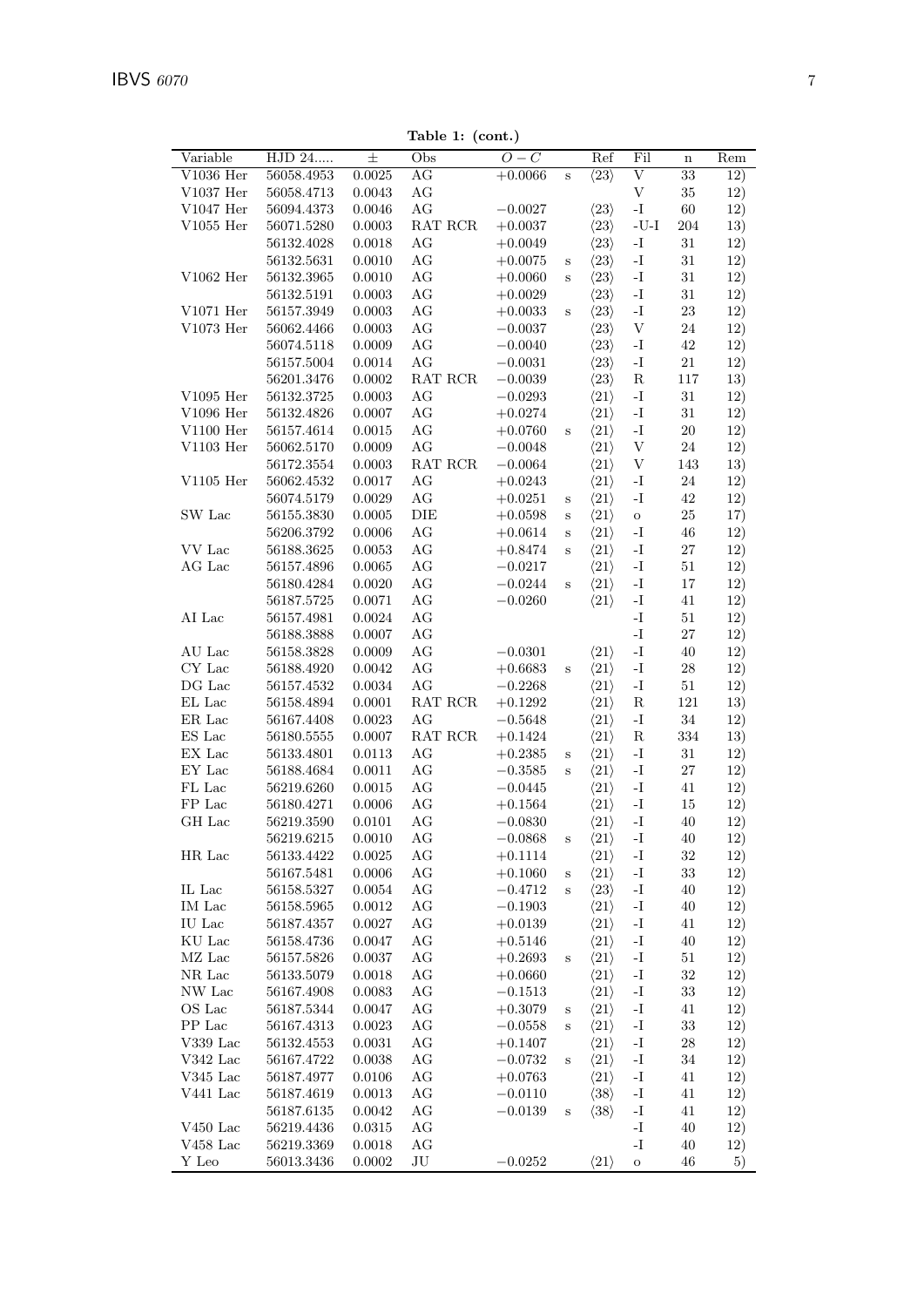Table 1: (cont.)

|               |            |               | rapic 1. $\mu$                            |                  |              |                      |                                        |             |        |
|---------------|------------|---------------|-------------------------------------------|------------------|--------------|----------------------|----------------------------------------|-------------|--------|
| Variable      | HJD 24     | $\pm$         | Obs                                       | $\overline{O-C}$ |              | Ref                  | Fil                                    | $\mathbf n$ | Rem    |
| XX LMi        | 56006.3839 | 0.0007        | RAT RCR                                   | $+0.0083$        |              | $\langle 21 \rangle$ | $\mbox{-}\mathrm{U}\mbox{-}\mathrm{I}$ | 177         | 13)    |
| XY LMi        | 55959.4056 | 0.0020        | RAT RCR                                   | $-0.0224$        |              | $\langle 21 \rangle$ | $\mbox{-}\mathrm{U}\mbox{-}\mathrm{I}$ | $80\,$      | 13)    |
|               | 56006.3721 | 0.0002        | RAT RCR                                   | $-0.0215$        | $\, {\bf S}$ | $\langle 21 \rangle$ | $\mbox{-}\mathrm{U}\mbox{-}\mathrm{I}$ | $175\,$     | 13)    |
| RZ Lyn        | 55988.3375 | 0.0009        | $\rm{J}U$                                 | $-0.1289$        |              | $\langle 21 \rangle$ | $\rm{O}$                               | $44\,$      | 5)     |
| SW Lyn        | 56019.4305 | 0.0002        | AG                                        | $+0.0549$        |              | $\langle 21 \rangle$ | $\ensuremath{\mathbf{V}}$              | $48\,$      | 12)    |
| $CD$ Lyn      | 56019.4824 | 0.0035        | AG                                        | $-0.0264$        |              | $\langle 35 \rangle$ | $\ensuremath{\mathbf{V}}$              | $58\,$      | 12)    |
| DE Lyn        | 56003.3706 | $0.0004\,$    | $\rm{J}U$                                 | $-0.0107$        |              | $\langle 23 \rangle$ | $\rm{O}$                               | $80\,$      | 5)     |
| DZ Lyn        | 56019.5329 | 0.0027        | AG                                        | $-0.0135$        |              | $\langle 21 \rangle$ | $\ensuremath{\mathbf{V}}$              | $49\,$      | 12)    |
| FO Lyn        | 55963.5420 | 0.0003        | RAT RCR                                   | $+0.0181$        |              | $\langle 21 \rangle$ | $\mbox{-}\mathrm{U}\mbox{-}\mathrm{I}$ | 338         | 13)    |
| FS Lyn        | 55962.5303 | 0.0018        | $\operatorname{RAT}$ $\operatorname{RCR}$ |                  |              |                      | $\mbox{-}\mathrm{U}\mbox{-}\mathrm{I}$ | 291         | 13)    |
|               |            |               |                                           |                  |              |                      |                                        |             |        |
| TZ Lyr        | 56157.3669 | 0.0001        | AG                                        | $+0.0063$        |              | $\langle 21 \rangle$ | $\mathbf{I}$ –                         | $23\,$      | 12)    |
| DF Lyr        | 56072.4875 | 0.0014        | AG                                        | $+0.0324$        |              | $\langle 21 \rangle$ | $\mathbf{I}$                           | $26\,$      | 12)    |
| GZ Lyr        | 56072.3790 | 0.0033        | $\rm{AG}$                                 | $+0.0045$        |              | $\langle 21 \rangle$ | $\mathbf{I}$                           | $27\,$      | 12)    |
| HY Lyr        | 56062.5070 | 0.0025        | AG                                        |                  |              |                      | $\mathbf{I}$ .                         | $24\,$      | 12)    |
| IP Lyr        | 56062.3964 |               | $\rm{AG}$                                 | $-0.0117$        | $\rm S$      | $\langle 21 \rangle$ | $\mathbf{-I}$                          | $24\,$      | 12)    |
| MN Lyr        | 56062.4509 | 0.0022        | $\rm{AG}$                                 | $+0.0488$        | $\rm S$      | $\langle 21 \rangle$ | $\mathbf{-I}$                          | $24\,$      | 12)    |
| MZ Lyr        | 56072.5013 | 0.0024        | AG                                        | $-0.0081$        | $\rm S$      | $\langle 21 \rangle$ | $\mathbf{-I}$                          | $26\,$      | 12)    |
| OT Lyr        | 56072.5023 | 0.0093        | AG                                        | $-0.0070$        | $\rm s$      | $\langle 21 \rangle$ | $\mathbf{I}$                           | $24\,$      | 12)    |
|               | 56153.4680 | $0.0006\,$    | RAT RCR                                   | $-0.0696$        | $\rm S$      | $\langle 21 \rangle$ | ${\bf R}$                              | 166         | 13)    |
| PS Lyr        | 56167.3762 | 0.0010        | ${\rm FR}$                                | $+0.0215$        |              | $\langle 21 \rangle$ | $\ensuremath{\mathbf{V}}$              | $40\,$      | 15)    |
| QU Lyr        | 56074.5016 | 0.0017        | AG                                        | $+0.0017$        | $\, {\bf S}$ | $\langle 21 \rangle$ | $\mathbf{I}$ .                         | $24\,$      | 12)    |
| V574 Lyr      | 56062.4523 | 0.0017        | AG                                        | $+0.0029$        | $\, {\bf S}$ | $\langle 23 \rangle$ | $\mathbf{-I}$                          | $24\,$      | 12)    |
|               | 56073.5127 | 0.0001        | RAT RCR                                   | $+0.0017$        |              | $\langle 23 \rangle$ | $\mbox{-}\mathrm{U}\mbox{-}\mathrm{I}$ | $207\,$     | 13)    |
|               |            |               |                                           |                  |              |                      |                                        | $63\,$      |        |
| V579 Lyr      | 56177.4256 | 0.0014        | $\rm{J}U$                                 | $-0.0114$        |              | $\langle 23 \rangle$ | $\mathbf O$                            |             | 5)     |
| V591 Lyr      | 56062.4119 | 0.0008        | AG                                        |                  |              |                      | $\mathbf{I}$ .                         | $24\,$      | 12)    |
|               | 56062.5623 | 0.0003        | AG                                        |                  |              |                      | $\mathbf{-I}$                          | $24\,$      | 12)    |
| V392 Ori      | 55602.2770 | 0.0001        | RAT RCR                                   | $+0.0017$        |              | $\langle 21 \rangle$ | $\mbox{-}\mathrm{U}\mbox{-}\mathrm{I}$ | 160         | 13)    |
| V648 Ori      | 55858.5149 | 0.0001        | RAT RCR                                   | $+0.0657$        | S            | $\langle 21 \rangle$ | $-U-I$                                 | $225\,$     | 13)    |
| V1799 Ori     | 55859.4981 | 0.0001        | RAT RCR                                   |                  |              |                      | $-U-I$                                 | $241\,$     | 13)    |
| V1823 Ori     | 55592.3535 | $0.0002\,$    | $\operatorname{RAT}$ $\operatorname{RCR}$ |                  |              |                      | $-I-J-$                                | $232\,$     | 13)    |
| V1853 Ori     | 55601.2630 | 0.0003        | RAT RCR                                   |                  |              |                      | $\mbox{-}\mathrm{U}\mbox{-}\mathrm{I}$ | $107\,$     | 13)    |
|               | 55857.4885 | 0.0003        | $\operatorname{RAT}$ $\operatorname{RCR}$ |                  |              |                      | $\mbox{-}\mathrm{U}\mbox{-}\mathrm{I}$ | $\,238$     | 13)    |
| U Peg         | 55859.2433 | 0.0002        | RAT RCR                                   | $-0.0197$        |              | $\langle 53 \rangle$ | $\mbox{-}\mathrm{U}\mbox{-}\mathrm{I}$ | $85\,$      | 13)    |
| <b>BB</b> Peg | 56212.2869 | 0.0009        | DIE                                       | $-0.0098$        |              | $\langle 21 \rangle$ | $\rm{O}$                               | $25\,$      | 17)    |
| BG Peg        | 56154.3744 | 0.0035        | PGL                                       | $+0.3622$        | $\rm S$      | $\langle 52 \rangle$ | V                                      | $131\,$     | 11)    |
|               | 56154.4155 | $\, 0.0035\,$ | PGL                                       | $+0.4033$        | $\rm S$      | $\langle 52 \rangle$ | $\mathbf V$                            | $131\,$     | 11)    |
|               | 56157.3897 | 0.0035        | $\operatorname{PGL}$                      | $+0.4490$        |              | $\langle 52 \rangle$ | $\ensuremath{\mathbf{V}}$              | $73\,$      | 11)    |
| BY Peg        | 55807.3671 | 0.0002        | RAT RCR                                   | $-0.0249$        | $\mathbf S$  | $\langle 21 \rangle$ | $\mbox{-}\mathrm{U}\mbox{-}\mathrm{I}$ | 147         | 13)    |
| $CC$ Peg      | 55807.3703 | 0.0020        | $\operatorname{RAT}$ $\operatorname{RCR}$ | $-0.0233$        | $\, {\bf S}$ | $\langle 37 \rangle$ | $\mbox{-}\mathrm{U}\mbox{-}\mathrm{I}$ | 145         | 13)    |
|               |            |               |                                           |                  |              |                      |                                        |             |        |
| DK Peg        | 55858.3132 | 0.0001        | RAT RCR                                   | $+0.1110$        |              | $\langle 21 \rangle$ | -U-I                                   | 215         | 13)    |
| V365 Peg      | 55794.4385 | 0.0002        | RAT RCR                                   |                  |              |                      | $-U-I$                                 | 182         | 13)    |
| V404 Peg      | 55820.5145 | 0.0001        | RAT RCR                                   | $-0.0942$        |              | $\langle 21 \rangle$ | $\mbox{-}\mathrm{U}\mbox{-}\mathrm{I}$ | $300\,$     | 13)    |
| RT Per        | 55625.3218 | 0.0001        | RAT RCR                                   | $+0.0715$        |              | $\langle 21 \rangle$ | $-U-I$                                 | 105         | 13)    |
|               | 55849.5662 | 0.0008        | FR                                        | $+0.0742$        |              | $\langle 21 \rangle$ | $\mathbf O$                            | $54\,$      | 15)    |
| WY Per        | 55614.3396 | 0.0001        | RAT RCR                                   | $-0.1900$        |              | $\langle 21 \rangle$ | $-U-I$                                 | 202         | 13)    |
| IU Per        | 55849.4647 | 0.0012        | FR                                        | $+0.0069$        |              | $\langle 21 \rangle$ | $\mathbf O$                            | $42\,$      | 15)    |
| LX Per        | 56151.4636 | 0.0035        | FR                                        | $-0.0613$        | $\rm S$      | $\langle 21 \rangle$ | $\mathbf{-I}$                          | $22\,$      | 12)    |
|               | 56187.6478 | 0.0010        | FR                                        | $-0.0490$        |              | $\langle 21 \rangle$ | $\mathbf{I}$ –                         | $73\,$      | 12) 1) |
| V432 Per      | 55849.3930 | 0.0022        | ${\rm FR}$                                | $-0.0345$        |              | $\langle 28 \rangle$ | $\rm{O}$                               | $50\,$      | 15)    |
|               | 55849.5905 | 0.0054        | FR                                        | $-0.0287$        | $\mathbf S$  | $\langle 28 \rangle$ | $\mathbf O$                            | $50\,$      | 15)    |
|               | 55887.5332 | 0.0001        | RAT RCR                                   | $-0.0339$        | $\, {\bf S}$ | $\langle 28 \rangle$ | $-U-I$                                 | 307         | 13)    |
| $V570$ Per    | 56151.4459 | 0.0011        | FR                                        | $+0.0055$        |              | $\langle 23 \rangle$ | $\mathbf{I}$                           | $33\,$      | 12)    |
|               | 56187.5617 | 0.0006        | FR                                        | $+0.0034$        |              | $\langle 23 \rangle$ | $\mathbf{I}$ .                         | $\rm 44$    | 12)    |
| V873 Per      | 55849.4248 | 0.0017        | FR                                        |                  |              |                      |                                        | 26          |        |
|               |            |               |                                           |                  |              |                      | $\mathbf O$                            |             | 15)    |
|               | 55849.5695 | 0.0023        | FR                                        |                  |              |                      | $\mathbf O$                            | 26          | 15)    |
| V881 Per      | 55622.3877 | 0.0004        | RAT RCR                                   |                  |              |                      | $-U-I$                                 | 156         | 13)    |
| V887 Per      | 55849.3237 | 0.0038        | FR                                        |                  |              |                      | $\mathbf O$                            | $\rm 49$    | 15)    |
| $V912$ Per    | 55623.3501 | 0.0002        | RAT RCR                                   |                  |              |                      | $-U-I$                                 | <b>207</b>  | 13)    |
| DV Psc        | 55796.5269 | 0.0001        | RAT RCR                                   |                  |              |                      | $\mbox{-}\mathrm{U}\mbox{-}\mathrm{I}$ | 192         | 13)    |
|               |            |               |                                           |                  |              |                      |                                        |             |        |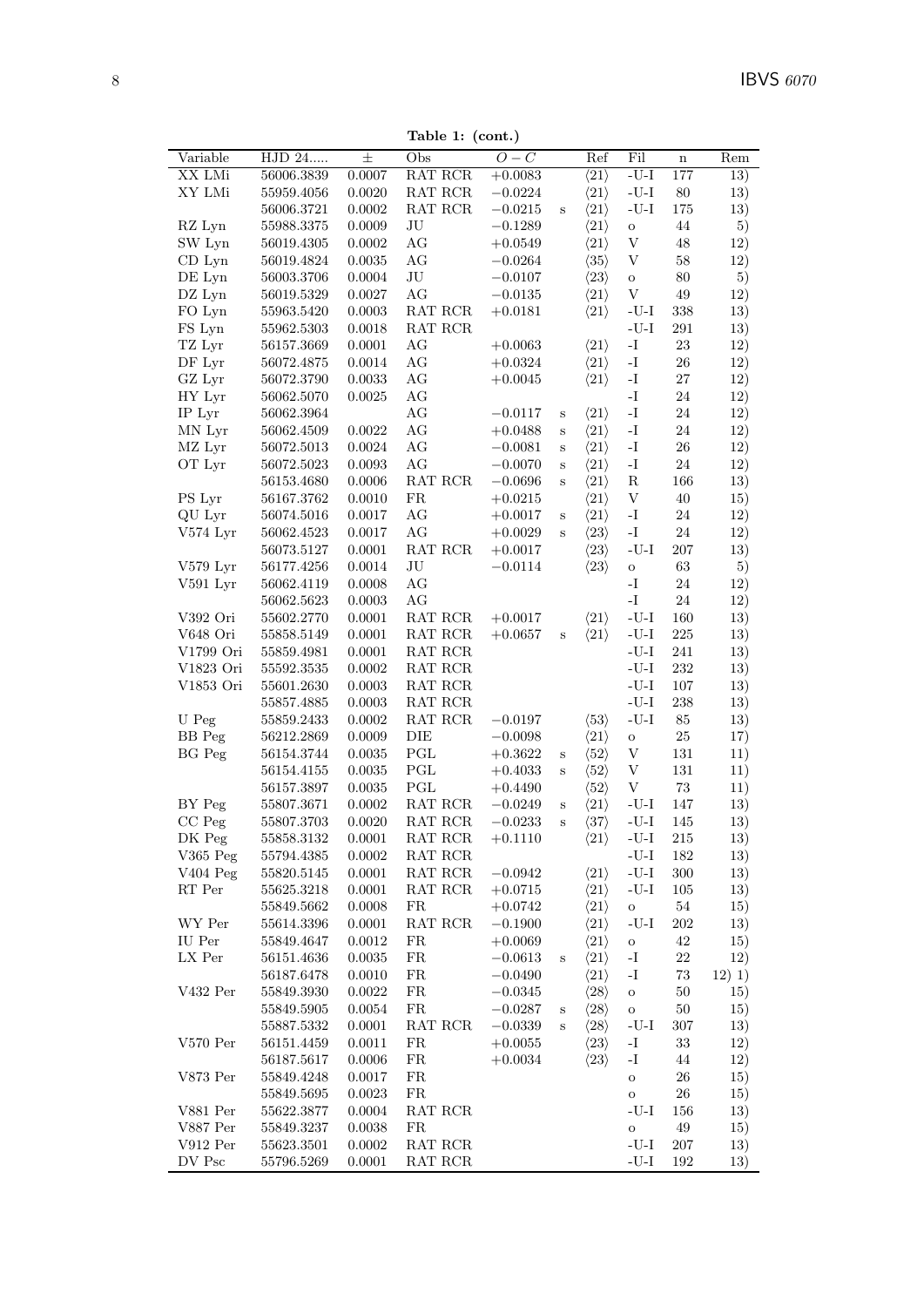| Variable        | HJD 24         | $\pm$        | Obs                                       | $O-C$     |              | Ref                  | Fil                                        | $\bf n$          | $\overline{\text{Rem}}$ |
|-----------------|----------------|--------------|-------------------------------------------|-----------|--------------|----------------------|--------------------------------------------|------------------|-------------------------|
| DZ Psc          | 55866.3053     | 0.0002       | RAT RCR                                   |           |              |                      | $-U-I$                                     | 129              | 13)                     |
| EX Psc          | $55496.5171\,$ | 0.0004       | $\operatorname{RAT}$ $\operatorname{RCR}$ |           |              |                      | $\mbox{-}\mathrm{U}\mbox{-}\mathrm{I}$     | 182              | 13)                     |
| GR Psc          | 55805.4800     | $0.0003\,$   | RAT RCR                                   |           |              |                      | $-I-J-$                                    | 171              | 13)                     |
|                 | 55859.3606     | 0.0001       | $\operatorname{RAT}$ $\operatorname{RCR}$ |           |              |                      | $-I-J-$                                    | 144              | 13)                     |
| GY Psc          | 55894.3335     | 0.0007       | RAT RCR                                   |           |              |                      | $-U-I$                                     | 204              | 13)                     |
| RW PsA          | 56153.3412     | 0.0008       | WLH HUN                                   |           |              |                      | $\mbox{-}\mathrm{U}\mbox{-}\mathrm{I}$     | 139              | 19)                     |
| V365 Sge        | 56094.4591     | 0.0012       | AG                                        | $-0.0602$ |              | $\langle 21 \rangle$ | $\mathbf{I}$ -                             | $23\,$           | 12)                     |
| AO Ser          | 55662.5137     | 0.0001       | RAT RCR                                   | $-0.0139$ |              | $\langle 21 \rangle$ | $\mbox{-}\mathrm{U}\mbox{-}\mathrm{I}$     | 261              | 13)                     |
| AS Ser          | 55689.4029     | 0.0005       | RAT RCR                                   | $-0.0162$ |              | $\langle 21 \rangle$ | $-U-I$                                     | $\boldsymbol{0}$ | 13)                     |
| AU Ser          | 55654.5464     | $0.0001\,$   | $\operatorname{RAT}$ $\operatorname{RCR}$ | $+0.0883$ | $\mathbf S$  | $\langle 21 \rangle$ | $-U-I$                                     | 220              | 13)                     |
|                 | 56065.3904     | 0.0004       | $\rm{AG}$                                 | $+0.0819$ | $\, {\bf S}$ | $\langle 21 \rangle$ | $\ensuremath{\mathbf{V}}$                  | $15\,$           | 12)                     |
| $CC$ Ser        | 55691.3653     | $\,0.0003\,$ | RAT RCR                                   | $-0.0635$ |              | $\langle 21 \rangle$ | $\mbox{-}\mathrm{U}\mbox{-}\mathrm{I}$     | 103              | 13)                     |
| $V1094$ Tau     | 56272.3318     | 0.0104       | PGL                                       | $+0.0419$ |              | $\langle 32 \rangle$ | $\mathbf O$                                | $\,295$          | 16)                     |
| BC Tri          |                | $0.0005\,$   | RAT RCR                                   |           |              |                      | $-U-I$                                     | $\,239$          | 13)                     |
|                 | 55806.5640     |              |                                           |           |              |                      | $-I-J-$                                    |                  |                         |
| BX Tri          | 55866.4883     | $0.0004\,$   | RAT RCR                                   |           |              |                      |                                            | 142              | 13)                     |
|                 | 55866.5833     | 0.0004       | RAT RCR                                   |           |              |                      | $-U-I$                                     | 142              | 13)                     |
| TY UMa          | 55687.5253     | 0.0001       | RAT RCR                                   | $-0.0547$ | $\mathbf S$  | $\langle 21 \rangle$ | $\mbox{-}\mathrm{U}\mbox{-}\mathrm{I}$     | 325              | 13)                     |
| VV UMa          | 55623.5125     | 0.0001       | $\operatorname{RAT}$ $\operatorname{RCR}$ | $-0.0492$ |              | $\langle 21 \rangle$ | $\mbox{-}\mathrm{U}\mbox{-}\mathrm{I}$     | $335\,$          | 13)                     |
| XY UMa          | 55643.5030     | 0.0004       | $\operatorname{RAT}$ $\operatorname{RCR}$ | $+0.0382$ | $\, {\bf S}$ | $\langle 21 \rangle$ | $-U-I$                                     | $215\,$          | 13)                     |
| XZ UMa          | 55642.5212     | 0.0001       | RAT RCR                                   | $-0.1071$ |              | $\langle 21 \rangle$ | $-U-I$                                     | $270\,$          | 13)                     |
|                 | 55669.4114     | $0.0002\,$   | $\operatorname{RAT}$ $\operatorname{RCR}$ | $-0.1080$ |              | $\langle 21 \rangle$ | $\mbox{-}\mathrm{U}\mbox{-}\mathrm{I}$     | 123              | 13)                     |
| DW UMa          | 56002.3852     | 0.0004       | JU                                        | $+0.0000$ |              | $\langle 23 \rangle$ | $\mathbf{o}$                               | $79\,$           | 5)                      |
| EQ UMa          | 55671.3721     | 0.0004       | RAT RCR                                   |           |              |                      | $-I-J-$                                    | 130              | 13)                     |
| HN UMa          | 55649.5538     | $0.0002\,$   | $\operatorname{RAT}$ $\operatorname{RCR}$ |           |              |                      | $\mbox{-}\mathrm{U}\mbox{-}\mathrm{I}$     | 238              | 13)                     |
| KM UMa          | 55671.5210     | 0.0001       | RAT RCR                                   | $+0.0007$ |              | $\langle 23 \rangle$ | $-U-I$                                     | $264\,$          | 13)                     |
| LP UMa          | 56002.4221     | 0.0025       | $\rm{J}U$                                 | $+0.0027$ |              | $\langle 23 \rangle$ | $\mathbf O$                                | $79\,$           | 5)                      |
| MQ UMa          | 55644.5823     | 0.0003       | RAT RCR                                   | $+0.0793$ |              | $\langle 21 \rangle$ | $-U-I$                                     | 253              | 13)                     |
|                 | 55669.5757     | 0.0004       | RAT RCR                                   | $+0.0796$ | $\mathbf S$  | $\langle 21 \rangle$ | $-U-I$                                     | $\,238$          | 13)                     |
| NV UMa          | 55670.5200     | $0.0002\,$   | RAT RCR                                   |           |              |                      | $-U-I$                                     | 312              | 13)                     |
| VW UMi          | 55627.6671     | 0.0002       | $\operatorname{RAT}$ $\operatorname{RCR}$ | $-0.0796$ | $\, {\bf S}$ | $\langle 21 \rangle$ | $-U-I$                                     | 345              | 13)                     |
| CG Vir          | 55690.4350     | 0.0001       | $\operatorname{RAT}$ $\operatorname{RCR}$ | $+0.1395$ | $\, {\bf S}$ | $\langle 21 \rangle$ | $-U-I$                                     | $161\,$          | 13)                     |
| PS Vir          | 55629.3898     | 0.0003       | $\operatorname{RAT}$ $\operatorname{RCR}$ |           |              |                      | $\mbox{-}\mathrm{U}\mbox{-}\mathrm{I}$     | $101\,$          | 13)                     |
| <b>BB</b> Vul   | 56149.4346     | 0.0007       | ${\rm SIR}$                               | $+0.0000$ |              | $\langle 23 \rangle$ | $\rm{O}$                                   | $22\,$           | 8)                      |
| BE Vul          | 56153.3926     | 0.0002       | RAT RCR                                   | $+0.0848$ |              | $\langle 21 \rangle$ | $\mathbf O$                                | 151              | 20)                     |
| <b>BU</b> Vul   | 56132.3992     | 0.0017       | DIE                                       | $+0.0212$ |              | $\langle 21 \rangle$ | $\rm{O}$                                   | 22               | 17)                     |
| DR Vul          | 56178.3494     | 0.0004       | $\rm{J}U$                                 | $+0.0832$ |              | $\langle 21 \rangle$ | $\mathbf O$                                | $50\,$           | 5)                      |
|                 |                | 0.0020       | <b>WTR</b>                                |           |              |                      |                                            | $75\,$           |                         |
|                 | 56178.3504     |              |                                           | $+0.0842$ |              | $\langle 21 \rangle$ | $\mathbf O$                                |                  | 4)                      |
| ER Vul          | $56206.3331\,$ | 0.0030       | AG                                        | $+0.0193$ |              | $\langle 21 \rangle$ | $\mathbf{I}-$<br>$\ensuremath{\mathbf{V}}$ | 25               | 12)                     |
| FR Vul          | 56167.5639     | 0.0005       | FR                                        | $-0.0028$ |              | $\langle 21 \rangle$ |                                            | 81               | 15)                     |
| GN Vul          | 56074.4725     | $\,0.0073\,$ | AG                                        | $+0.0404$ |              | $\langle 21 \rangle$ | $\mathbf{-I}$                              | 24               | 12)                     |
| GP Vul          | 56203.4317     | $0.0017\,$   | AG                                        | $-0.0642$ |              | $\langle 21 \rangle$ | $\mathbf{I}$ -                             | 40               | 12)                     |
| HI Vul          | 56203.3441     | 0.0032       | AG                                        | $-0.0609$ |              | $\langle 21 \rangle$ | $\mathbf{-I}$                              | 42               | 12)                     |
| GSC 00104-01058 | 55953.3642     | $0.0005\,$   | ${\rm FR}$                                |           |              |                      | -I                                         | $52\,$           | 12)                     |
| GSC 00279-00695 | 56002.3441     | 0.0008       | FR                                        |           |              |                      | $\mathbf{I}$ .                             | 102              | 12)                     |
|                 | 56002.5234     | 0.0006       | FR                                        |           |              |                      | $\mathbf{I}$ -                             | 102              | 12)                     |
| GSC 00861-00252 | 56001.4945     | 0.0024       | FR                                        |           |              |                      | $\ensuremath{\mathbf{V}}$                  | 50               | 15)                     |
| GSC 00863-00753 | 56001.4576     | 0.0033       | FR                                        |           |              |                      | $\ensuremath{\mathbf{V}}$                  | 48               | 15)                     |
| GSC 01127-01808 | 56188.4346     | 0.0005       | QU                                        |           |              |                      | $\boldsymbol{\mathrm{V}}$                  | 33               | 6)                      |
| GSC 01315-01104 | 55592.3246     | 0.0003       | RAT RCR                                   |           |              |                      | $-U-I$                                     | $232\,$          | 13)                     |
| GSC 01360-01778 | 55957.5113     | 0.0008       | FR                                        |           |              |                      | $I-$                                       | $52\,$           | 12)                     |
| GSC 01438-01514 | 56001.5049     | 0.0062       | FR                                        |           |              |                      | $\ensuremath{\mathbf{V}}$                  | 27               | 15)                     |
| GSC 01643-01880 | 56094.4471     | 0.0018       | AG                                        |           |              |                      | $\mathbf{I}$ –                             | 22               | 12)                     |
| GSC 01920-01922 | 56013.4084     | 0.0039       | FR                                        |           |              |                      | $\rm{O}$                                   | 37               | 15)                     |
| GSC 01922-01415 | 56003.4179     | 0.0008       | FR                                        |           |              |                      | $\mathbf{V}$                               | 44               | 15)                     |
| GSC 01939-00891 | 56013.4036     | $\,0.0013\,$ | ${\rm FR}$                                |           |              |                      | $\mathbf O$                                | 40               | 15)                     |
| GSC 02452-02005 | 56003.5199     | 0.0016       | FR                                        |           |              |                      | V                                          | 44               | 15)                     |
| GSC 02454-00681 | 56003.3839     | 0.0021       | FR                                        |           |              |                      | $\mathbf{V}$                               | 45               | 15)                     |
|                 | 56003.5574     | $0.0022\,$   | FR                                        |           |              |                      | $\boldsymbol{\mathrm{V}}$                  | 45               | 15)                     |
|                 |                |              |                                           |           |              |                      |                                            |                  |                         |

 $Table 1: (cont.)$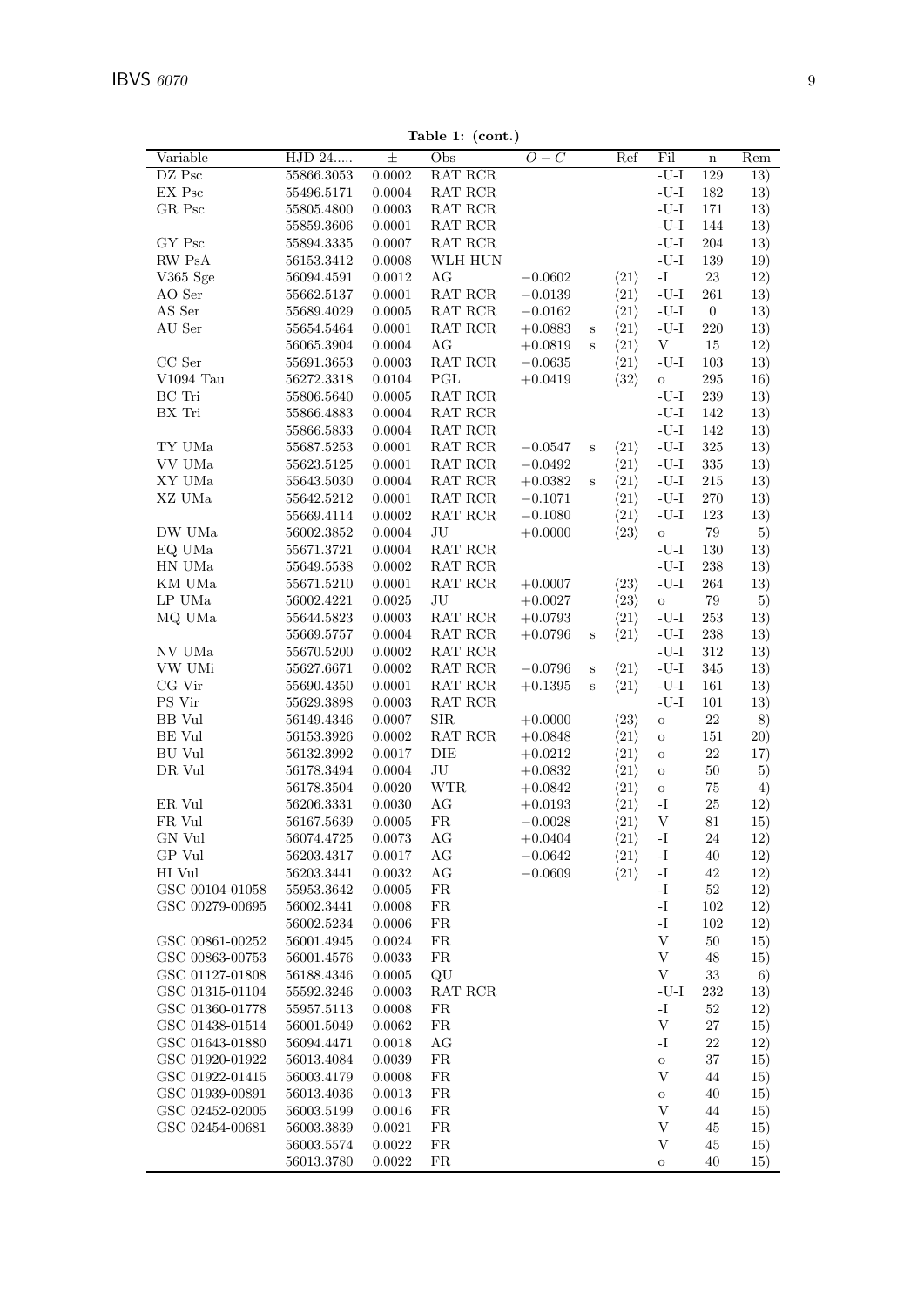**Table 1: (cont.)**

| Variable        | HJD 24         | $\pm$       | Obs         | $O-C$     |   | Ref                  | Fil                                    | $\mathbf n$ | Rem |
|-----------------|----------------|-------------|-------------|-----------|---|----------------------|----------------------------------------|-------------|-----|
| GSC 02454-01430 | 56003.4135     | 0.0040      | FR          |           |   |                      | $\overline{\mathrm{V}}$                | 45          | 15) |
| GSC 02458-01669 | 56003.3964     | 0.0015      | FR          |           |   |                      | $\ensuremath{\mathbf{V}}$              | 46          | 15) |
|                 | 56003.5461     | 0.0036      | ${\rm FR}$  |           |   |                      | $\boldsymbol{\mathrm{V}}$              | 46          | 15) |
| GSC 02461-00856 | 56003.3155     | 0.0003      | FR          |           |   |                      | V                                      | $32\,$      | 15) |
| GSC 02469-00087 | 56013.3030     | 0.0005      | ${\rm FR}$  |           |   |                      | $\mathbf O$                            | 40          | 15) |
|                 | 56013.5081     | 0.0017      | FR          |           |   |                      | $\mathbf O$                            | 40          | 15) |
| GSC 02474-00423 | 56013.4103     | 0.0023      | ${\rm FR}$  |           |   |                      | $\mathbf O$                            | 38          | 15) |
| GSC 02483-00686 | 56013.5012     | 0.0025      | ${\rm FR}$  |           |   |                      | $\mathbf O$                            | 44          | 15) |
| GSC 02610-00088 | 56074.4431     | 0.0149      | AG          | $-0.0145$ |   | $\langle 45 \rangle$ | $\mathbf{I}$ –                         | 42          | 12) |
| GSC 02677-00838 | $55833.3045\,$ | 0.0005      | FR          |           |   |                      | $\mathbf{I}$ .                         | 41          | 12) |
|                 | 55833.4788     | 0.0006      | ${\rm FR}$  |           |   |                      | $\mathbf{I}-$                          | 41          | 12) |
|                 | 56152.4170     | 0.0003      | FR          |           |   |                      | $\mathbf{I}-$                          | 34          | 12) |
|                 | 56152.5854     | 0.0004      | ${\rm FR}$  |           |   |                      | $\mathbf{I}$ .                         | $34\,$      | 12) |
| GSC 02746-00463 | 56159.4324     | 0.0043      | FR          |           |   |                      | $\mathbf{o}$                           | 33          | 15) |
| GSC 02757-01475 | 55820.5410     | 0.0007      | RAT RCR     |           |   |                      | $\mbox{-}\mathrm{U}\mbox{-}\mathrm{I}$ | 290         | 13) |
| GSC 02797-01241 | 56220.3268     | 0.0038      | AG          |           |   |                      | $\mathbf{I}$ .                         | 31          | 12) |
|                 | 56220.4660     | 0.0010      | AG          |           |   |                      | $\mathbf{I}$ .                         | 31          | 12) |
| GSC 02855-00949 | 55849.5118     | 0.0041      | FR          |           |   |                      | $\mathbf{o}$                           | $24\,$      | 15) |
| GSC 02869-00639 | 55849.3808     | 0.0016      | ${\rm FR}$  |           |   |                      | $\mathbf O$                            | $22\,$      | 15) |
|                 | 55849.5604     | 0.0026      | ${\rm FR}$  |           |   |                      | $\mathbf O$                            | 22          | 15) |
| GSC 02903-00067 | 55953.4948     | 0.0023      | FR          |           |   |                      | $\ensuremath{\mathbf{V}}$              | $34\,$      | 15) |
| GSC 02933-01972 | $56001.3584\,$ | 0.0012      | JU          |           |   |                      | $\mathbf O$                            | 70          | 5)  |
| GSC 03110-00482 | 56094.4678     | 0.0006      | FR          |           |   |                      | $\rm{O}$                               | 17          | 15) |
|                 | 56132.4125     | 0.0027      | $_{\rm FR}$ |           |   |                      |                                        | $30\,$      |     |
| GSC 03111-00566 | 56094.4654     | 0.0010      | FR          |           |   |                      | $\mathbf O$                            | $27\,$      | 15) |
| GSC 03200-01298 | 56159.5928     | 0.0013      | ${\rm FR}$  |           |   |                      | $\mathbf O$                            | 75          | 15) |
| GSC 03205-01788 | 56159.3884     | 0.0010      | FR          |           |   |                      | $\mathbf O$                            | 73          | 15) |
| GSC 03205-02277 |                | 0.0007      | ${\rm FR}$  |           |   |                      | $\mathbf O$                            | 36          | 15) |
|                 | 56159.4888     |             | ${\rm FR}$  |           |   |                      | $\mathbf O$                            |             | 15) |
| GSC 03223-01180 | 56159.4227     | 0.0010      |             |           |   |                      | $\mathbf O$                            | 36          | 15) |
|                 | 56159.5569     | 0.0008      | ${\rm FR}$  |           |   |                      | $\mathbf O$                            | 36          | 15) |
| GSC 03344-01247 | 55953.3260     | 0.0006      | ${\rm FR}$  |           |   |                      | $\ensuremath{\mathbf{V}}$              | $34\,$      | 15) |
|                 | 55953.5057     | 0.0005      | ${\rm FR}$  |           |   |                      | $\ensuremath{\mathbf{V}}$              | $34\,$      | 15) |
| GSC 03373-01033 | 55978.4191     | 0.0016      | FR          |           |   |                      | $\ensuremath{\mathbf{V}}$              | $24\,$      | 15) |
| GSC 03573-01677 | 55851.4772     | 0.0003      | ${\rm FR}$  |           |   |                      | $\mathbf O$                            | 43          | 15) |
| GSC 03578-00263 | 55874.3285     | 0.0062      | $_{\rm FR}$ |           |   |                      | $\mathbf O$                            | 36          | 15) |
| GSC 03579-00488 | 55851.3906     | 0.0025      | FR          |           |   |                      | $\mathbf O$                            | 46          | 15) |
| GSC 03581-01856 | 55874.3864     | 0.0010      | FR          |           |   |                      | $\mathbf O$                            | 17          | 15) |
| GSC 03583-00309 | 55851.4049     | 0.0024      | $_{\rm FR}$ |           |   |                      | $\mathbf O$                            | 46          | 15) |
| GSC 03590-01714 | 55857.4720     | 0.0029      | <b>FR</b>   |           |   |                      | $\mathbf O$                            | 51          | 15) |
| GSC 03612-00014 | $56133.4876\,$ | $0.0102$ AG |             | $+0.0012$ | S | $\langle 44 \rangle$ | $\mathbf{I}$ .                         | 32          | 12) |
|                 | 56187.3262     | 0.0017      | AG          | $+0.0055$ |   | $\langle 44 \rangle$ | -I                                     | 42          | 12) |
| GSC 03618-00162 | 56167.4757     | 0.0034      | AG          | $+0.0116$ |   | $\langle 44 \rangle$ | $\mathbf{-I}$                          | 34          | 12) |
| GSC 03619-00047 | 56132.5311     | 0.0025      | AG          | $+0.0095$ |   | $\langle 44 \rangle$ | $\mathbf{-I}$                          | 28          | 12) |
|                 | 56167.4438     | 0.0061      | AG          | $+0.0095$ |   | $\langle 44 \rangle$ | -I                                     | 34          | 12) |
| GSC 03619-00715 | 56132.4100     | 0.0046      | AG          | $+0.1023$ |   | $\langle 45 \rangle$ | $\mathbf{I}$                           | $\sqrt{28}$ | 12) |
| GSC 03635-01628 | 56238.3097     | 0.0033      | $\rm JU$    |           |   |                      | $\mathbf O$                            | 53          | 5)  |
| GSC 03748-00162 | 55978.5235     | 0.0013      | ${\rm FR}$  |           |   |                      | V                                      | 40          | 15) |
| GSC 03749-01263 | 55978.5995     | 0.0007      | FR          |           |   |                      | $\ensuremath{\mathbf{V}}$              | 36          | 15) |
| GSC 03983-00544 | 56180.3776     | 0.0009      | RAT RCR     |           |   |                      | R                                      | 167         | 13) |
|                 | 56180.5826     | 0.0011      | RAT RCR     |           |   |                      | $\mathbf R$                            | 167         | 13) |
| GSC 04031-00546 | 56167.4749     | 0.0018      | AG          |           |   |                      | $\mathbf{I}$ –                         | $\,29$      | 12) |
| GSC 04038-00816 | 55879.4187     | 0.0059      | FR          |           |   |                      | $\mathbf O$                            | 43          | 15) |
| GSC 04043-01123 | $55878.5383\,$ | 0.0026      | FR          |           |   |                      | $\rm{O}$                               | 57          | 15) |
|                 | 55879.3056     | 0.0030      | FR          |           |   |                      | $\rm{O}$                               | 43          | 15) |
| GSC 04045-00231 | 55878.3464     | 0.0019      | FR          |           |   |                      | $\mathbf O$                            | 63          | 15) |
| GSC 04045-00446 | 55878.3242     | 0.0019      | FR          |           |   |                      | $\mathbf O$                            | 20          | 15) |
|                 | 55878.4805     | 0.0027      | FR          |           |   |                      | $\mathbf O$                            | $20\,$      | 15) |
|                 | 55878.6444     | 0.0023      | ${\rm FR}$  |           |   |                      | $\mathbf O$                            | $20\,$      | 15) |
|                 | 55879.2764     | 0.0004      | FR          |           |   |                      | $\mathbf O$                            | 56          | 15) |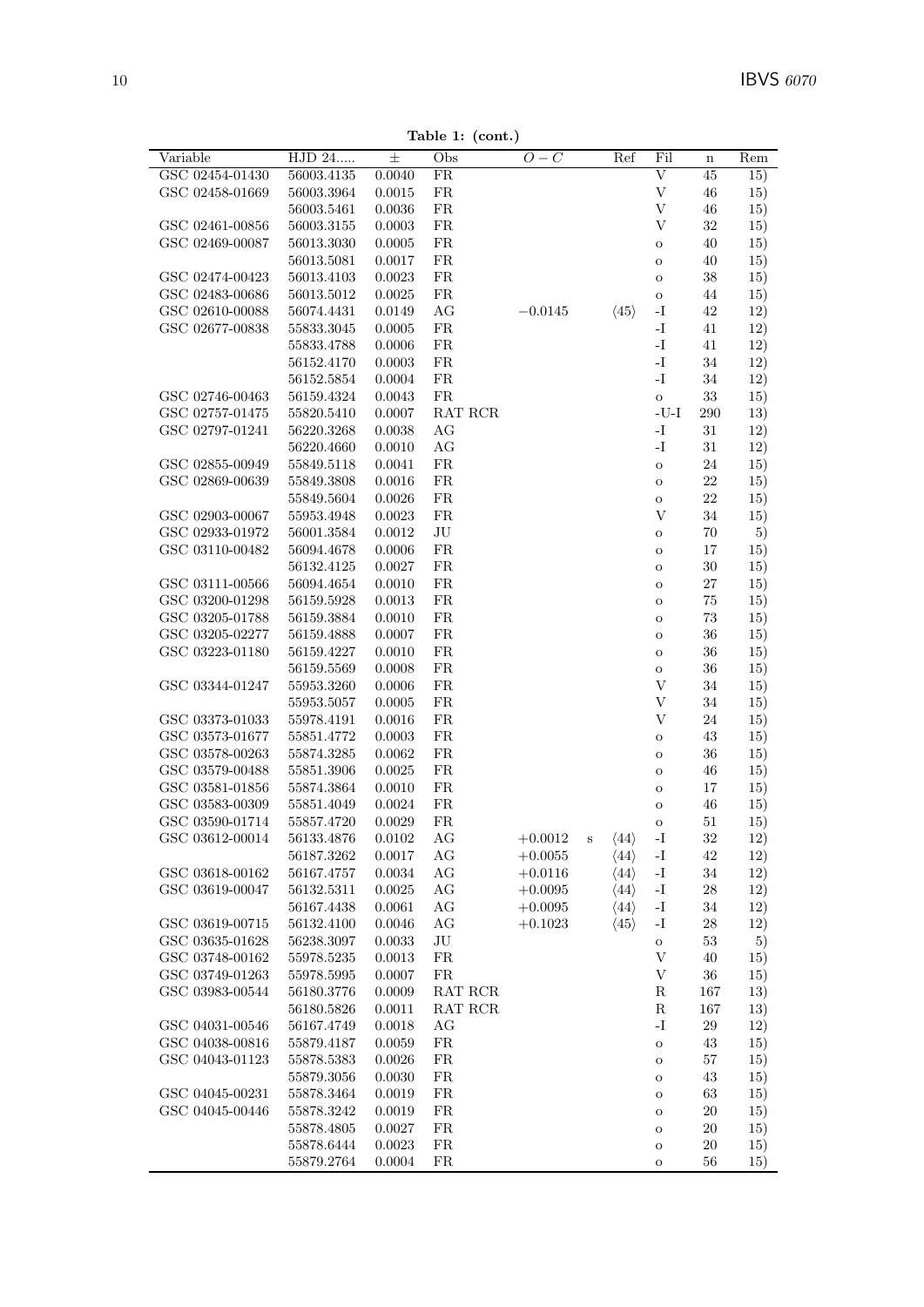| Variable            | HJD 24     | $\pm$  | Obs        | $O-C$     |   | Ref                  | Fil            | $\mathbf n$ | Rem             |
|---------------------|------------|--------|------------|-----------|---|----------------------|----------------|-------------|-----------------|
| GSC 04297-01593     | 55878.3303 | 0.0015 | ${\rm FR}$ |           |   |                      | $\mathbf{o}$   | 62          | $\overline{15}$ |
|                     | 55878.5995 | 0.0069 | FR         |           |   |                      | $\mathbf{o}$   | 62          | 15)             |
|                     | 55879.3798 | 0.0024 | FR         |           |   |                      | $\mathbf{o}$   | 37          | 15)             |
| GSC 04479-00391     | 55774.4788 | 0.0010 | SIR        |           |   |                      | $\mathbf O$    | $225\,$     | 8)              |
| GSC 04497-00283     | 56167.4994 | 0.0065 | $\rm{AG}$  |           |   |                      | $-I$           | $27\,$      | 12)             |
| GSC 04585-02642     | 56206.4432 | 0.0023 | AG         |           |   |                      | -I             | 86          | 12)             |
| GSC 04826-02102     | 55970.3528 | 0.0004 | ${\rm FR}$ |           |   |                      | $\mathbf{I}$   | 63          | 12)             |
| GSC 04922-00133     | 56001.2957 | 0.0021 | FR         |           |   |                      | $\mathbf{I}$   | 98          | 15)             |
| <b>NSVS 109935</b>  | 56188.3577 | 0.0021 | $\rm{AG}$  |           |   |                      | $\mathbf{I}$ – | 30          | 12)             |
| NSVS 1541003        | 56219.5760 | 0.0025 | AG         |           |   |                      | $\mathbf{I}$ . | 47          | 12)             |
| <b>NSVS 1841163</b> | 56220.3268 | 0.0054 | AG         |           |   |                      | -I             | 28          | 12)             |
| <b>NSVS 1929858</b> | 56167.5735 | 0.0059 | $\rm{AG}$  |           |   |                      | $\mathbf{I}$   | 29          | 12)             |
| <b>NSVS 2791123</b> | 56187.3397 | 0.0065 | AG         |           |   |                      | $\mathbf{I}$ . | 40          | 12)             |
| <b>NSVS 2871290</b> | 56062.3799 | 0.0022 | $\rm{AG}$  |           |   |                      | $\mathbf{I}$ . | 57          | 12)             |
|                     | 56187.4093 | 0.0125 | AG         |           |   |                      | $\mathbf{I}$ . | 43          | 12)             |
| <b>NSVS 366701</b>  | 56220.4445 | 0.0035 | AG         |           |   |                      | -I             | 28          | 12)             |
| <b>NSVS 437746</b>  | 56188.3462 | 0.0023 | AG         |           |   |                      | $\mathbf{I}$   | 28          | 12)             |
| U-A2 1125-18642389  | 55807.4245 | 0.0030 | RAT RCR    |           |   |                      | $-U-I$         | 137         | 13)             |
| U-B1 1398-0469064   | 56219.4224 | 0.0025 | AG         | $-0.0493$ | S | $\langle 44 \rangle$ | $-I$           | 38          | 12)             |
|                     | 56219.5881 | 0.0015 | AG         | $-0.0462$ |   | $\langle 44 \rangle$ | $\mathbf{I}$   | 38          | 12)             |
| U-B1 1400-0455467   | 56187.4262 | 0.0044 | AG         | $-0.0473$ |   | $\langle 45 \rangle$ | $\mathbf{I}$ . | 41          | 12)             |
| U-B1 1416-0454010   | 56132.4336 | 0.0038 | AG         |           |   |                      | $\mathbf{I}$   | 28          | 12)             |
|                     | 56157.5049 | 0.0024 | AG         |           |   |                      | $I-$           | 51          | 12)             |
|                     | 56158.4451 | 0.0017 | $\rm{AG}$  |           |   |                      | $-I$           | 40          | 12)             |
|                     | 56158.5980 | 0.0008 | AG         |           |   |                      | $-I$           | 40          | 12)             |
|                     | 56167.3759 | 0.0014 | AG         |           |   |                      | $-I$           | 34          | 12)             |
|                     | 56167.5348 | 0.0020 | AG         |           |   |                      | $-I$           | 34          | 12)             |
|                     | 56180.3832 | 0.0020 | $\rm{AG}$  |           |   |                      | $\mathbf{I}$ . | 15          | 12)             |
|                     | 56188.3758 | 0.0029 | AG         |           |   |                      | $\mathbf{I}$ . | 28          | 12)             |
| U-B1 1440-0411990   | 56180.3780 | 0.0041 | AG         |           |   |                      | -I             | 18          | 12)             |
| U-B1 1500-0005759   | 56133.4956 | 0.0038 | AG         |           |   |                      | $-I$           | 45          | 12)             |
| U-B1 1503-0282065   | 56072.4190 | 0.0024 | AG         |           |   |                      | $-I$           | 47          | 12)             |

**Table 1: (cont.)**

# **Table 2: Times of maxima of pulsating stars**

| XX And<br>AG<br>$\mathbf{I}$<br>0.001<br>$\langle 56 \rangle$<br>56220.414<br>31<br>12)<br>$+0.029$<br>PGL<br>$\langle 21 \rangle$<br>16)<br>GP And<br>56238.3748<br>0.0035<br>$-0.0324$<br>49<br>$\mathbf{o}$<br>PGL<br>$\langle 21 \rangle$<br>16)<br>56239.2403<br>0.0035<br>$-0.0324$<br>91<br>$\mathbf{o}$<br>$\ensuremath{\mathbf{V}}$<br><b>FLG</b><br>$\langle 21 \rangle$<br>56179.4267<br>0.0018<br>$+0.0160$<br>94<br>10)<br>BS Aqr<br>CY Aqr<br><b>NIC</b><br>$\langle 21 \rangle$<br>$\mathcal{C}$<br>50<br>6)<br>55451.3884<br>0.0001<br>$-0.0024$<br><b>FLG</b><br>V<br>$\langle 47 \rangle$<br>10)<br>AA Aql<br>56181.4239<br>0.0011<br>$+0.0050$<br>119<br>eta Aql<br><b>VLM</b><br>$\langle 21 \rangle$<br>15)<br>56007.00<br>$-0.01$<br>78<br>$\mathbf O$<br>AG<br>V<br>UU Boo<br>$\langle 22 \rangle$<br>12)<br>56069.452<br>0.001<br>30<br>$+0.005$<br>AG<br>V<br>$\langle 21 \rangle$<br>29<br>12)<br>YZ Boo<br>56069.441<br>0.001<br>$+0.008$<br>$\boldsymbol{\mathrm{V}}$<br>AG<br>0.001<br>$\langle 21 \rangle$<br>29<br>12)<br>56069.543<br>$+0.005$<br>WLH<br>$\langle 21 \rangle$<br>68<br>18)<br>56119.4008<br>0.0008<br>$+0.0034$<br>$\mathbf O$<br>AG<br>NT Cam<br>56019.445<br>0.002<br>$\langle 21 \rangle$<br>-I<br>30<br>12)<br>$+0.024$<br>AG<br>-I<br>56019.523<br>0.002<br>$\langle 21 \rangle$<br>30<br>12)<br>$+0.020$<br>0.002<br>AG<br>56019.602<br>$+0.016$<br>$\langle 21 \rangle$<br>-I<br>30<br>12)<br>EF Cnc<br>$\rm MZ$<br>$-U-I$<br>6)<br>56001.4818<br>0.0030<br>214<br>$\rm MZ$<br>$-I-U$<br>6)<br>56010.3541<br>231<br>0.0030<br>$\rm{AG}$<br>$\langle 58 \rangle$<br>26<br>12)<br>56069.478<br>0.001<br>-I<br>ST CVn<br>$-0.138$<br>$\mathbf{I}$ .<br>AG<br>$\langle 21 \rangle$<br>12)<br>XY CVn<br>56069.409<br>0.002<br>$-0.046$<br>26<br>$\rm MZ$<br>$\langle 21 \rangle$<br>$-U-I$<br>98<br>6)<br>AP CVn<br>56073.3997<br>0.0013<br>$-0.2551$<br>$\rm MZ$<br>52<br>$\langle 21 \rangle$<br>$-U-I$<br>6)<br>BR Cas<br>55083.3403<br>0.0013<br>$-0.3022$<br>$\rm MZ$<br>0.0010<br>$\langle 21 \rangle$<br>-U-I<br>105<br>6)<br>55828.4656<br>$+0.2774$<br>$\rm MZ$<br>$\langle 21 \rangle$<br>6)<br>0.0013<br>$-U-I$<br>152<br>55881.3912<br>$+0.2818$<br>6)<br>$\rm MZ$<br>56201.3412<br>0.0013<br>$+0.2718$<br>$\langle 21 \rangle$<br>$-U-I$<br>180<br>$\rm MZ$<br>$\langle 21 \rangle$<br>6)<br>56210.4625<br>0.0013<br>$+0.2688$<br>-U-I<br>132 |          |        |   |     | rabic 2. Things of maxima or paisaving sears |     |     |             |              |
|--------------------------------------------------------------------------------------------------------------------------------------------------------------------------------------------------------------------------------------------------------------------------------------------------------------------------------------------------------------------------------------------------------------------------------------------------------------------------------------------------------------------------------------------------------------------------------------------------------------------------------------------------------------------------------------------------------------------------------------------------------------------------------------------------------------------------------------------------------------------------------------------------------------------------------------------------------------------------------------------------------------------------------------------------------------------------------------------------------------------------------------------------------------------------------------------------------------------------------------------------------------------------------------------------------------------------------------------------------------------------------------------------------------------------------------------------------------------------------------------------------------------------------------------------------------------------------------------------------------------------------------------------------------------------------------------------------------------------------------------------------------------------------------------------------------------------------------------------------------------------------------------------------------------------------------------------------------------------------------------------------------------------------------------------------------------------------------------------------------------------------------------------------------------------------------------------------------------------------------------------------------------------------------------------------------------------------------------------------------------------------------------------------------|----------|--------|---|-----|----------------------------------------------|-----|-----|-------------|--------------|
|                                                                                                                                                                                                                                                                                                                                                                                                                                                                                                                                                                                                                                                                                                                                                                                                                                                                                                                                                                                                                                                                                                                                                                                                                                                                                                                                                                                                                                                                                                                                                                                                                                                                                                                                                                                                                                                                                                                                                                                                                                                                                                                                                                                                                                                                                                                                                                                                              | Variable | HJD 24 | 士 | Obs | $O-C$                                        | Ref | Fil | $\mathbf n$ | $\bar{R}$ em |
|                                                                                                                                                                                                                                                                                                                                                                                                                                                                                                                                                                                                                                                                                                                                                                                                                                                                                                                                                                                                                                                                                                                                                                                                                                                                                                                                                                                                                                                                                                                                                                                                                                                                                                                                                                                                                                                                                                                                                                                                                                                                                                                                                                                                                                                                                                                                                                                                              |          |        |   |     |                                              |     |     |             |              |
|                                                                                                                                                                                                                                                                                                                                                                                                                                                                                                                                                                                                                                                                                                                                                                                                                                                                                                                                                                                                                                                                                                                                                                                                                                                                                                                                                                                                                                                                                                                                                                                                                                                                                                                                                                                                                                                                                                                                                                                                                                                                                                                                                                                                                                                                                                                                                                                                              |          |        |   |     |                                              |     |     |             |              |
|                                                                                                                                                                                                                                                                                                                                                                                                                                                                                                                                                                                                                                                                                                                                                                                                                                                                                                                                                                                                                                                                                                                                                                                                                                                                                                                                                                                                                                                                                                                                                                                                                                                                                                                                                                                                                                                                                                                                                                                                                                                                                                                                                                                                                                                                                                                                                                                                              |          |        |   |     |                                              |     |     |             |              |
|                                                                                                                                                                                                                                                                                                                                                                                                                                                                                                                                                                                                                                                                                                                                                                                                                                                                                                                                                                                                                                                                                                                                                                                                                                                                                                                                                                                                                                                                                                                                                                                                                                                                                                                                                                                                                                                                                                                                                                                                                                                                                                                                                                                                                                                                                                                                                                                                              |          |        |   |     |                                              |     |     |             |              |
|                                                                                                                                                                                                                                                                                                                                                                                                                                                                                                                                                                                                                                                                                                                                                                                                                                                                                                                                                                                                                                                                                                                                                                                                                                                                                                                                                                                                                                                                                                                                                                                                                                                                                                                                                                                                                                                                                                                                                                                                                                                                                                                                                                                                                                                                                                                                                                                                              |          |        |   |     |                                              |     |     |             |              |
|                                                                                                                                                                                                                                                                                                                                                                                                                                                                                                                                                                                                                                                                                                                                                                                                                                                                                                                                                                                                                                                                                                                                                                                                                                                                                                                                                                                                                                                                                                                                                                                                                                                                                                                                                                                                                                                                                                                                                                                                                                                                                                                                                                                                                                                                                                                                                                                                              |          |        |   |     |                                              |     |     |             |              |
|                                                                                                                                                                                                                                                                                                                                                                                                                                                                                                                                                                                                                                                                                                                                                                                                                                                                                                                                                                                                                                                                                                                                                                                                                                                                                                                                                                                                                                                                                                                                                                                                                                                                                                                                                                                                                                                                                                                                                                                                                                                                                                                                                                                                                                                                                                                                                                                                              |          |        |   |     |                                              |     |     |             |              |
|                                                                                                                                                                                                                                                                                                                                                                                                                                                                                                                                                                                                                                                                                                                                                                                                                                                                                                                                                                                                                                                                                                                                                                                                                                                                                                                                                                                                                                                                                                                                                                                                                                                                                                                                                                                                                                                                                                                                                                                                                                                                                                                                                                                                                                                                                                                                                                                                              |          |        |   |     |                                              |     |     |             |              |
|                                                                                                                                                                                                                                                                                                                                                                                                                                                                                                                                                                                                                                                                                                                                                                                                                                                                                                                                                                                                                                                                                                                                                                                                                                                                                                                                                                                                                                                                                                                                                                                                                                                                                                                                                                                                                                                                                                                                                                                                                                                                                                                                                                                                                                                                                                                                                                                                              |          |        |   |     |                                              |     |     |             |              |
|                                                                                                                                                                                                                                                                                                                                                                                                                                                                                                                                                                                                                                                                                                                                                                                                                                                                                                                                                                                                                                                                                                                                                                                                                                                                                                                                                                                                                                                                                                                                                                                                                                                                                                                                                                                                                                                                                                                                                                                                                                                                                                                                                                                                                                                                                                                                                                                                              |          |        |   |     |                                              |     |     |             |              |
|                                                                                                                                                                                                                                                                                                                                                                                                                                                                                                                                                                                                                                                                                                                                                                                                                                                                                                                                                                                                                                                                                                                                                                                                                                                                                                                                                                                                                                                                                                                                                                                                                                                                                                                                                                                                                                                                                                                                                                                                                                                                                                                                                                                                                                                                                                                                                                                                              |          |        |   |     |                                              |     |     |             |              |
|                                                                                                                                                                                                                                                                                                                                                                                                                                                                                                                                                                                                                                                                                                                                                                                                                                                                                                                                                                                                                                                                                                                                                                                                                                                                                                                                                                                                                                                                                                                                                                                                                                                                                                                                                                                                                                                                                                                                                                                                                                                                                                                                                                                                                                                                                                                                                                                                              |          |        |   |     |                                              |     |     |             |              |
|                                                                                                                                                                                                                                                                                                                                                                                                                                                                                                                                                                                                                                                                                                                                                                                                                                                                                                                                                                                                                                                                                                                                                                                                                                                                                                                                                                                                                                                                                                                                                                                                                                                                                                                                                                                                                                                                                                                                                                                                                                                                                                                                                                                                                                                                                                                                                                                                              |          |        |   |     |                                              |     |     |             |              |
|                                                                                                                                                                                                                                                                                                                                                                                                                                                                                                                                                                                                                                                                                                                                                                                                                                                                                                                                                                                                                                                                                                                                                                                                                                                                                                                                                                                                                                                                                                                                                                                                                                                                                                                                                                                                                                                                                                                                                                                                                                                                                                                                                                                                                                                                                                                                                                                                              |          |        |   |     |                                              |     |     |             |              |
|                                                                                                                                                                                                                                                                                                                                                                                                                                                                                                                                                                                                                                                                                                                                                                                                                                                                                                                                                                                                                                                                                                                                                                                                                                                                                                                                                                                                                                                                                                                                                                                                                                                                                                                                                                                                                                                                                                                                                                                                                                                                                                                                                                                                                                                                                                                                                                                                              |          |        |   |     |                                              |     |     |             |              |
|                                                                                                                                                                                                                                                                                                                                                                                                                                                                                                                                                                                                                                                                                                                                                                                                                                                                                                                                                                                                                                                                                                                                                                                                                                                                                                                                                                                                                                                                                                                                                                                                                                                                                                                                                                                                                                                                                                                                                                                                                                                                                                                                                                                                                                                                                                                                                                                                              |          |        |   |     |                                              |     |     |             |              |
|                                                                                                                                                                                                                                                                                                                                                                                                                                                                                                                                                                                                                                                                                                                                                                                                                                                                                                                                                                                                                                                                                                                                                                                                                                                                                                                                                                                                                                                                                                                                                                                                                                                                                                                                                                                                                                                                                                                                                                                                                                                                                                                                                                                                                                                                                                                                                                                                              |          |        |   |     |                                              |     |     |             |              |
|                                                                                                                                                                                                                                                                                                                                                                                                                                                                                                                                                                                                                                                                                                                                                                                                                                                                                                                                                                                                                                                                                                                                                                                                                                                                                                                                                                                                                                                                                                                                                                                                                                                                                                                                                                                                                                                                                                                                                                                                                                                                                                                                                                                                                                                                                                                                                                                                              |          |        |   |     |                                              |     |     |             |              |
|                                                                                                                                                                                                                                                                                                                                                                                                                                                                                                                                                                                                                                                                                                                                                                                                                                                                                                                                                                                                                                                                                                                                                                                                                                                                                                                                                                                                                                                                                                                                                                                                                                                                                                                                                                                                                                                                                                                                                                                                                                                                                                                                                                                                                                                                                                                                                                                                              |          |        |   |     |                                              |     |     |             |              |
|                                                                                                                                                                                                                                                                                                                                                                                                                                                                                                                                                                                                                                                                                                                                                                                                                                                                                                                                                                                                                                                                                                                                                                                                                                                                                                                                                                                                                                                                                                                                                                                                                                                                                                                                                                                                                                                                                                                                                                                                                                                                                                                                                                                                                                                                                                                                                                                                              |          |        |   |     |                                              |     |     |             |              |
|                                                                                                                                                                                                                                                                                                                                                                                                                                                                                                                                                                                                                                                                                                                                                                                                                                                                                                                                                                                                                                                                                                                                                                                                                                                                                                                                                                                                                                                                                                                                                                                                                                                                                                                                                                                                                                                                                                                                                                                                                                                                                                                                                                                                                                                                                                                                                                                                              |          |        |   |     |                                              |     |     |             |              |
|                                                                                                                                                                                                                                                                                                                                                                                                                                                                                                                                                                                                                                                                                                                                                                                                                                                                                                                                                                                                                                                                                                                                                                                                                                                                                                                                                                                                                                                                                                                                                                                                                                                                                                                                                                                                                                                                                                                                                                                                                                                                                                                                                                                                                                                                                                                                                                                                              |          |        |   |     |                                              |     |     |             |              |
|                                                                                                                                                                                                                                                                                                                                                                                                                                                                                                                                                                                                                                                                                                                                                                                                                                                                                                                                                                                                                                                                                                                                                                                                                                                                                                                                                                                                                                                                                                                                                                                                                                                                                                                                                                                                                                                                                                                                                                                                                                                                                                                                                                                                                                                                                                                                                                                                              |          |        |   |     |                                              |     |     |             |              |
|                                                                                                                                                                                                                                                                                                                                                                                                                                                                                                                                                                                                                                                                                                                                                                                                                                                                                                                                                                                                                                                                                                                                                                                                                                                                                                                                                                                                                                                                                                                                                                                                                                                                                                                                                                                                                                                                                                                                                                                                                                                                                                                                                                                                                                                                                                                                                                                                              |          |        |   |     |                                              |     |     |             |              |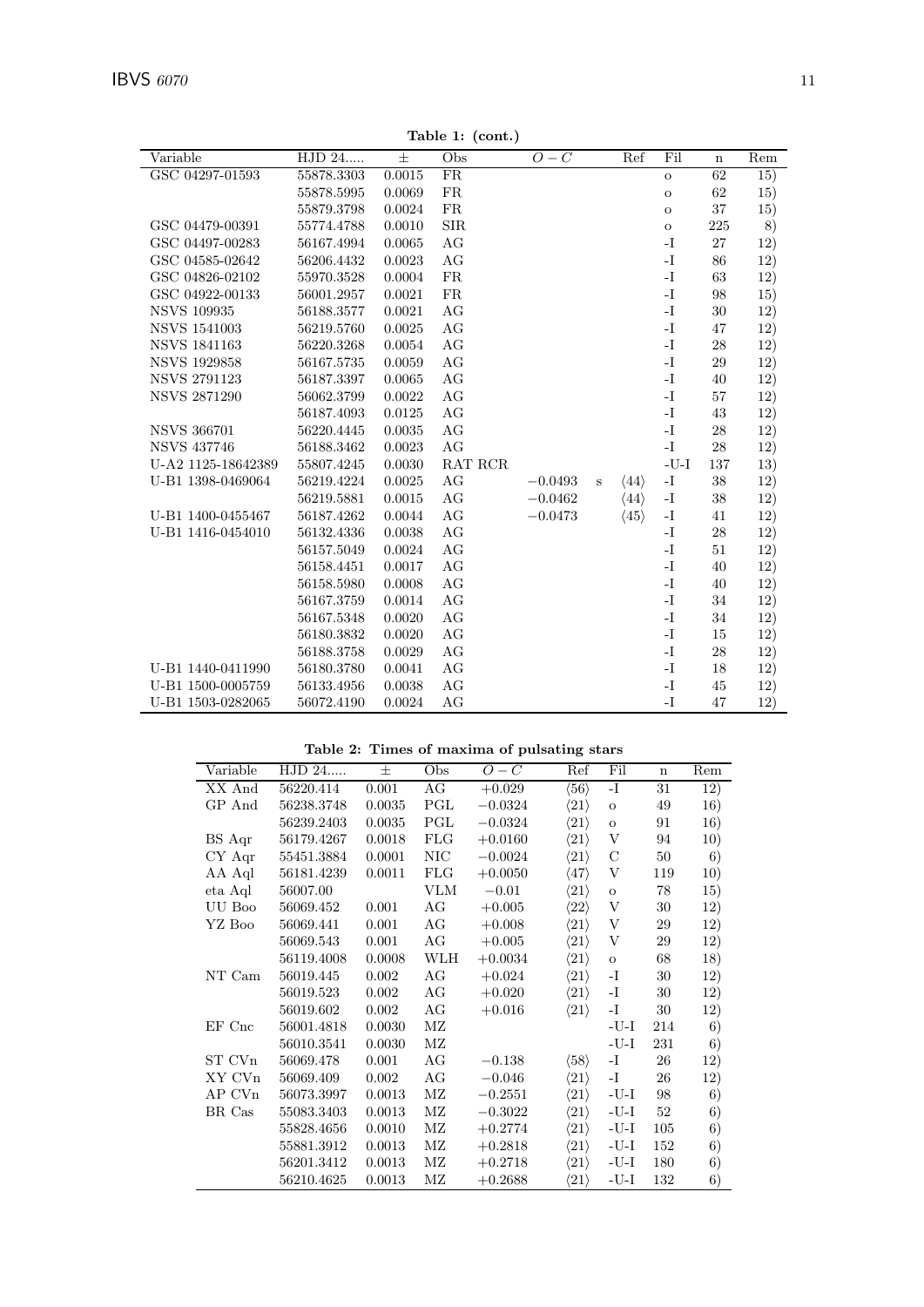Table 2: (cont.)

| Variable               | $\overline{\mathrm{HJD}}$ 24 | $\pm$     | Obs                    | $O-C$      | Ref                             | Fil                                    | $\mathbf n$ | Rem     |
|------------------------|------------------------------|-----------|------------------------|------------|---------------------------------|----------------------------------------|-------------|---------|
| QY Cas                 | 55837.4842                   | 0.0020    | $\overline{\text{MZ}}$ | $-0.1398$  | $\overline{\langle 21} \rangle$ | $-U-I$                                 | 92          | 6)      |
|                        | 55856.4092                   | 0.0010    | $\rm MZ$               | $-0.1148$  | $\langle 21 \rangle$            | $-I-U$                                 | 107         | $6)$ 3) |
|                        | 55887.3512                   | 0.0014    | $\rm MZ$               | $-0.1688$  | $\langle 21 \rangle$            | $\mbox{-}\mathrm{U}\mbox{-}\mathrm{I}$ | 65          | 6) 2)   |
|                        | 55887.3851                   | 0.0040    | $\rm MZ$               | $-0.1349$  | $\langle 21 \rangle$            | $\mbox{-}\mathrm{U}\mbox{-}\mathrm{I}$ | 65          | $6)$ 3) |
|                        | 55943.2712                   | 0.0019    | $\rm MZ$               | $+0.1852$  | $\langle 21 \rangle$            | $-U-I$                                 | 59          | 6) 2)   |
|                        | 55943.3051                   | 0.0016    | $\rm MZ$               | $-0.1589$  | $\langle 21 \rangle$            | $-U-I$                                 | $59\,$      | 6) 3)   |
|                        | 55960.2687                   | 0.0016    | $\rm MZ$               | $+0.1727$  | $\langle 21 \rangle$            | $\mbox{-}\mathrm{U}\mbox{-}\mathrm{I}$ | 63          | 6) 2)   |
|                        | 55960.2973                   | 0.0035    | $\rm MZ$               | $-0.1767$  | $\langle 21 \rangle$            | $-U-I$                                 | 63          | 6) 3)   |
|                        | 55969.3178                   | 0.0010    | $\rm MZ$               | $+0.1498$  | $\langle 21 \rangle$            | $-I-U$                                 | 73          | 6) 2)   |
|                        | 55969.3535                   | 0.0016    | $\rm MZ$               | $+0.1855$  | $\langle 21 \rangle$            | $-U-I$                                 | 73          | $6)$ 3) |
|                        | 56143.3894                   | 0.0013    | $\rm MZ$               | $-0.0366$  | $\langle 21 \rangle$            | $-U-I$                                 | $57\,$      | 6) 2)   |
|                        | 56143.4263                   | 0.0013    | $\rm MZ$               | $+0.0003$  | $\langle 21 \rangle$            | $-U-I$                                 | $57\,$      | 6)      |
|                        | 56152.4443                   | 0.0016    | $\rm MZ$               | $-0.0537$  | $\langle 21 \rangle$            | $-U-I$                                 | 76          | 6) 2)   |
|                        | 56152.4673                   | 0.0010    | $\rm MZ$               | $-0.0307$  | $\langle 21 \rangle$            | $-U-I$                                 | 76          | $6)$ 3) |
| V363 $Cas$             | 56133.394                    | 0.001     | AG                     | $+0.108$   | $\langle 57 \rangle$            | $\mathbf{I}$ .                         | 43          | 12)     |
| $V1041$ Cas            | 56159.528                    | 0.001     | AG                     |            |                                 | $\mathbf{I}$ –                         | 37          | 12)     |
| $V1057$ Cas            | 55879.515                    | 0.003     | FR                     |            |                                 | $\rm{O}$                               | $39\,$      | 15)     |
| $V1057$ Cas            | 56219.450                    | 0.001     | AG                     |            |                                 | $\mathbf{I}$ .                         | $49\,$      | 12)     |
| RZ Cep                 | 56058.422                    | $0.002\,$ | $\rm{AG}$              | $-0.132$   | $\langle 21 \rangle$            | $\mathbf{I}$ .                         | 48          | 12)     |
|                        | 56157.4871                   | 0.0010    | $\rm MZ$               | $+0.1535$  | $\langle 21 \rangle$            | $-U-I$                                 | 60          | 6) 2)   |
|                        | 56157.5227                   | 0.0011    | $\rm MZ$               | $-0.1196$  | $\langle 21 \rangle$            | $-U-I$                                 | 60          | $6)$ 3) |
|                        | 56206.293                    | $0.001\,$ | AG                     | $-0.122$   | $\langle 21 \rangle$            | -I                                     | $55\,$      | 12)     |
| delta Cep              | 56027.24                     |           | <b>VLM</b>             | $-0.26$    | $\langle 21 \rangle$            | $\rm{O}$                               | 123         | 15)     |
| TX Com                 | 56074.4256                   | 0.0013    | $\rm MZ$               |            |                                 | $\mbox{-}\mathrm{U}\mbox{-}\mathrm{I}$ | 82          | 6)      |
| ${\rm RV}$ ${\rm CrB}$ | 56095.4319                   | 0.0010    | ALH                    | $-0.0007$  | $\langle 21 \rangle$            | V                                      | 299         | 7) 2)   |
| XX Cyg                 | 56159.5321                   | 0.0009    | $\rm NIC$              | $+0.0036$  | $\langle 21 \rangle$            | $\boldsymbol{\mathrm{V}}$              | 100         | 6)      |
| NS Cyg                 | 55830.5139                   | 0.0010    | $\rm MZ$               | $+0.2111$  | $\langle 21 \rangle$            | $-U-I$                                 | 63          | 6)      |
|                        | 55834.3599                   | 0.0016    | $\rm MZ$               | $+0.2050$  | $\langle 21 \rangle$            | $\mbox{-}\mathrm{U}\mbox{-}\mathrm{I}$ | 60          | 6)      |
|                        | 56168.4241                   | 0.0013    | $\rm MZ$               | $+0.2371$  | $\langle 21 \rangle$            | $-U-I$                                 | $87\,$      | 6)      |
|                        | 56211.3446                   | 0.0014    | $\rm MZ$               | $+0.2342$  | $\langle 21 \rangle$            | $-U-I$                                 | 121         | 6)      |
| $V791$ Cyg             | 56167.554                    | 0.004     | FR                     | $-0.098$   | $\langle 21 \rangle$            | $\mathbf{I}$                           | 88          | 12)     |
| V881 Cyg               | 56179.465                    | 0.002     | FR                     | $-0.083$   | $\langle 21 \rangle$            | $\mathbf{I}$ .                         | 47          | 12)     |
| V882 Cyg               | 56179.435                    | 0.002     | ${\rm FR}$             | $-0.008$   | $\langle 21 \rangle$            | $-I$                                   | 47          | 12)     |
| V1369 Cyg              | 56172.3921                   | 0.0013    | $\rm MZ$               | $-0.1024$  | $\langle 21 \rangle$            | $-U-I$                                 | 119         | 6)      |
| V1719 Cyg              | 55874.338                    | 0.002     | FR                     | $-0.062$   | $\langle 21 \rangle$            | $\rm{O}$                               | $38\,$      | 15)     |
|                        | 56158.477                    | $0.001\,$ | $\rm{AG}$              | $-0.062$   | $\langle 21 \rangle$            | $\mathbf{I}$                           | $\rm 29$    | 12)     |
|                        | 56206.324                    | 0.001     | $\rm{AG}$              | $-0.062\,$ | $\langle 21 \rangle$            | $\mathbf{I}$ –                         | $60\,$      | 12)     |
| V1962 Cyg              | 56180.3441                   | 0.0014    | $\rm MZ$               | $-0.0336$  | $\langle 64 \rangle$            | $-I-U$                                 | 89          | 6)      |
| V2470 Cyg              | 56101.4316                   | 0.0011    | $\rm MZ$               |            |                                 | $\mbox{-}\mathrm{U}\mbox{-}\mathrm{I}$ | 109         | 6)      |
| CV Del                 | 56179.4300                   | 0.0010    | ΜZ                     | $-0.0506$  | $\langle 21 \rangle$            | $\mbox{-}\mathrm{U}\mbox{-}\mathrm{I}$ | 167         | 6)      |
| VZ Dra                 | 56062.408                    | 0.002     | AG                     | $+0.069$   | $\langle 21 \rangle$            | $\mathbf{I}$                           | 57          | 12)     |
| ${\rm NZ}$ Dra         | 56061.401                    | $0.001\,$ | AG                     |            |                                 | $\mathbf{I}$ .                         | $34\,$      | 12)     |
| SX For                 | 56155.5723                   | 0.0002    | WLH HUN                | $+0.0079$  | $\langle 21 \rangle$            | $\mbox{-}\mathrm{U}\mbox{-}\mathrm{I}$ | 142         | 9)      |
| SZ Gem                 | 56274.4078                   | 0.0007    | QU                     | $+0.0114$  | $\langle 55 \rangle$            | $\ensuremath{\mathbf{V}}$              | $90\,$      | 6)      |
| TW Her                 | 56157.386                    | 0.001     | AG                     | $-0.010$   | $\langle 21 \rangle$            | $\mathbf{-I}$                          | $20\,$      | 12)     |
| LS Her                 | 56065.422                    | 0.001     | AG                     | $+0.028$   | $\langle 21 \rangle$            | $\ensuremath{\mathbf{V}}$              | 15          | 12)     |
| $V545$ Her             | 56058.482                    | 0.001     | AG                     | $+0.133$   | $\langle 21 \rangle$            | $\mathbf{I}$ .                         | $35\,$      | 12)     |
| V686 Her               | 56065.453                    | 0.002     | AG                     |            |                                 | $\mathbf{I}$                           | $15\,$      | 12)     |
| $V718$ Her             | 53849.458                    | 0.001     | AG                     | $+0.025$   | $\langle 21 \rangle$            | $\mathbf{I}$ .                         | $23\,$      | 4)      |
|                        | 56132.478                    | 0.001     | AG                     | $+0.123$   | $\langle 21 \rangle$            | $\mathbf{I}$ .                         | $31\,$      | 12)     |
| $V725$ Her             | 56132.564                    | $0.001\,$ | AG                     |            |                                 | $\mathbf{I}$                           | $31\,$      | 12)     |
| ${\rm V862\ Her}$      | 56076.4792                   | 0.0030    | $\rm MZ$               |            |                                 | $-U-I$                                 | 119         | 6)      |
| RV Leo                 | 56009.4067                   | 0.0010    | $\rm MZ$               | $-0.0556$  | $\langle 21 \rangle$            | $\mbox{-}\mathrm{U}\mbox{-}\mathrm{I}$ | 135         | 6)      |
| $\rm DL$ Leo           | $56013.3645\,$               | 0.0018    | $\rm MZ$               | $+0.0437$  | $\langle 25 \rangle$            | $-U-I$                                 | 119         | 6)      |
| TV Lyn                 | 56019.562                    | 0.003     | AG                     | $+0.025$   | $\langle 21 \rangle$            | $\mathbf{I}$ .                         | 49          | 12)     |
| TW Lyn                 | 56019.528                    | 0.001     | AG                     | $+0.061$   | $\langle 21 \rangle$            | $\mathbf{I}$ .                         | 46          | 12)     |
| AN Lyn                 | 56006.3442                   | 0.0021    | PGL                    |            |                                 | V                                      | 137         | 11)     |
|                        | 56046.4426                   | 0.0014    | PGL                    |            |                                 | $\ensuremath{\mathbf{V}}$              | 149         | 11)     |
| ZZ Lyr                 | 56223.3472                   | 0.0013    | $\rm MZ$               | $-0.0115$  | $\langle 21 \rangle$            | $\mbox{-}\mathrm{U}\mbox{-}\mathrm{I}$ | 59          | 6)      |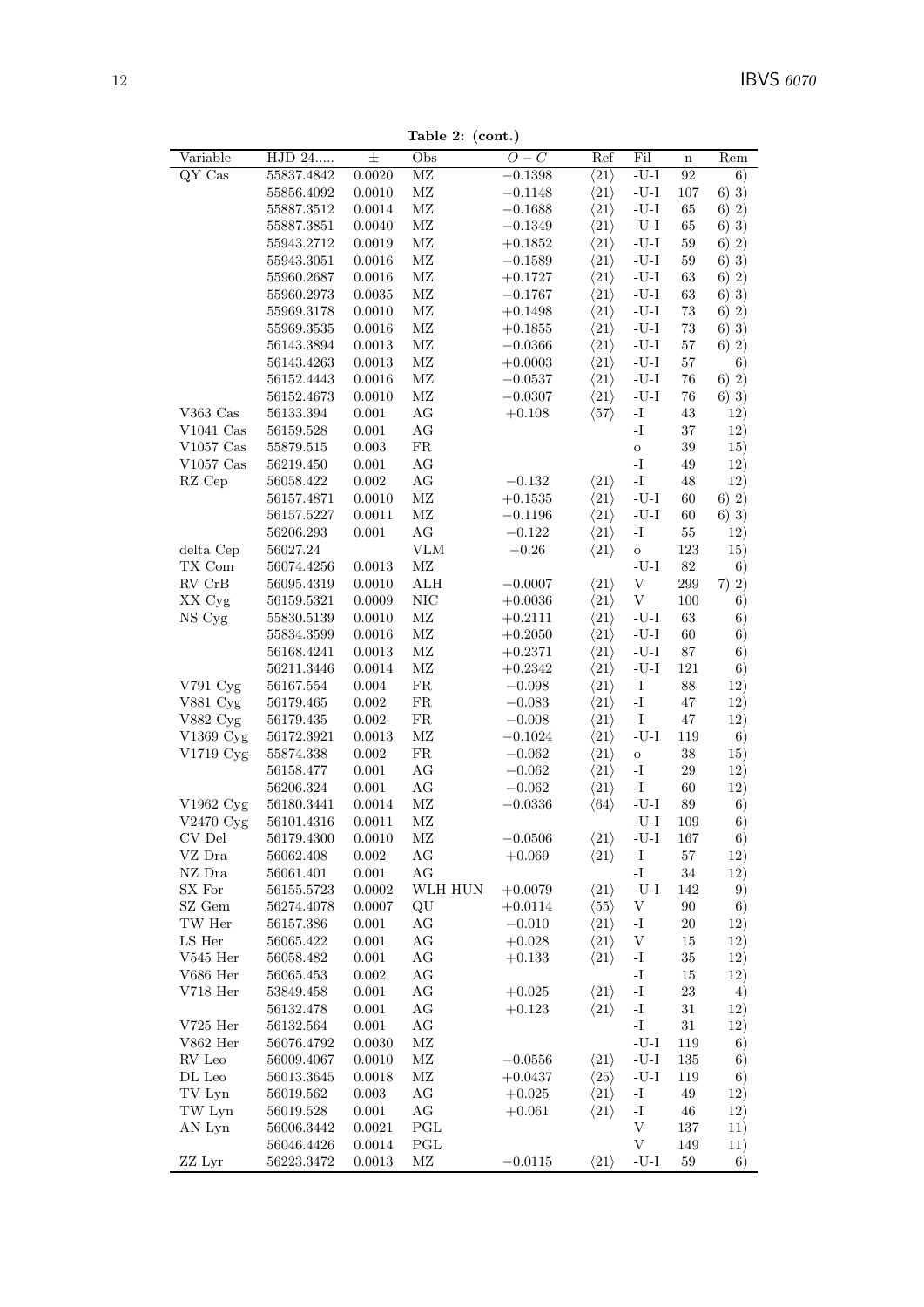Variable

HJD 24.....

|       | Table 2: (cont.) |           |                      |         |     |     |
|-------|------------------|-----------|----------------------|---------|-----|-----|
| 土     | Obs              | $O-C$     | Ref                  | Fil     | n   | Rem |
| .0016 | МZ               | $-0.1388$ | $\langle 21 \rangle$ | $-U-I$  | 42  | 6)  |
| .0018 | МZ               | $-0.1381$ | $\langle 21 \rangle$ | $-U-I$  | 117 | 6)  |
| .0013 | МZ               | $-0.1373$ | $\langle 21 \rangle$ | $-U-I$  | 162 | 6)  |
| .0018 | МZ               | $-0.1397$ | $\langle 21 \rangle$ | $-U-I$  | 91  | 6)  |
| .0013 | МZ               | $-0.0623$ | $\langle 21 \rangle$ | $-U-I$  | 170 | 6)  |
| .0008 | МZ               | $+0.1152$ | $\langle 21 \rangle$ | $-U-I$  | 85  | 6)  |
| .0035 | PGL              | $-0.0308$ | $\langle 54 \rangle$ | V       | 379 | 11) |
| .0035 | PGL              | $-0.0257$ | $\langle 54 \rangle$ | V       | 311 | 11) |
| .0104 | PGL              | $+0.0404$ | $\langle 21 \rangle$ | $\circ$ | 84  | 16) |
| .0069 | PGL              | $+0.0199$ | $\langle 21 \rangle$ | $\circ$ | 147 | 16) |
| .0035 | PGL              | $-0.0103$ | $\langle 21 \rangle$ | -T      | 49  | 16) |
| .0005 | $_{\rm FLG}$     | $-0.0123$ | $\langle 21 \rangle$ | V       | 111 | 10) |
| .0004 | $_{\rm FLG}$     | $-0.0126$ | $\langle 21 \rangle$ | V       | 111 | 10) |
|       |                  |           |                      |         |     |     |

 ${\bf Table}$ 

| DD Lyr                  | 55848.2960     | 0.0016        | ΜZ                   | $-0.1388$   | $\langle 21 \rangle$ | -U-I                                   | 42     | 6)  |
|-------------------------|----------------|---------------|----------------------|-------------|----------------------|----------------------------------------|--------|-----|
|                         | 56096.4598     | 0.0018        | $\rm M Z$            | $-0.1381$   | $\langle 21 \rangle$ | $\mbox{-}\mathrm{U}\mbox{-}\mathrm{I}$ | 117    | 6)  |
|                         | $56162.4139\,$ | $\,0.0013\,$  | $\rm MZ$             | $-0.1373$   | $\langle 21 \rangle$ | $-U-I$                                 | 162    | 6)  |
|                         | 56228.3647     | 0.0018        | $\rm MZ$             | $-0.1397$   | $\langle 21 \rangle$ | $\mbox{-}\mathrm{U}\mbox{-}\mathrm{I}$ | 91     | 6)  |
| EX Lyr                  | 56158.4050     | 0.0013        | $\rm MZ$             | $-0.0623$   | $\langle 21 \rangle$ | $\mbox{-}\mathrm{U}\mbox{-}\mathrm{I}$ | 170    | 6)  |
| QV Lyr                  | 56157.4034     | 0.0008        | $\rm MZ$             | $+0.1152$   | $\langle 21 \rangle$ | $\mbox{-}\mathrm{U}\mbox{-}\mathrm{I}$ | 85     | 6)  |
| BH Peg                  | 56144.4031     | 0.0035        | PGL                  | $-0.0308$   | $\langle 54 \rangle$ | $\ensuremath{\mathbf{V}}$              | 379    | 11) |
|                         | 56151.4591     | 0.0035        | PGL                  | $-0.0257$   | $\langle 54 \rangle$ | V                                      | 311    | 11) |
| DH Peg                  | 56251.3282     | 0.0104        | $\operatorname{PGL}$ | $+0.0404$   | $\langle 21 \rangle$ | $\rm{O}$                               | 84     | 16) |
|                         | 56252.3297     | 0.0069        | $\operatorname{PGL}$ | $+0.0199$   | $\langle 21 \rangle$ | $\rm{O}$                               | 147    | 16) |
| DY Peg                  | 56174.4245     | 0.0035        | $\operatorname{PGL}$ | $-0.0103$   | $\langle 21 \rangle$ | $\mathbf{I}$ .                         | 49     | 16) |
|                         | $56180.4024\,$ | 0.0005        | ${\rm FLG}$          | $-0.0123$   | $\langle 21 \rangle$ | $\ensuremath{\mathbf{V}}$              | 111    | 10) |
|                         | 56180.4751     | 0.0004        | <b>FLG</b>           | $-0.0126\,$ | $\langle 21 \rangle$ | $\ensuremath{\mathbf{V}}$              | 111    | 10) |
| V398 Peg                | 56177.4990     | 0.0018        | $\rm MZ$             | $+0.0851$   | $\langle 21 \rangle$ | $-U-I$                                 | 144    | 6)  |
| AN Per                  | 56187.548      | $0.004\,$     | ${\rm FR}$           | $+0.293$    | $\langle 21 \rangle$ | $\mathbf{I}$ –                         | 45     | 12) |
| V378 Per                | 56223.4629     | 0.0008        | $\rm MZ$             | $+0.0977$   | $\langle 21 \rangle$ | $-U-I$                                 | 73     | 6)  |
| BH Ser                  | 56110.4547     | 0.0009        | $\rm MZ$             | $+0.1147$   | $\langle 21 \rangle$ | $\mbox{-}\mathrm{U}\mbox{-}\mathrm{I}$ | 129    | 6)  |
| $\operatorname{BT}$ Ser | 56134.4574     | 0.0020        | $\rm MZ$             | $-0.1080$   | $\langle 21 \rangle$ | $-U-I$                                 | 118    | 6)  |
|                         | 56150.3765     | 0.0015        | $\rm M Z$            | $-0.1449$   | $\langle 21 \rangle$ | $-U-I$                                 | 128    | 6)  |
| V475 Ser                | 56065.453      | 0.001         | $\rm{AG}$            |             |                      | $\ensuremath{\mathbf{V}}$              | 15     | 12) |
| AE UMa                  | 55993.3036     | 0.0005        | $\rm NIC$            | $+0.0016$   | $\langle 56 \rangle$ | $\mathbf C$                            | $50\,$ | 6)  |
|                         | 55993.3871     | 0.0005        | $\rm NIC$            | $-0.0010$   | $\langle 56 \rangle$ | $\mathbf C$                            | $50\,$ | 6)  |
| GSC 01935-01030         | 56013.3682     | 0.0042        | FR                   |             |                      | $\mathbf O$                            | $39\,$ | 15) |
| GSC 01938-01628         | 56013.398      | 0.002         | ${\rm FR}$           |             |                      | $\rm{O}$                               | $39\,$ | 15) |
| GSC 02670-04008         | 56158.557      | $0.002\,$     | ${\rm FR}$           | $+0.011$    | $\langle 45 \rangle$ | $\mathbf{-I}$                          | $56\,$ | 12) |
|                         | 56186.386      | $0.002\,$     | ${\rm FR}$           | $-0.046$    | $\langle 45 \rangle$ | $\mathbf{I}$ –                         | 71     | 12) |
| GSC 02671-02149         | 56158.506      | 0.003         | ${\rm FR}$           | $-0.042$    | $\langle 45 \rangle$ | $\mathbf{I}-$                          | 47     | 12) |
|                         | 56186.444      | $\,0.003\,$   | FR                   | $+0.029$    | $\langle 45 \rangle$ | $\mathbf{I}$ –                         | 54     | 12) |
| GSC 03092-01411         | 56157.460      | 0.002         | AG                   |             |                      | $\mathbf{I}$ –                         | 20     | 12) |
| GSC 03577-02495         | $55851.503\,$  | 0.003         | ${\rm FR}$           |             |                      | $\mathbf O$                            | $51\,$ | 15) |
| GSC 03682-00018         | 55858.579      | 0.001         | AG                   |             |                      | $\mathbf{I}$ –                         | 61     | 12) |
|                         | $55859.380\,$  | 0.001         | AG                   |             |                      | $\mathbf{I}-$                          | $54\,$ | 12) |
| GSC 03755-00845         | 56319.3291     | 0.0069        | PGL                  |             |                      | $\ensuremath{\mathbf{V}}$              | 158    | 16) |
|                         | 56324.4261     | 0.0028        | PGL                  |             |                      | $\ensuremath{\mathbf{V}}$              | 98     | 16) |
| GSC 03986-01266         | 56167.445      | 0.001         | AG                   |             |                      | $\mathbf{I}$ .                         | 33     | 12) |
| GSC 04372-00436         | 55591.414      | $0.001\,$     | AG                   |             |                      | $\mathbf{I}-$                          | 30     | 12) |
|                         | 55591.595      | 0.001         | AG                   |             |                      | $\mathbf{I}$ .                         | 32     | 12) |
|                         | 55887.255      | 0.001         | AG                   |             |                      | $\mathbf{I}-$                          | 41     | 12) |
|                         | 55887.530      | $0.001\,$     | AG                   |             |                      | $\mathbf{I}-$                          | $32\,$ | 12) |
| GSC 04433-00827         | 56181.3105     | 0.0030        | RAT RCR              |             |                      | ${\bf R}$                              | 61     | 13) |
|                         | 56181.3656     | 0.0030        | RAT RCR              |             |                      | $\mathbf R$                            | 61     | 13) |
| TYC 1698-01052-1        | 56151.3888     | 0.0035        | PGL                  |             |                      | V                                      | 156    | 11) |
|                         |                | $\, 0.0035\,$ | PGL                  |             |                      | V                                      | 156    | 11) |
|                         | 56151.4123     | $\,0.0035\,$  | PGL                  |             |                      | $\ensuremath{\mathbf{V}}$              | 259    |     |
|                         | 56154.3891     |               |                      |             |                      |                                        |        | 11) |
| U-B1 1422-0506537       | 56132.412      | 0.002         | $\rm{AG}$            | $+0.004$    | $\langle 45 \rangle$ | $\mathbf{-I}$                          | $\,28$ | 12) |
|                         | 56132.521      | 0.002         | $\rm{AG}$            | $+0.000$    | $\langle 45 \rangle$ | $\mathbf{-I}$                          | 28     | 12) |
|                         | 56157.482      | $0.001\,$     | AG                   | $+0.013$    | $\langle 45 \rangle$ | $\mathbf{-I}$                          | 51     | 12) |
| U-B1 1424-0504416       | 56132.501      | 0.002         | AG                   | $-0.049$    | $\langle 45 \rangle$ | $\mathbf{-I}$                          | 28     | 12) |
|                         | 56157.489      | 0.001         | AG                   | $-0.006$    | $\langle 45 \rangle$ | $\mathbf{-I}$                          | 51     | 12) |

## Observers:

| AG:  | Agerer, F., Tiefenbach    | PGL:           | Pagel, Dr. L., Klockenhagen     |
|------|---------------------------|----------------|---------------------------------|
| ALH: | Alich, K., Schaffhausen   | $\mathrm{QU:}$ | Quester, W., Esslingen          |
| DIE: | Dietrich, M., Radebeul    | $\text{RAT}:$  | Rätz, M., Herges-Hallenberg     |
| FLG: | Flechsig, Dr. G., Teterow | RCR:           | Rätz, K., Herges-Hallenberg     |
| FR:  | Frank, P., Velden         | SCI:           | Schmidt, U., Karlsruhe          |
| HUN: | Hunger, T., Warstein      | SIR:           | Schirmer, J., Willisau          |
| JU:  | Jungbluth, H., Karlsruhe  | VLM:           | Vollmann, W., Wien              |
| MZ:  | Maintz, Dr. G., Bonn      | WLH:           | Wollenhaupt, G., Oberwiesenthal |
| NIC: | Nickel, O., Mainz         | WTR:           | Walter, F., München             |
|      |                           |                |                                 |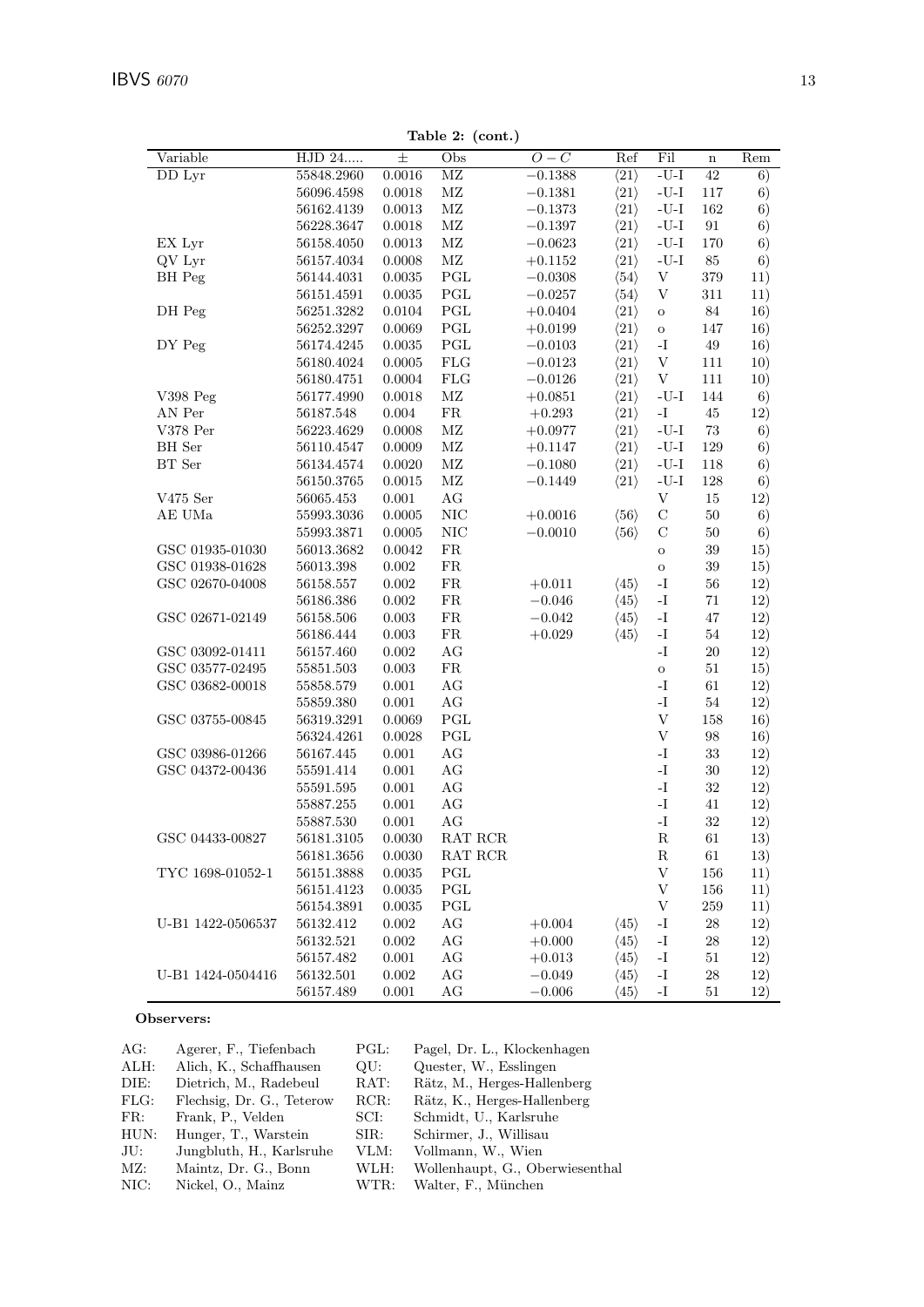- n number of measurements
- : uncertain
- s secondary minimum
- (1) normal maximum
- (2) double maximum: time of the first maximum
- (3) double maximum: time of the second maximum Photometer
- (4) CCD camera ST-6: chip 375\*242 uncoated
- (5) CCD camera ST-7
- (6) CCD camera ST-7E
- (7) CCD camera ST-8 XMEI
- (8) CCD camera ST-8 XME
- (9) CCD camera ST-7 XE
- (10) CCD camera Sigma 402: chip KAF0402ME
- (11) CCD camera Artemis 4021
- (12) CCD camera Sigma 1603
- (13) CCD camera Moravian G2-1600 (14) CCD camera QHY8
- CCD camera QHY8
- (15) CCD camera Canon EOS 450D
- (16) CCD camera Canon EOS1000D
- (17) CCD camera ATIK 314 L+
- (18) CCD camera SBIG STL-11000 M
- (19) CCD camera Nova 402 (20) CCD camera ST-8
- Filter
- **Filter** o without filter
- V V-filter
- R R-filter
- Ic I-filter cousins
- -I IR cut-off filter
- -U-I U and IR cut-off filter
- C Clearfilter

#### References:

Achterberg, H., Agerer, F., 2005, *BAV Rb.*, 54, 105, http://www.bavdata-astro.de/rb/RB2005/seite105.html  $\langle 61 \rangle$ <br>Agerer, F., 1992, *IRVS*, No., 3797 (*RAV Mitt*, 61) /98\

- Agerer, F., 1992, *IBVS*, No. 3797 (*BAV Mitt.*, **61**)  $\langle 28 \rangle$ <br>Agerer, F., 1994, *IBVS*, No. 4133 (*BAV Mitt*., **73**)  $\langle 30 \rangle$
- Agerer, F., 1994, *IBVS*, No. 4133 (*BAV Mitt.*, **73**)  $\langle 30 \rangle$ <br>Agerer, F., 2001, *IBVS*, No. 5024 (*BAV Mitt*, 135)  $\langle 38 \rangle$
- Agerer, F., 2001, *IBVS*, No. 5024 (*BAV Mitt.*, **135**)  $\langle 38 \rangle$ <br>Agerer, F., 2010, *PZP*, **10**, 4, /44
- Agerer, F., 2010, *PZP*, **10**, 4.  $\langle 44 \rangle$ <br>Agerer, F., 2010, *PZP*, **10**, 13,  $\langle 45 \rangle$
- Agerer, F., 2010, *PZP*, **10**, 13.  $\langle 45 \rangle$ <br>Agency F et al. 1988, *IBVS* No. 5
- Agerer, F. et al., 1988, *IBVS*, No. 3234 (*BAV Mitt.*, **51**)  $\langle 26 \rangle$ <br>Agerer, F. et al., 1991, *IBVS*, No. 3554 (*BAV Mitt*., **55**)  $\langle 27 \rangle$
- Agerer, F. et al., 1991, *IBVS*, No. 3554  $(BAV Mitt., 55)$   $\langle 27 \rangle$ <br>Agerer, F. et al., 1999, *IBVS*, No. 4798  $(BAV Mitt, 116)$  /3
- Agerer, F., et al., 1999, *IBVS*, No. 4798 (*BAV Mitt.*, **116**) (34)<br>Agerer, F., et al., 2001, *IBVS*, No. 5017 (*BAV Mitt.*, **133**) (37
- Agerer, F., et. al., 2001, *IBVS*, No. 5017 (*BAV Mitt.*, **133**)  $\langle 37 \rangle$ <br>Agerer, F., Hübscher, J., 2001, *IBVS*, No. 5016 (*BAV Mitt*., **13**)
- Agerer, F., Hübscher, J., 2001, *IBVS*, No. 5016 (*BAV Mitt.*, **132**)  $\langle 36 \rangle$ <br>Agerer, F., Quester, W., 2008, *BAV Bb*, 57, 232,  $\langle 63 \rangle$
- Agerer, F., Quester, W., 2008, *BAV Rb.*, **57**, 232.  $\langle 63 \rangle$ <br>Baldwin, M.E., 2000, *IBVS*, No. 4011, 25.
- Baldwin, M.E., 2000, *IBVS*, No. 4911  $\langle 35 \rangle$

BAV Services for Scientists, 2013, http://www.bav-astro.de/sfs/index.php?sprache=en&sprache dial=de

Le Borgne, J. F., et. al., 2007, *A&A.*, **476**, 307.  $\langle 22 \rangle$ <br>Dahm, M. 1996, *BAV Bb*, 45, 3, http://www.hayda

Dahm, M., 1996, *BAV Rb.*, **45**, 3, http://www.bavdata-astro.de/rb/RB1996/seite3.html -53

Dahm, M., 2000, *BAV Rb.*, **49**, 41, http://www.bavdata-astro.de/rb/RB2000-2/seite41.html -57

- Dahm, M., Kleikamp, W., 1998, *BAV Rb.*, **47**, 67, http://www.bavdata-astro.de/rb/RB1998/seite67.html -54
- Dahm, M., Kleikamp, W., 1999, *BAV Rb.*, **48**, 189, http://www.bavdata-astro.de/rb/RB1999-4/seite189.html -56
- Dahm, M., Paschke, A., 2000, *BAV Rb.*, **49**, 105, **http://www.bavdata-astro.de/rb/RB2000-3/seite105.html**  $\langle 58 \rangle$ **<br>Frank, P. et al. 1996,** *IBVS No. 4386 (BAV Mitt* **88) /31)**

Frank, P., et. al., 1996, *IBVS*, No. 4386 (*BAV Mitt.*, **88**)  $\langle 31 \rangle$ <br>Hambsch, F., Husar, D., 2006, *BAV Bb*, **55**, 106, **http://www.** 

Hambsch, F., Husar, D., 2006, *BAV Rb.*, **55**, 106, **http://www.bavdata-astro.de/rb/RB2006-3/106.html**  $\langle 62 \rangle$ **<br>Huisong T. 1984,** *IRVS***, No. 2533, 25\** Huisong, T., 1984, *IBVS*, No. 2533  $\langle 25 \rangle$ 

 $\begin{bmatrix}\n \text{Hübscher, J., et al., 1992, *IBVS*, No. 3811 (*BAV Mitt.*, **63**) \langle 29 \rangle \\
\text{Hübscher, J. et al. 1994, *BAV Mitt.* **68 http://www.bav-astr.**$ 

Hübscher, J., et al., 1994, *BAV Mitt.*, **68**, http://www.bav-astro.de/sfs/mitteilungen/BAVM068.pdf  $\langle 46 \rangle$ <br>Hübscher, J. et al., 2006, *BAV Mitt*., **178**, http://www.bav-astro.de/sfs/mitteilungen/BAVM178, pdf./48

- Hübscher, J., et al., 2006, *BAV Mitt.*, **178**, http://www.bav-astro.de/sfs/mitteilungen/BAVM178.pdf  $\langle 48 \rangle$ <br>Kaiser, D. H. et al. 1998, *IBVS*, No. 4544–/32\
- Kaiser, D. H., et. al., 1998, *IBVS*, No. 4544  $\langle 32 \rangle$

Kämper, B., 1983, *BAV Rb.*, **32**, 122, http://www.bavdata-astro.de/rb/RB1983/seite122.html  $\langle 50 \rangle$ <br>Kroiner, J. M. 2004, *Acts.Astr. 54, 207, /23* Kreiner, J. M., 2004, *Acta Astr.*, **54**, 207.  $\langle 23 \rangle$ <br>Lichtenknecker, D. 1983, *BAV Bb*, 32, 36, ht

Lichtenknecker, D., 1983, *BAV Rb.*, **32**, 36, http://www.bavdata-astro.de/rb/RB1983/seite36.html  $\langle 49 \rangle$ <br>Lichtenknecker, D., 1938, *BAV Rb.*, **37**, 24, http://www.baydata-astro.de/rb/PB1988/seite24, html /52\

Lichtenknecker, D., 1938 *BAV Rb.*, **37**, 24, http://www.bavdata-astro.de/rb/RB1988/seite24.html (52)<br>Lichtenknecker Database of the BAV http://www.bay-astro.de/LkPB/index.php?lang=en*ksprache*.dial

Lichtenknecker Database of the BAV http://www.bav-astro.de/LkDB/index.php?lang=en&sprache dial=de Lloyd, C., et. al., 2002, *IBVS*, No. 5260 (*BAV Mitt.*, **150**)  $\langle 39 \rangle$ <br>Maintz, G., 2010, *BAV Bb*, 5**0**, 236, http://www.haydata-ast

Maintz, G., 2010, *BAV Rb.*, 59, 236. http://www.bavdata-astro.de/rb/RB2010-4/236.html  $\langle 64 \rangle$ <br>Otero S. et al. 2004, *IBVS* No. 5557 /40\

Otero, S., et. al., 2004, *IBVS*, No. 5557  $\langle 40 \rangle$ 

 $\text{Samus, N. N.}, \text{et. al., 2011, http://www.sai.msu.su/gcvs/gcvs/index.htm} \; \langle 21 \rangle$ 

Sandberg, C., et. al., 1999, *IBVS*, No. 4737  $\langle 33 \rangle$ 

Wunder, E., 1995, *BAV Mitt.*, **78**, http://www.bav-astro.de/sfs/mitteilungen/BAVM078.pdf (47)<br>Quester W. 1999, *BAV Bb. 48*, 65, http://www.bavdata-astro.de/rb/PB1999/seite65, html /55

Quester, W., 1999, *BAV Rb.*, **48**, 65, http://www.bavdata-astro.de/rb/RB1999/seite65.html (55)<br>Quester, W., Frank, P., 2001, *BAV Bb*, 50, 45, http://www.bavdata-astro.de/rb/PB2001/seite45

Quester, W., Frank, P., 2001, *BAV Rb.*, 50, 45, http://www.bavdata-astro.de/rb/RB2001/seite45.html  $\langle 59 \rangle$